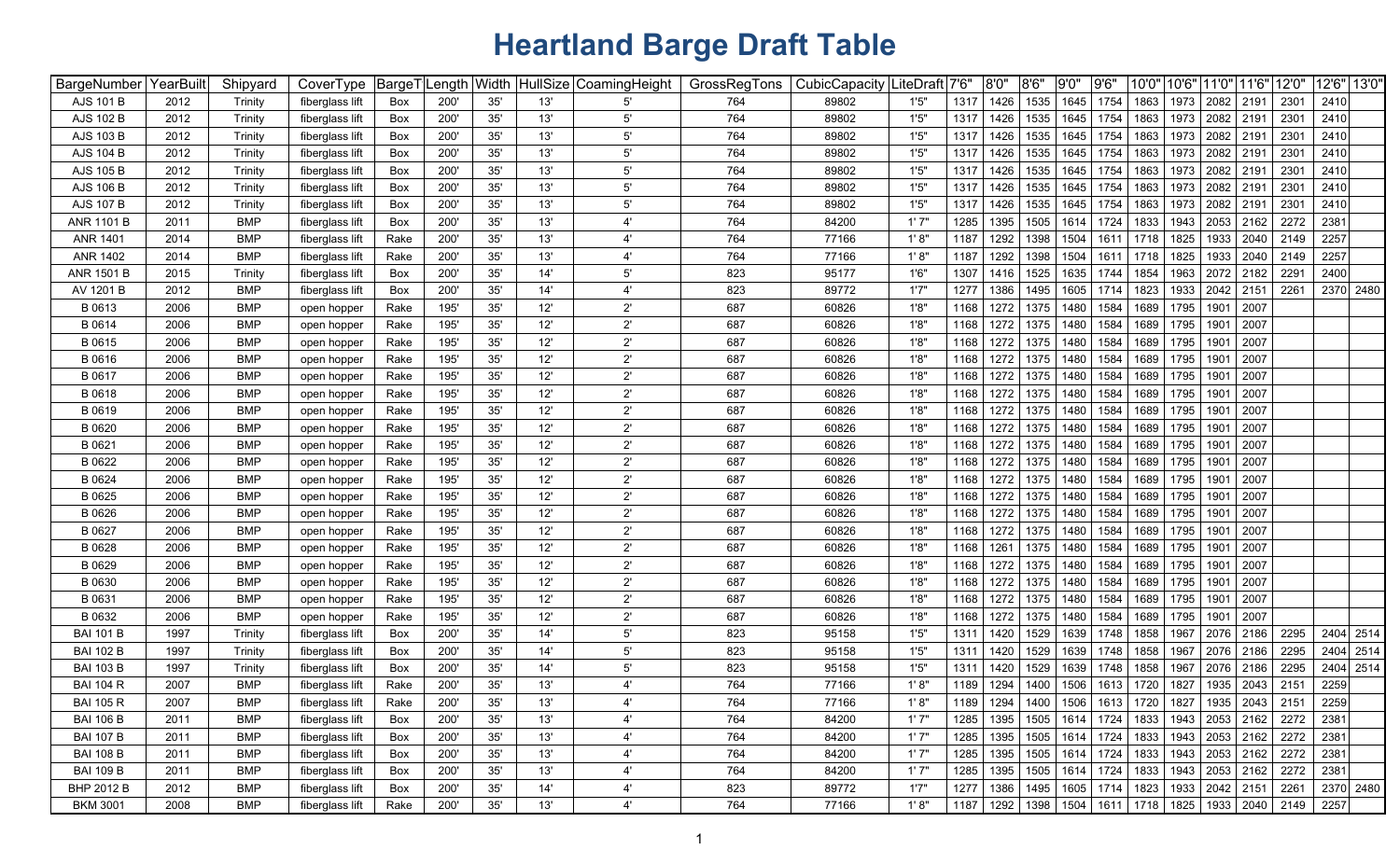| BargeNumber       | YearBuilt | Shipyard   | CoverType       | <sup>⊦</sup> BargeT | Length | Width |     | HullSize CoamingHeight | GrossRegTons | CubicCapacity | ∣LiteDraft | 7'6' | 8'0'' | 8'6' | 9'0'' | 9'6'           | 10'0"                                                 | 10'6' | 11'0"          | 11'6" | 12'0"                            | 12'6" 13'0" |  |
|-------------------|-----------|------------|-----------------|---------------------|--------|-------|-----|------------------------|--------------|---------------|------------|------|-------|------|-------|----------------|-------------------------------------------------------|-------|----------------|-------|----------------------------------|-------------|--|
| <b>BKM 3002</b>   | 2008      | <b>BMP</b> | fiberglass lift | Rake                | 200'   | 35'   | 13' |                        | 764          | 77166         | 1' 8"      | 1187 | 1292  | 1398 | 1504  | 1611           | 1718                                                  | 1825  | 1933           | 2040  | 2149                             | 2257        |  |
| <b>BKM 3003</b>   | 2008      | <b>BMP</b> | fiberglass lift | Rake                | 200'   | 35'   | 13' | $\overline{4}$         | 764          | 77166         | 1'8"       | 1187 | 1292  | 1398 | 1504  | 1611           | 1718                                                  | 1825  | 1933           | 2040  | 2149                             | 2257        |  |
| <b>BKM 3004</b>   | 2008      | <b>BMP</b> | fiberglass lift | Rake                | 200    | 35'   | 13' | 4'                     | 764          | 77166         | 1' 8'      | 1187 | 1292  | 1398 | 1504  | 1611           | 1718                                                  | 1825  | 1933           | 2040  | 2149                             | 2257        |  |
| <b>BKM 3005</b>   | 2008      | <b>BMP</b> | fiberglass lift | Rake                | 200    | 35'   | 13' | 4'                     | 764          | 77166         | 1'8"       | 1187 | 1292  | 1398 | 1504  | 1611           | 1718                                                  | 1825  | 1933           | 2040  | 2149                             | 2257        |  |
| <b>BKM 3006</b>   | 2008      | <b>BMP</b> | fiberglass lift | Rake                | 200    | 35'   | 13' | 4'                     | 764          | 77166         | 1' 8'      | 1187 | 1292  | 1398 | 1504  | 1611           | 1718                                                  | 1825  | 1933           | 2040  | 2149                             | 2257        |  |
| <b>BKM 3007</b>   | 2008      | <b>BMP</b> | fiberglass lift | Rake                | 200    | 35'   | 13' | 4'                     | 764          | 77166         | 1' 8''     | 1187 | 1292  | 1398 | 1504  | 1611           | 1718                                                  | 1825  | 1933           | 2040  | 2149                             | 2257        |  |
| <b>BKM 3008</b>   | 2008      | <b>BMP</b> | fiberglass lift | Rake                | 200    | 35'   | 13' | 4'                     | 764          | 77166         | 1'8"       | 1187 | 1292  | 1398 | 1504  | 1611           | 1718                                                  | 1825  | 1933           | 2040  | 2149                             | 2257        |  |
| <b>BKM 3009</b>   | 2008      | <b>BMP</b> | fiberglass lift | Rake                | 200    | 35'   | 13' | 4'                     | 764          | 77166         | 1'8''      | 1187 | 1292  | 1398 | 1504  | 1611           | 1718                                                  | 1825  | 1933           | 2040  | 2149                             | 2257        |  |
| <b>BKM 3010</b>   | 2008      | <b>BMP</b> | fiberglass lift | Rake                | 200    | 35'   | 13' | 4'                     | 764          | 77166         | 1' 8''     | 1187 | 1292  | 1398 | 1504  | 1611           | 1718                                                  | 1825  | 1933           | 2040  | 2149                             | 2257        |  |
| <b>BKM 3011</b>   | 2008      | <b>BMP</b> | fiberglass lift | Rake                | 200    | 35'   | 13' | 4                      | 764          | 77166         | 1' 8'      | 1187 | 1292  | 1398 | 1504  | 1611           | 1718                                                  | 1825  | 1933           | 2040  | 2149                             | 2257        |  |
| <b>BKM 3012</b>   | 2014      | <b>BMP</b> | fiberglass lift | Rake                | 200    | 35'   | 13' | 4                      | 764          | 77166         | 1' 8'      | 1187 | 1292  | 1398 | 1504  | 1611           | 1718                                                  | 1825  | 1933           | 2040  | 2149                             | 2257        |  |
| <b>BKM 3013</b>   | 2014      | <b>BMP</b> | fiberglass lift | Rake                | 200'   | 35'   | 13' | 4'                     | 764          | 77166         | 1' 8'      | 1187 | 1292  | 1398 | 1504  | 1611           | 1718                                                  | 1825  | 1933           | 2040  | 2149                             | 2257        |  |
| <b>BKM 3014</b>   | 2014      | <b>BMP</b> | fiberglass lift | Rake                | 200    | 35'   | 13' | 4'                     | 764          | 77166         | 1' 8'      | 1187 | 1292  | 1398 | 1504  | 161'           | 1718                                                  | 1825  | 1933           | 2040  | 2149                             | 2257        |  |
| <b>BKM 3015</b>   | 2014      | <b>BMP</b> | fiberglass lift | Rake                | 200'   | 35'   | 13' | 4'                     | 764          | 77166         | 1' 8'      | 1187 | 1292  | 1398 | 1504  | 1611           | 1718                                                  | 1825  | 1933           | 2040  | 2149                             | 2257        |  |
| <b>BKM 3016</b>   | 2014      | <b>BMP</b> | fiberglass lift | Rake                | 200'   | 35'   | 13' | 4'                     | 764          | 77166         | 1' 8'      | 1187 | 1292  | 1398 | 1504  | 1611           | 1718                                                  | 1825  | 1933           | 2040  | 2149                             | 2257        |  |
| <b>BKM 3501 B</b> | 2008      | <b>BMP</b> | fiberglass lift | Box                 | 200'   | 35'   | 13' | 4'                     | 764          | 84399         | 1'7'       | 1287 | 1397  | 1506 | 1616  | 1726           | 1835                                                  | 1945  | 2055           | 2165  | 2274                             | 2384        |  |
| <b>BKM 3502 B</b> | 2008      | <b>BMP</b> | fiberglass lift | Box                 | 200'   | 35'   | 13' | 4'                     | 764          | 84399         | 1'7'       | 1287 | 1397  | 1506 | 1616  | 1726           | 1835                                                  | 1945  | 2055           | 2165  | 2274                             | 2384        |  |
| <b>BKM 3503 B</b> | 2008      | <b>BMP</b> | fiberglass lift | Box                 | 200'   | 35'   | 13' | 4'                     | 764          | 84399         | 1'7''      | 1287 | 1397  | 1506 | 1616  | 1726           | 1835                                                  | 1945  | 2055           | 2165  | 2274                             | 2384        |  |
| <b>BKM 3504 B</b> | 2008      | <b>BMP</b> | fiberglass lift | Box                 | 200'   | 35'   | 13' | 4'                     | 764          | 84399         | 1'7''      | 1287 | 1397  | 1506 | 1616  | 1726           | 1835                                                  | 1945  | 2055           | 2165  | 2274                             | 2384        |  |
| <b>BKM 3505 B</b> | 2008      | <b>BMP</b> | fiberglass lift | Box                 | 200    | 35'   | 13' | 4'                     | 764          | 84399         | 1'7''      | 1282 | 1391  | 1501 | 1610  | 1720           | 1830                                                  | 1939  | 2049           | 2159  | 2269                             | 2379        |  |
| <b>BKM 3506 B</b> | 2008      | <b>BMP</b> | fiberglass lift | Box                 | 200    | 35'   | 13' | 4'                     | 764          | 84399         | 1'7''      | 1282 | 1391  | 1501 | 1610  | 1720           | 1830                                                  | 1939  | 2049           | 2159  | 2269                             | 2379        |  |
| <b>BKM 3507 B</b> | 2008      | <b>BMP</b> | fiberglass lift | Box                 | 200    | 35'   | 13' | 4'                     | 764          | 84399         | 1'7''      | 1282 | 139'  | 1501 | 1610  | 1720           | 1830                                                  | 1939  | 2049           | 2159  | 2269                             | 2379        |  |
| <b>BKM 3508 B</b> | 2008      | <b>BMP</b> | fiberglass lift | Box                 | 200'   | 35'   | 13' | 4'                     | 764          | 84399         | 1'7''      | 1282 | 1391  | 1501 | 1610  | 1720           | 1830                                                  | 1939  | 2049           | 2159  | 2269                             | 2379        |  |
| <b>BKM 3509 B</b> | 2008      | <b>BMP</b> | fiberglass lift | Box                 | 200'   | 35'   | 13' | 4'                     | 764          | 84399         | 1'7''      | 1282 | 1391  | 1501 | 1610  | 1720           | 1830                                                  | 1939  | 2049           | 2159  | 2269                             | 2379        |  |
| <b>BKM 3510 B</b> | 2009      | <b>BMP</b> | fiberglass lift | Box                 | 200'   | 35'   | 13' | 4'                     | 764          | 84399         | 1'7''      | 1289 | 1399  | 1508 | 1618  | 1728           | 1837                                                  | 1947  | 2057           | 2167  | 2276                             | 2386        |  |
| <b>BKM 3511 B</b> | 2009      | <b>BMP</b> | fiberglass lift | Box                 | 200    | 35'   | 13' | 4'                     | 764          | 84399         | 1'7''      | 1289 | 1399  | 1508 | 1618  | 1728           | 1837                                                  | 1947  | 2057           | 2167  | 2276                             | 2386        |  |
| <b>BKM 3512 B</b> | 2010      | <b>BMP</b> | fiberglass lift | Box                 | 200    | 35'   | 13' | 4'                     | 764          | 84399         | 1'7''      | 1289 | 1399  | 1508 | 1618  | 1728           | 1837                                                  | 1947  | 2057           | 2167  | 2276                             | 2386        |  |
| <b>BKM 3513 B</b> | 2010      | <b>BMP</b> | fiberglass lift | Box                 | 200    | 35'   | 13' | 4'                     | 764          | 84399         | 1'7'       | 1289 | 1399  | 1508 | 1618  | 1728           | 1837                                                  | 1947  | 2057           | 2167  | 2276                             | 2386        |  |
| <b>BKM 3514 B</b> | 2010      | <b>BMP</b> | fiberglass lift | Box                 | 200'   | 35'   | 13' | $4^{\circ}$            | 764          | 84399         | 1'7''      | 1289 | 1399  | 1508 | 1618  | 1728           | 1837                                                  | 1947  | 2057           | 2167  | 2276                             | 2386        |  |
| <b>BKM 3515 B</b> | 2010      | <b>BMP</b> | fiberglass lift | Box                 | 200    | 35'   | 13' | 4'                     | 764          | 84399         | 1'7''      | 1291 | 1400  | 1510 | 1619  | 1729           | 1838                                                  | 1948  | 2058           | 2168  | 2278                             | 2388        |  |
| <b>BKM 3516 B</b> | 2010      | <b>BMP</b> | fiberglass lift | Box                 | 200'   | 35'   | 13' | $4^{\circ}$            | 764          | 84399         | 1'7''      | 1291 | 1400  | 1510 | 1619  | 1729           | 1838                                                  | 1948  | 2058           | 2168  | 2278                             | 2388        |  |
| <b>BKM 3517 B</b> | 2011      | <b>BMP</b> | fiberglass lift | Box                 | 200'   | 35'   | 13' | 4'                     | 764          | 84399         | 1'7'       | 1291 | 1400  | 1510 | 1619  | 1729           | 1838                                                  | 1948  | 2058           | 2168  | 2278                             | 2388        |  |
| <b>BKM 3518 B</b> | 2011      | BMP        | fiberglass lift | Box                 | 200'   | 35'   | 13' | 4'                     | 764          | 84399         | 1'7'       | 1291 | 1400  | 1510 | 1619  | 1729           | 1838                                                  | 1948  | 2058           | 2168  | 2278                             | 2388        |  |
| <b>BKM 3519 B</b> | 2011      | <b>BMP</b> | fiberglass lift | Box                 | 200    | 35'   | 13' | 4'                     | 764          | 84399         | 1'7''      | 1291 | 1400  | 1510 | 1619  | 1729           | 1838                                                  | 1948  | 2058           | 2168  | 2278                             | 2388        |  |
| <b>BKM 3520 B</b> | 2011      | <b>BMP</b> | fiberglass lift | Box                 | 200    | 35'   | 13' | 4'                     | 764          | 84399         | 1'7"       | 1291 | 1400  | 1510 | 1619  | 1729           | 1838                                                  | 1948  | 2058           | 2168  | 2278                             | 2388        |  |
| <b>BKM 3521 B</b> | 2011      | <b>BMP</b> | fiberglass lift | Box                 | 200    | 35'   | 13' | 4'                     | 764          | 84399         | 1'7''      | 1291 | 1400  |      |       |                | 1510   1619   1729   1838   1948   2058   2168        |       |                |       | 2278                             | 2388        |  |
| <b>BKM 3522 B</b> | 2011      | <b>BMP</b> | fiberglass lift | Box                 | 200'   | 35'   | 13' | 4'                     | 764          | 84399         | 1'7"       | 1291 | 1400  |      |       |                | 1510   1619   1729   1838   1948   2058   2168   2278 |       |                |       |                                  | 2388        |  |
| BKM 3523 B        | 2011      | <b>BMP</b> | fiberglass lift | Box                 | 200'   | 35'   | 13' | 4'                     | 764          | 84399         | 1'7"       | 1291 | 1400  |      |       | 1510 1619 1729 |                                                       |       |                |       | 1838   1948   2058   2168   2278 | 2388        |  |
| <b>BKM 3524 B</b> | 2011      | <b>BMP</b> | fiberglass lift | Box                 | 200'   | 35'   | 13' | 4'                     | 764          | 84399         | 1'7"       | 1291 | 1400  |      |       | 1510 1619 1729 | 1838                                                  |       | 1948 2058 2168 |       | 2278                             | 2388        |  |
| <b>BKM 3525 B</b> | 2011      | <b>BMP</b> | fiberglass lift | Box                 | 200'   | 35'   | 13' | 4'                     | 764          | 84399         | 1'7''      | 1291 | 1400  |      |       | 1510 1619 1729 | 1838                                                  |       | 1948 2058 2168 |       | 2278                             | 2388        |  |
| <b>BKM 3526 B</b> | 2011      | <b>BMP</b> | fiberglass lift | Box                 | 200'   | 35'   | 13' | 4'                     | 764          | 84399         | 1'7"       | 1291 | 1400  |      |       | 1510 1619 1729 | 1838   1948   2058   2168                             |       |                |       | 2278                             | 2388        |  |
| BKM 3527 B        | 2011      | <b>BMP</b> | fiberglass lift | Box                 | 200'   | 35'   | 13' | 4'                     | 764          | 84399         | 1'7"       | 1291 |       |      |       |                | 1400   1510   1619   1729   1838   1948   2058   2168 |       |                |       | 2278                             | 2388        |  |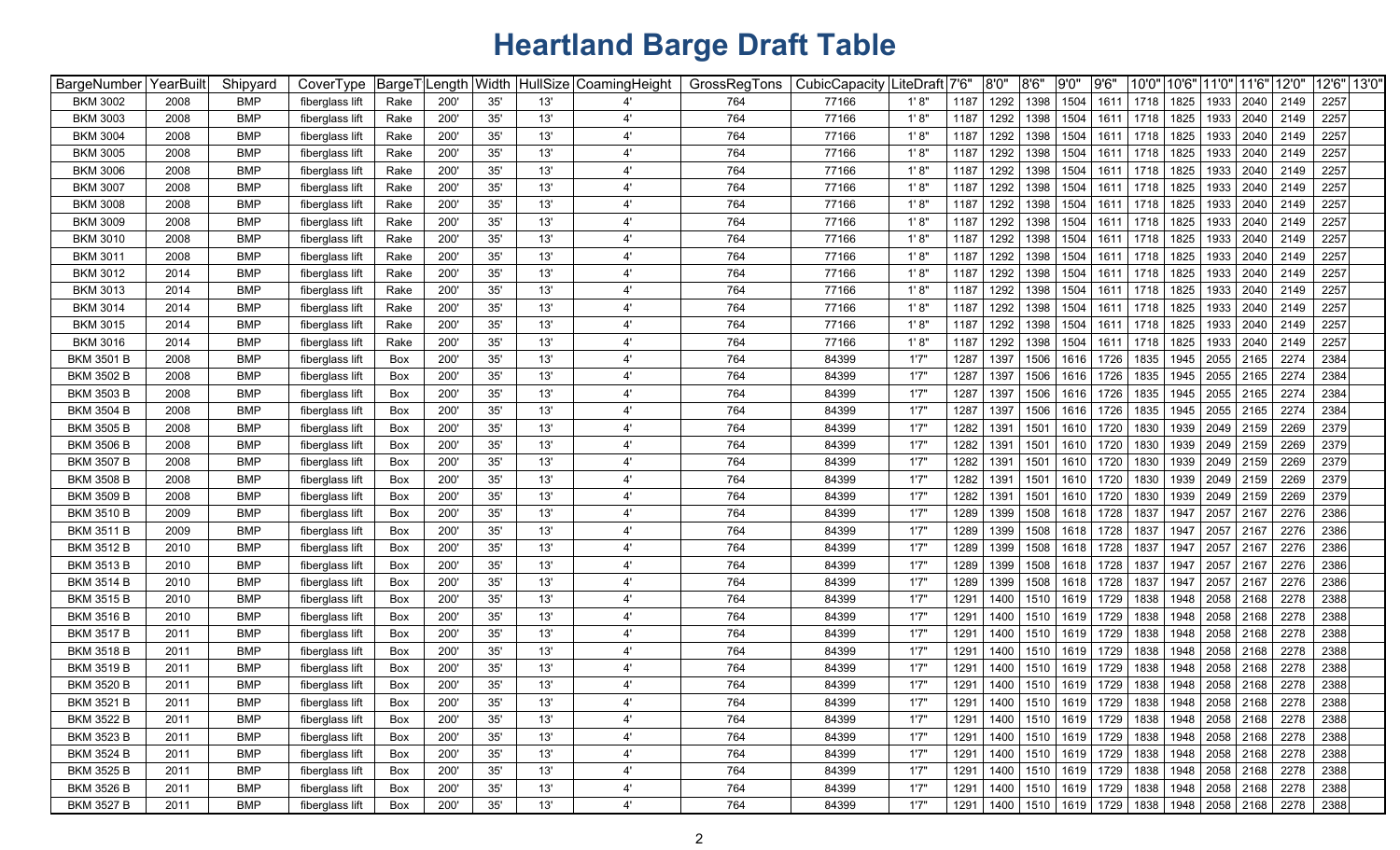| BargeNumber       | YearBuilt | Shipyard   | CoverType       | BargeT | Length | ∣Width |     | HullSize CoamingHeight | GrossRegTons | CubicCapacity | .iteDraft <sup> </sup> 7'6" |      | 8'0''       | 8'6'' | 9'0'' | 9'6''          | 10'0" | 10'6" | 11'0" | 11'6"          | 12'0'                                                               | 12'6" 13'0'  |
|-------------------|-----------|------------|-----------------|--------|--------|--------|-----|------------------------|--------------|---------------|-----------------------------|------|-------------|-------|-------|----------------|-------|-------|-------|----------------|---------------------------------------------------------------------|--------------|
| BKM 3528 B        | 2011      | BMP        | fiberglass lift | Box    | 200'   | 35'    | 13' | 4                      | 764          | 84399         | 1'7''                       | 1291 | 1400        | 1510  | 1619  | 1729           | 1838  | 1948  | 2058  | 2168           | 2278                                                                | 2388         |
| <b>BKM 3529 B</b> | 2011      | BMP        | fiberglass lift | Box    | 200'   | 35'    | 13' | 4'                     | 764          | 84399         | 1'7''                       | 1291 | 1400        | 1510  | 1619  | 1729           | 1838  | 1948  | 2058  | 2168           | 2278                                                                | 2388         |
| <b>BKM 3530 B</b> | 2011      | BMP        | fiberglass lift | Box    | 200'   | 35'    | 13' | 4'                     | 764          | 84399         | 1'7''                       | 1291 | 1400        | 1510  | 1619  | 1729           | 1838  | 1948  | 2058  | 2168           | 2278                                                                | 2388         |
| <b>BKM 3531 B</b> | 2011      | BMP        | fiberglass lift | Box    | 200'   | 35'    | 13' | 4'                     | 764          | 84399         | 1'7''                       | 1291 | 1400        | 1510  | 1619  | 1729           | 1838  | 1948  | 2058  | 2168           | 2278                                                                | 2388         |
| BKM 3532 B        | 2011      | BMP        | fiberglass lift | Box    | 200'   | 35'    | 13' | 4'                     | 764          | 84399         | 1'7''                       | 1291 | 1400        | 1510  | 1619  | 1729           | 1838  | 1948  | 2058  | 2168           | 2278                                                                | 2388         |
| <b>BKM 3533 B</b> | 2011      | BMP        | fiberglass lift | Box    | 200'   | 35'    | 13' | 4'                     | 764          | 84399         | 1'7''                       | 1291 | 1400        | 1510  | 1619  | 1729           | 1838  | 1948  | 2058  | 2168           | 2278                                                                | 2388         |
| BKM 3534 B        | 2011      | BMP        | fiberglass lift | Box    | 200'   | 35'    | 13' | 4'                     | 764          | 84399         | 1'7'                        | 1291 | 1400        | 1510  | 1619  | 1729           | 1838  | 1948  | 2058  | 2168           | 2278                                                                | 2388         |
| BKM 3535 B        | 2011      | BMP        | fiberglass lift | Box    | 200'   | 35'    | 13' | 4'                     | 764          | 84399         | 1'7''                       | 1291 | 1400        | 1510  | 1619  | 1729           | 1838  | 1948  | 2058  | 2168           | 2278                                                                | 2388         |
| BKM 3536 B        | 2011      | BMP        | fiberglass lift | Box    | 200'   | 35'    | 13' | 4'                     | 764          | 84399         | 1'7''                       | 1291 | 1400        | 1510  | 1619  | 1729           | 1838  | 1948  | 2058  | 2168           | 2278                                                                | 2388         |
| <b>BKM 4001</b>   | 2012      | BMP        | fiberglass lift | Rake   | 200'   | 35'    | 14' | 4'                     | 823          | 82042         | 1'8'                        | 1188 | 1294        | 1400  | 1506  | 1613           | 1720  | 1827  | 1935  | 2043           | 2152                                                                | 2261 2371    |
| <b>BKM 4002</b>   | 2012      | <b>BMP</b> | fiberglass lift | Rake   | 200'   | 35'    | 14' | 4'                     | 823          | 82042         | 1'8                         | 1188 | 1294        | 1400  | 1506  | 1613           | 1720  | 1827  | 1935  | 2043           | 2152                                                                | 2371<br>2261 |
| <b>BKM 4003</b>   | 2012      | BMP        | fiberglass lift | Rake   | 200'   | 35'    | 14' | 4'                     | 823          | 82042         | 1'8'                        | 1188 | 1294        | 1400  | 1506  | 1613           | 1720  | 1827  | 1935  | 2043           | 2152                                                                | 2371<br>2261 |
| <b>BKM 4004</b>   | 2012      | BMP        | fiberglass lift | Rake   | 200'   | 35'    | 14' | 4'                     | 823          | 82042         | 1'8'                        | 1188 | 1294        | 1400  | 1506  | 1613           | 1720  | 1827  | 1935  | 2043           | 2152                                                                | 2371<br>2261 |
| <b>BKM 4005</b>   | 2012      | <b>BMP</b> | fiberglass lift | Rake   | 200'   | 35'    | 14' | 4'                     | 823          | 82042         | 1'8'                        | 1188 | 1294        | 1400  | 1506  | 1613           | 1720  | 1827  | 1935  | 2043           | 2152                                                                | 2371<br>2261 |
| <b>BKM 4006</b>   | 2012      | <b>BMP</b> | fiberglass lift | Rake   | 200'   | 35'    | 14' | 4'                     | 823          | 82042         | 1'8'                        | 1188 | 1294        | 1400  | 1506  | 1613           | 1720  | 1827  | 1935  | 2043           | 2152                                                                | 2371<br>2261 |
| <b>BKM 4007</b>   | 2012      | BMP        | fiberglass lift | Rake   | 200'   | 35'    | 14' | 4'                     | 823          | 82042         | 1'8'                        | 1188 | 1294        | 1400  | 1506  | 1613           | 1720  | 1827  | 1935  | 2043           | 2152                                                                | 2371<br>2261 |
| <b>BKM 4008</b>   | 2012      | BMP        | fiberglass lift | Rake   | 200'   | 35'    | 14' | 4'                     | 823          | 82042         | 1'8'                        | 1188 | 1294        | 1400  | 1506  | 1613           | 1720  | 1827  | 1935  | 2043           | 2152                                                                | 2371<br>2261 |
| <b>BKM 4009</b>   | 2012      | BMP        | fiberglass lift | Rake   | 200'   | 35'    | 14' | 4'                     | 823          | 82042         | 1'8'                        | 1188 | 1294        | 1400  | 1506  | 1613           | 1720  | 1827  | 1935  | 2043           | 2152                                                                | 2371<br>2261 |
| <b>BKM 4010</b>   | 2012      | BMP        | fiberglass lift | Rake   | 200'   | 35'    | 14' | 4'                     | 823          | 82042         | 1'8'                        | 1188 | 1294        | 1400  | 1506  | 1613           | 1720  | 1827  | 1935  | 2043           | 2152                                                                | 2261 2371    |
| <b>BKM 4501 B</b> | 2012      | BMP        | fiberglass lift | Box    | 200'   | 35'    | 14' | 4'                     | 823          | 89772         | 1'7'                        | 1277 | 1386        | 1495  | 1605  | 1714           | 1823  | 1933  | 2042  | 2151           | 2261                                                                | 2370 2480    |
| <b>BKM 4502 B</b> | 2012      | BMP        | fiberglass lift | Box    | 200'   | 35'    | 14' | 4'                     | 823          | 89772         | 1'7''                       | 1277 | 1386        | 1495  | 1605  | 1714           | 1823  | 1933  | 2042  | 2151           | 2261                                                                | 2370 2480    |
| <b>BKM 4503 B</b> | 2012      | BMP        | fiberglass lift | Box    | 200'   | 35'    | 14' | 4'                     | 823          | 89772         | 1'7''                       | 1277 | 1386        | 1495  | 1605  | 1714           | 1823  | 1933  | 2042  | 2151           | 2261                                                                | 2370 2480    |
| <b>BKM 4504 B</b> | 2012      | BMP        | fiberglass lift | Box    | 200'   | 35'    | 14' | 4'                     | 823          | 89772         | 1'7''                       | 1277 | 1386        | 1495  | 1605  | 1714           | 1823  | 1933  | 2042  | 2151           | 2261                                                                | 2370 2480    |
| <b>BKM 4505 B</b> | 2012      | BMP        | fiberglass lift | Box    | 200'   | 35'    | 14' | 4'                     | 823          | 89772         | 1'7''                       | 1277 | 1386        | 1495  | 1605  | 1714           | 1823  | 1933  | 2042  | 2151           | 2261                                                                | 2370 2480    |
| <b>BKM 4506 B</b> | 2012      | BMP        | fiberglass lift | Box    | 200'   | 35'    | 14' | 4'                     | 823          | 89772         | 1'7''                       | 1277 | 1386        | 1495  | 1605  | 1714           | 1823  | 1933  | 2042  | 2151           | 2261                                                                | 2370 2480    |
| <b>BKM 4507 B</b> | 2012      | <b>BMP</b> | fiberglass lift | Box    | 200'   | 35'    | 14' | 4'                     | 823          | 89772         | 1'7''                       | 1277 | 1386        | 1495  | 1605  | 1714           | 1823  | 1933  | 2042  | 2151           | 2261                                                                | 2370 2480    |
| <b>BKM 4508 B</b> | 2012      | <b>BMP</b> | fiberglass lift | Box    | 200'   | 35'    | 14' | 4'                     | 823          | 89772         | 1'7''                       | 1277 | 1386        | 1495  | 1605  | 1714           | 1823  | 1933  | 2042  | 2151           | 2261                                                                | 2370 2480    |
| <b>BKM 4509 B</b> | 2012      | BMP        | fiberglass lift | Box    | 200'   | 35'    | 14' | 4'                     | 823          | 89772         | 1'7''                       | 1277 | 1386        | 1495  | 1605  | 1714           | 1823  | 1933  | 2042  | 2151           | 2261                                                                | 2370 2480    |
| <b>BKM 4510 B</b> | 2012      | BMP        | fiberglass lift | Box    | 200'   | 35'    | 14' | 4'                     | 823          | 89772         | 1'7'                        | 1277 | 1386        | 1495  | 1605  | 1714           | 1823  | 1933  | 2042  | 2151           | 2261                                                                | 2370 2480    |
| <b>BKM 4511 B</b> | 2012      | BMP        | fiberglass lift | Box    | 200'   | 35'    | 14' | 4'                     | 823          | 89772         | 1'7''                       | 1277 | 1386        | 1495  | 1605  | 1714           | 1823  | 1933  | 2042  | 2151           | 2261                                                                | 2370 2480    |
| <b>BKM 4512 B</b> | 2012      | BMP        | fiberglass lift | Box    | 200'   | 35'    | 14' | 4'                     | 823          | 89772         | 1'7''                       | 1277 | 1386        | 1495  | 1605  | 1714           | 1823  | 1933  | 2042  | 2151           | 2261                                                                | 2370 2480    |
| <b>BKM 4513 B</b> | 2012      | <b>BMP</b> | fiberglass lift | Box    | 200'   | 35'    | 14' | 4'                     | 823          | 89772         | 1'7'                        | 1277 | 1386        | 1495  | 1605  | 1714           | 1823  | 1933  | 2042  | 2151           | 2261                                                                | 2370 2480    |
| CK 1001 B         | 2010      | BMP        | fiberglass lift | Box    | 200'   | 35'    | 13' | $4^{\prime}$           | 764          | 84200         | 1'7'                        | 1285 | 1395        | 1505  | 1614  | 1724           | 1833  | 1943  | 2053  | 2162           | 2272                                                                | 2381         |
| CLY 0306          | 2014      | BMP        | fiberglass lift | Rake   | 200'   | 35'    | 13' | 4'                     | 764          | 77166         | 1'8'                        | 1187 | 1292        | 1398  | 1504  | 1611           | 1718  | 1825  | 1933  | 2040           | 2149                                                                | 2257         |
| CM <sub>1</sub> B | 2010      | BMP        | fiberglass lift | Box    | 200'   | 35'    | 13' | 4'                     | 764          | 84200         | 1'7''                       | 1285 | 1395        | 1505  | 1614  | 1724           | 1833  | 1943  | 2053  | 2162           | 2272                                                                | 2381         |
| <b>CM 10 B</b>    | 2008      | <b>BMP</b> | fiberglass lift | Box    | 200'   | 35'    | 13' | 4'                     | 764          | 84399         | 1'7'                        | 1282 | 1391   1501 |       |       | 1610 1720 1830 |       |       |       |                | 1939   2049   2159   2269                                           | 2379         |
| CM 101            | 2008      | <b>BMP</b> | fiberglass lift | Rake   | 200'   | 35'    | 13' | $4^{\prime}$           | 764          | 77166         | 1'8"                        | 1187 | 1292        | 1398  | 1504  | 1611           | 1718  | 1825  |       | 1933 2040 2149 |                                                                     | 2257         |
| CM 102            | 2008      | <b>BMP</b> | fiberglass lift | Rake   | 200'   | 35'    | 13' | 4'                     | 764          | 77166         | 1' 8''                      | 1187 | 1292        | 1398  | 1504  | 1611           | 1718  | 1825  |       |                | 1933 2040 2149                                                      | 2257         |
| CM 103            | 2008      | <b>BMP</b> | fiberglass lift | Rake   | 200'   | 35'    | 13' | $4^{\prime}$           | 764          | 77166         | 1'8"                        | 1187 | 1292        | 1398  | 1504  | 1611           | 1718  | 1825  | 1933  | 2040 2149      |                                                                     | 2257         |
| CM 104            | 2008      | <b>BMP</b> | fiberglass lift | Rake   | 200'   | 35'    | 13' | 4'                     | 764          | 77166         | 1'8"                        | 1187 | 1292        | 1398  | 1504  | 1611           | 1718  | 1825  |       | 1933 2040 2149 |                                                                     | 2257         |
| CM 105            | 2008      | <b>BMP</b> | fiberglass lift | Rake   | 200'   | $35'$  | 13' | 4'                     | 764          | 77166         | 1' 8''                      | 1187 | 1292        | 1398  |       | 1504 1611      | 1718  | 1825  |       | 1933 2040 2149 |                                                                     | 2257         |
| CM 106            | 2008      | <b>BMP</b> | fiberglass lift | Rake   | 200'   | 35'    | 13' | $4^{\prime}$           | 764          | 77166         | 1'8"                        |      |             |       |       |                |       |       |       |                | 1187   1292   1398   1504   1611   1718   1825   1933   2040   2149 | 2257         |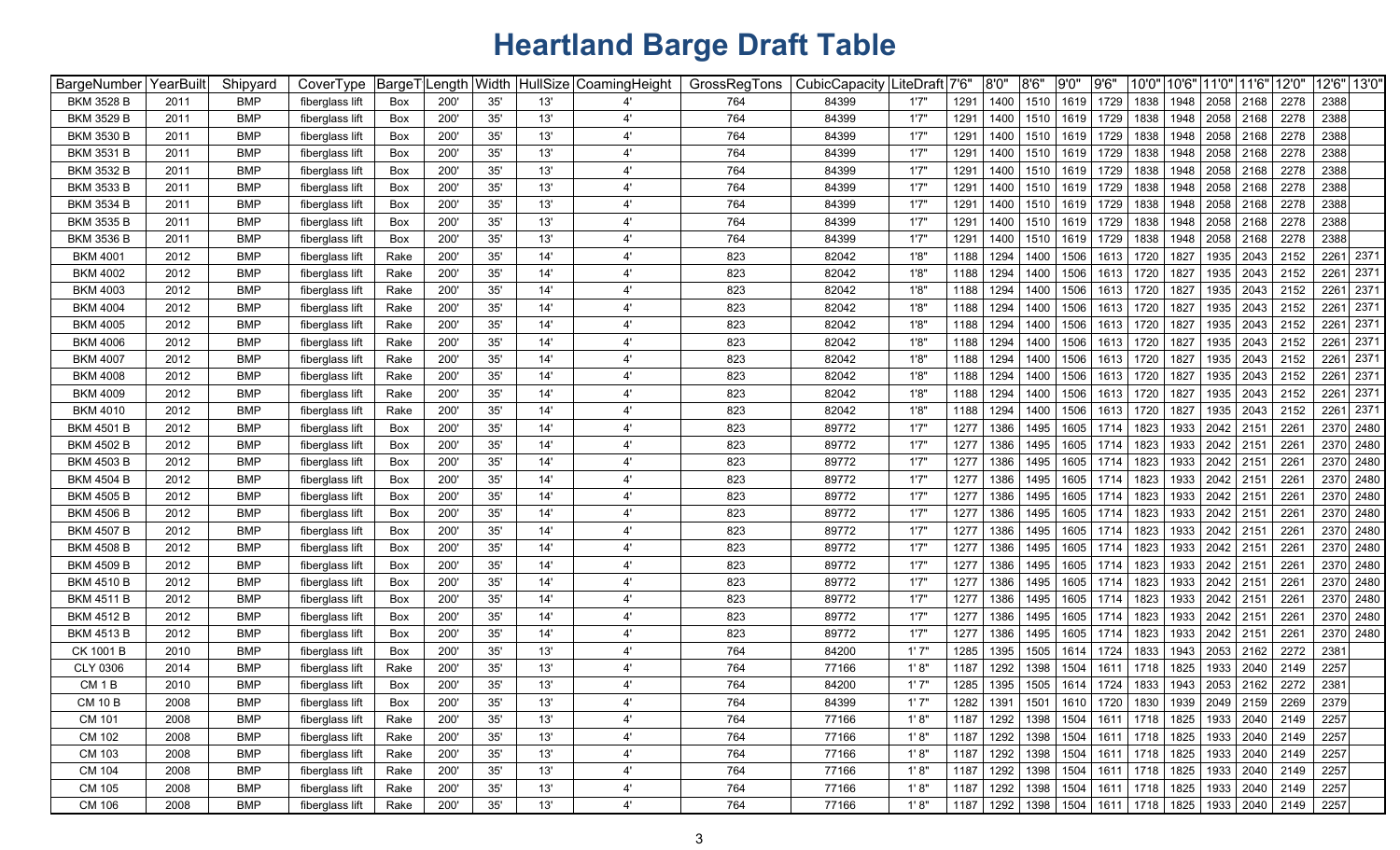| BargeNumber       | YearBuilt | Shipyard   | CoverType       | BargeT     | .ength | Width        |     | HullSize CoamingHeight | GrossRegTons | CubicCapacity | .iteDraft│7'6" |      | 8'0" | 8'6''            | 9'0" | 9'6' | 10'0"                                          | 10'6" | 11'0"                     | 11'6" | 12'0' | 12'6" 13'0" |           |
|-------------------|-----------|------------|-----------------|------------|--------|--------------|-----|------------------------|--------------|---------------|----------------|------|------|------------------|------|------|------------------------------------------------|-------|---------------------------|-------|-------|-------------|-----------|
| CM 107            | 2008      | <b>BMP</b> | fiberglass lift | Rake       | 200'   | 35'          | 13' |                        | 764          | 77166         | 1'8"           | 1187 | 1292 | 1398             | 1504 | 1611 | 1718                                           | 1825  | 1933                      | 2040  | 2149  | 2257        |           |
| <b>CM 108</b>     | 2008      | <b>BMP</b> | fiberglass lift | Rake       | 200'   | 35'          | 13' | $4^{\circ}$            | 764          | 77166         | 1'8"           | 1187 | 1292 | 1398             | 1504 | 1611 | 1718                                           | 1825  | 1933                      | 2040  | 2149  | 2257        |           |
| CM 109            | 2008      | BMP        | fiberglass lift | Rake       | 200    | 35'          | 13' | $\mathbf{4}^{\prime}$  | 764          | 77166         | 1'8"           | 1187 | 1292 | 1398             | 1504 | 1611 | 1718                                           | 1825  | 1933                      | 2040  | 2149  | 2257        |           |
| <b>CM 11 B</b>    | 2008      | <b>BMP</b> | fiberglass lift | Box        | 200    | 35'          | 13' | $\mathbf{4}^{\prime}$  | 764          | 84399         | 1'7''          | 1282 | 1391 | 1501             | 1610 | 1720 | 1830                                           | 1939  | 2049                      | 2159  | 2269  | 2379        |           |
| CM 110            | 2008      | <b>BMP</b> | fiberglass lift | Rake       | 200    | 35'          | 13' | $4^{\circ}$            | 764          | 77166         | 1' 8"          | 1187 | 1292 | 1398             | 1504 | 1611 | 1718                                           | 1825  | 1933                      | 2040  | 2149  | 2257        |           |
| CM 111            | 2008      | <b>BMP</b> | fiberglass lift | Rake       | 200    | 35'          | 13' | $4^{\prime}$           | 764          | 77166         | 1'8"           | 1187 | 1292 | 1398             | 1504 | 1611 | 1718                                           | 1825  | 1933                      | 2040  | 2149  | 2257        |           |
| CM 112            | 2008      | <b>BMP</b> | fiberglass lift | Rake       | 200    | 35'          | 13' | $\mathbf{4}^{\prime}$  | 764          | 77166         | 1' 8"          | 1187 | 1292 | 1398             | 1504 | 1611 | 1718                                           | 1825  | 1933                      | 2040  | 2149  | 2257        |           |
| CM 113            | 2008      | <b>BMP</b> | fiberglass lift | Rake       | 200    | 35'          | 13' |                        | 764          | 77166         | 1' 8"          | 1187 | 1292 | 1398             | 1504 | 1611 | 1718                                           | 1825  | 1933                      | 2040  | 2149  | 2257        |           |
| <b>CM 114</b>     | 2008      | <b>BMP</b> | fiberglass lift | Rake       | 200    | 35'          | 13' | $\mathbf{4}^{\prime}$  | 764          | 77166         | 1'8"           | 1187 | 1292 | 1398             | 1504 | 1611 | 1718                                           | 1825  | 1933                      | 2040  | 2149  | 2257        |           |
| <b>CM 115</b>     | 2008      | <b>BMP</b> | fiberglass lift | Rake       | 200    | 35'          | 13' |                        | 764          | 77166         | 1'8'           | 1187 | 1292 | 1398             | 1504 | 1611 | 1718                                           | 1825  | 1933                      | 2040  | 2149  | 2257        |           |
| CM 116            | 2008      | <b>BMP</b> | fiberglass lift | Rake       | 200    | 35'          | 13' |                        | 764          | 77166         | 1'8'           | 1187 | 1292 | 1398             | 1504 | 1611 | 1718                                           | 1825  | 1933                      | 2040  | 2149  | 2257        |           |
| <b>CM 12 B</b>    | 2008      | <b>BMP</b> | fiberglass lift | Box        | 200    | 35'          | 13' |                        | 764          | 84399         | 1'7''          | 1282 | 1391 | 1501             | 1610 | 1720 | 1830                                           | 1939  | 2049                      | 2159  | 2269  | 2379        |           |
| <b>CM 13 B</b>    | 2008      | <b>BMP</b> | fiberglass lift | Box        | 200    | 35'          | 13' |                        | 764          | 84399         | 1'7'           | 1282 | 1391 | 1501             | 1610 | 1720 | 1830                                           | 1939  | 2049                      | 2159  | 2269  | 2379        |           |
| <b>CM 14 B</b>    | 2011      | <b>BMP</b> | fiberglass lift | Box        | 200'   | 35'          | 13' |                        | 764          | 84399         | 1'7'           | 1282 | 1391 | 150 <sup>4</sup> | 1610 | 1720 | 1830                                           | 1939  | 2049                      | 2159  | 2269  | 2379        |           |
| <b>CM 15 B</b>    | 2008      | <b>BMP</b> | fiberglass lift | Box        | 200'   | 35'          | 13' | $\mathbf{4}^{\prime}$  | 764          | 84399         | 1'7'           | 1282 | 1391 | 1501             | 1610 | 1720 | 1830                                           | 1939  | 2049                      | 2159  | 2269  | 2379        |           |
| <b>CM 16 B</b>    | 1994      | Trinity    | fiberglass lift | Box        | 200'   | 35'          | 14' | $5^{\circ}$            | 823          | 95158         | 1'4"           | 1334 | 1444 | 1553             | 1662 | 1772 | 1881                                           | 1991  | 2100                      | 2209  | 2319  |             | 2428 2537 |
| <b>CM 19 B</b>    | 2011      | <b>BMP</b> | fiberglass lift | Box        | 200'   | 35'          | 13' | 4'                     | 764          | 84399         | 1'7''          | 1282 | 1391 | 1501             | 1610 | 1720 | 1830                                           | 1939  | 2049 2159                 |       | 2269  | 2379        |           |
| CM 2 B            | 2010      | <b>BMP</b> | fiberglass lift | Box        | 200'   | 35'          | 13' | 4'                     | 764          | 84200         | 1'7''          | 1285 | 1395 | 1505             | 1614 | 1724 | 1833                                           | 1943  | 2053 2162                 |       | 2272  | 2381        |           |
| <b>CM 20 B</b>    | 2011      | <b>BMP</b> | fiberglass lift | Box        | 200'   | 35'          | 13' | $\mathbf{4}^{\prime}$  | 764          | 84399         | 1'7''          | 1282 | 1391 | 1501             | 1610 | 1720 | 1830                                           | 1939  | 2049                      | 2159  | 2269  | 2379        |           |
| <b>CM 21 B</b>    | 2008      | <b>BMP</b> | fiberglass lift | Box        | 200    | 35'          | 13' | $\mathbf{4}^{\prime}$  | 764          | 84399         | 1'7''          | 1282 | 1391 | 1501             | 1610 | 1720 | 1830                                           | 1939  | 2049                      | 2159  | 2269  | 2379        |           |
| <b>CM 22 B</b>    | 2011      | <b>BMP</b> | fiberglass lift | Box        | 200    | 35'          | 13' | $\mathbf{4}^{\prime}$  | 764          | 84399         | 1'7''          | 1282 | 1391 | 150 <sup>2</sup> | 1610 | 1720 | 1830                                           | 1939  | 2049                      | 2159  | 2269  | 2379        |           |
| <b>CM 23 B</b>    | 2008      | <b>BMP</b> | fiberglass lift | Box        | 200'   | 35'          | 13' | 4'                     | 764          | 84399         | 1'7"           | 1282 | 1391 | 1501             | 1610 | 1720 | 1830                                           | 1939  | 2049                      | 2159  | 2269  | 2379        |           |
| <b>CM 24 B</b>    | 2008      | <b>BMP</b> | fiberglass lift | Box        | 200'   | 35'          | 13' | $\mathbf{4}^{\prime}$  | 764          | 84399         | 1'7"           | 1282 | 1391 | 1501             | 1610 | 1720 | 1830                                           | 1939  | 2049                      | 2159  | 2269  | 2379        |           |
| <b>CM 25 B</b>    | 2011      | <b>BMP</b> | fiberglass lift | Box        | 200'   | 35'          | 13' | $\mathbf{4}^{\prime}$  | 764          | 84200         | 1'7"           | 1285 | 1395 | 1505             | 1614 | 1724 | 1833                                           | 1943  | 2053                      | 2162  | 2272  | 2381        |           |
| <b>CM 26 B</b>    | 2011      | <b>BMP</b> | fiberglass lift | Box        | 200'   | 35'          | 13' |                        | 764          | 84200         | 1'7"           | 1285 | 1395 | 1505             | 1614 | 1724 | 1833                                           | 1943  | 2053 2162                 |       | 2272  | 2381        |           |
| <b>CM 27 B</b>    | 2011      | <b>BMP</b> | fiberglass lift | Box        | 200    | 35'          | 13' |                        | 764          | 84200         | 1'7''          | 1285 | 1395 | 1505             | 1614 | 1724 | 1833                                           | 1943  | 2053 2162                 |       | 2272  | 2381        |           |
| <b>CM 28 B</b>    | 2011      | <b>BMP</b> | fiberglass lift | Box        | 200'   | 35'          | 13' | $\mathbf{4}^{\prime}$  | 764          | 84200         | 1'7''          | 1285 | 1395 | 1505             | 1614 | 1724 | 1833                                           | 1943  | 2053 2162                 |       | 2272  | 2381        |           |
| <b>CM 29 B</b>    | 2011      | <b>BMP</b> | fiberglass lift | Box        | 200    | 35'          | 13' | $\mathbf{4}^{\prime}$  | 764          | 84200         | 1'7''          | 1285 | 1395 | 1505             | 1614 | 1724 | 1833                                           | 1943  | 2053                      | 2162  | 2272  | 2381        |           |
| CM <sub>3</sub> B | 2008      | <b>BMP</b> | fiberglass lift | Box        | 200'   | 35'          | 13' | $\mathbf{4}^{\prime}$  | 764          | 84399         | 1'7''          | 1282 | 1391 | 1501             | 1610 | 1720 | 1830                                           | 1939  | 2049                      | 2159  | 2269  | 2379        |           |
| <b>CM 30 B</b>    | 2011      | <b>BMP</b> | fiberglass lift | Box        | 200'   | 35'          | 13' | $4^{\circ}$            | 764          | 84200         | 1'7''          | 1285 | 1395 | 1505             | 1614 | 1724 | 1833                                           | 1943  | 2053                      | 2162  | 2272  | 2381        |           |
| <b>CM 31 B</b>    | 2011      | <b>BMP</b> | fiberglass lift | Box        | 200'   | 35'          | 13' |                        | 764          | 84200         | 1'7''          | 1285 | 1395 | 1505             | 1614 | 1724 | 1833                                           | 1943  | 2053                      | 2162  | 2272  | 2381        |           |
| <b>CM 32 B</b>    | 2011      | <b>BMP</b> | fiberglass lift | Box        | 200'   | 35'          | 13' | $\mathbf{4}^{\prime}$  | 764          | 84200         | 1'7''          | 1285 | 1395 | 1505             | 1614 | 1724 | 1833                                           | 1943  | 2053                      | 2162  | 2272  | 2381        |           |
| <b>CM 33 B</b>    | 2011      | <b>BMP</b> | fiberglass lift | Box        | 200'   | 35'          | 13' | $4^{\circ}$            | 764          | 84200         | 1'7'           | 1285 | 1395 | 1505             | 1614 | 1724 | 1833                                           | 1943  | 2053                      | 2162  | 2272  | 2381        |           |
| <b>CM 34 B</b>    | 2012      | <b>BMP</b> | fiberglass lift | Box        | 200'   | 35'          | 13' | 4'                     | 764          | 84200         | 1'7''          | 1285 | 1395 | 1505             | 1614 | 1724 | 1833                                           | 1943  | 2053                      | 2162  | 2272  | 2381        |           |
| <b>CM 35 B</b>    | 2012      | BMP        | fiberglass lift | <b>Box</b> | 200    | 35'          | 13' |                        | 764          | 84200         | 1'7''          | 1285 | 1395 | 1505             | 1614 | 1724 | 1833                                           | 1943  | 2053 2162                 |       | 2272  | 2381        |           |
| CM 36 B           | 2012      | <b>BMP</b> | fiberglass lift | Box        | 200'   | 35'          | 13' | $\mathbf{4}^{\prime}$  | 764          | 84200         | 1'7'           | 1285 | 1395 | 1505             | 1614 | 1724 | 1833   1943   2053   2162                      |       |                           |       | 2272  | 2381        |           |
| <b>CM 37 B</b>    | 2012      | <b>BMP</b> | fiberglass lift | Box        | 200'   | 35'          | 13' | $4^{\prime}$           | 764          | 84200         | 1'7"           | 1285 | 1395 | 1505             | 1614 | 1724 | 1833                                           |       | 1943   2053   2162   2272 |       |       | 2381        |           |
| <b>CM 38 B</b>    | 2012      | <b>BMP</b> | fiberglass lift | Box        | 200'   | 35'          | 13' | $4^{\prime}$           | 764          | 84200         | 1'7"           | 1285 | 1395 | 1505             | 1614 | 1724 | 1833                                           |       | 1943 2053 2162            |       | 2272  | 2381        |           |
| CM 39 B           | 2012      | <b>BMP</b> | fiberglass lift | Box        | 200'   | 35'          | 13' | $4^{\prime}$           | 764          | 84200         | 1'7"           | 1285 | 1395 | 1505             | 1614 | 1724 | 1833                                           |       | 1943 2053 2162            |       | 2272  | 2381        |           |
| CM 4 B            | 2008      | <b>BMP</b> | fiberglass lift | Box        | 200'   | 35'          | 13' | $4^{\prime}$           | 764          | 84399         | 1'7"           | 1282 | 1391 | 1501             | 1610 | 1720 | 1830                                           |       | 1939 2049 2159            |       | 2269  | 2379        |           |
| CM <sub>5</sub> B | 2008      | <b>BMP</b> | fiberglass lift | Box        | 200'   | $35^{\circ}$ | 13' | $4^{\prime}$           | 764          | 84399         | 1'7''          | 1282 | 1391 | 1501             | 1610 | 1720 | 1830                                           |       | 1939 2049 2159            |       | 2269  | 2379        |           |
| CM6B              | 2008      | <b>BMP</b> | fiberglass lift | Box        | 200'   | 35'          | 13' | $4^{\prime}$           | 764          | 84399         | 1'7"           | 1282 | 1391 | 1501             |      |      | 1610   1720   1830   1939   2049   2159   2269 |       |                           |       |       | 2379        |           |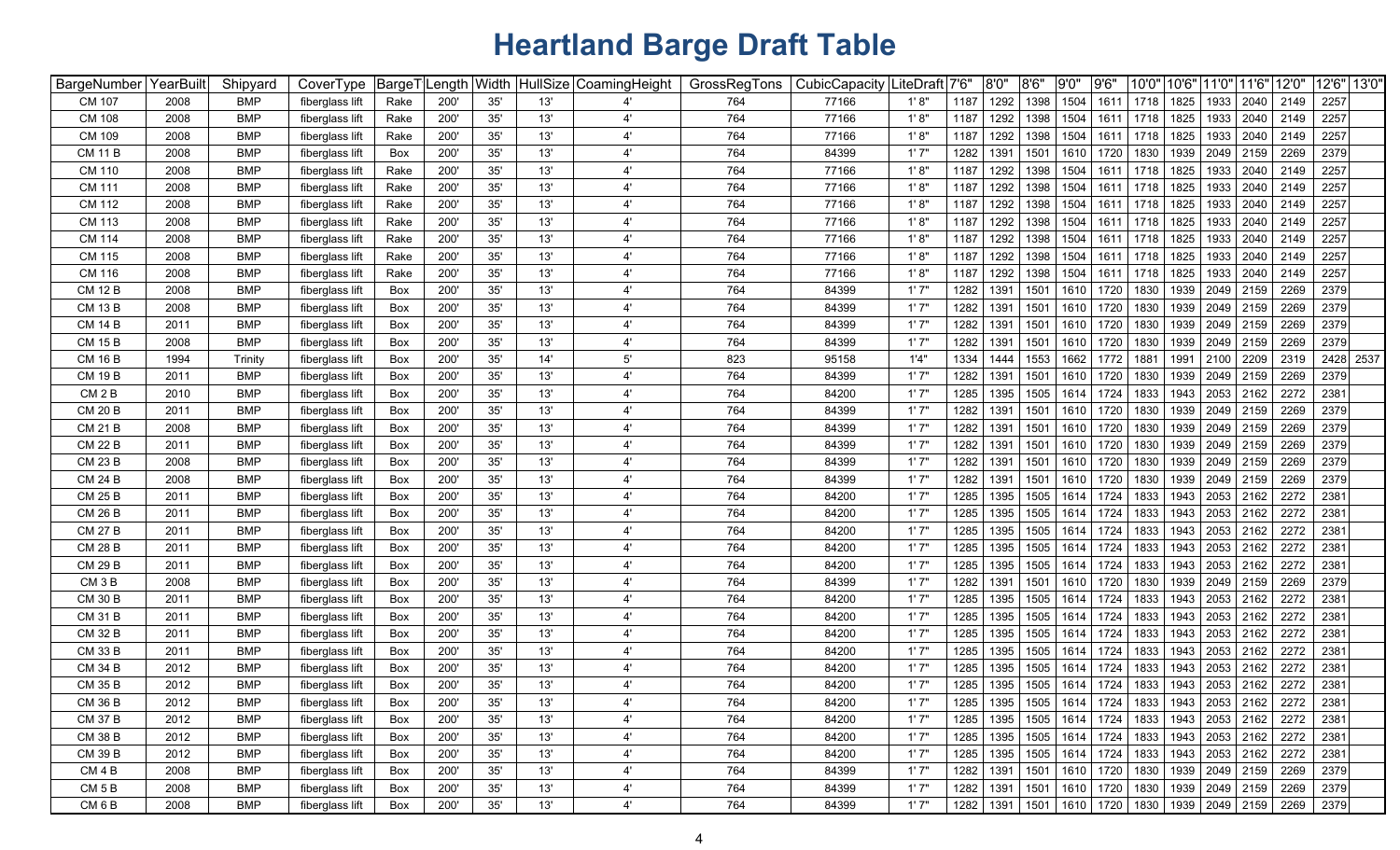| BargeNumber       | YearBuilt | Shipyard   | CoverType       | BargeT |      | ength Width |       | HullSize CoamingHeight | GrossRegTons | CubicCapacity | .iteDraft <sup> </sup> 7'6" |      | 8'0" | 8'6''                                   | 9'0" | 9'6' | 10'0" | 10'6" | 11'0"     | 11'6" | 12'0" | 12'6" 13'0" |  |
|-------------------|-----------|------------|-----------------|--------|------|-------------|-------|------------------------|--------------|---------------|-----------------------------|------|------|-----------------------------------------|------|------|-------|-------|-----------|-------|-------|-------------|--|
| CM 7 B            | 2008      | BMP        | fiberglass lift | Box    | 200' | 35'         | 13'   |                        | 764          | 84399         | 1'7"                        | 1282 | 1391 | 1501                                    | 1610 | 1720 | 1830  | 1939  | 2049      | 2159  | 2269  | 2379        |  |
| CM <sub>8</sub> B | 2010      | <b>BMP</b> | fiberglass lift | Box    | 200' | 35'         | 13'   | $4^{\circ}$            | 764          | 84399         | 1'7''                       | 1282 | 1391 | 1501                                    | 1610 | 1720 | 1830  | 1939  | 2049 2159 |       | 2269  | 2379        |  |
| CM <sub>9B</sub>  | 2011      | <b>BMP</b> | fiberglass lift | Box    | 200  | 35'         | 13'   | $4^{\circ}$            | 764          | 84399         | 1'7''                       | 1282 | 1391 | 1501                                    | 1610 | 1720 | 1830  | 1939  | 2049 2159 |       | 2269  | 2379        |  |
| <b>DDB 1101 B</b> | 2011      | <b>BMP</b> | fiberglass lift | Box    | 200  | 35'         | 13'   | $4^{\circ}$            | 764          | 84200         | 1'7"                        | 1285 | 1395 | 1505                                    | 1614 | 1724 | 1833  | 1943  | 2053      | 2162  | 2272  | 2381        |  |
| DX 1000           | 2007      | <b>BMP</b> | fiberglass lift | Rake   | 195  | 35'         | 13'   | $4^{\circ}$            | 745          | 75165         | 1'8'                        | 1153 | 1255 | 1358                                    | 1462 | 1566 | 1670  | 1774  | 1879      | 1984  | 2090  |             |  |
| DX 1001           | 2007      | <b>BMP</b> | fiberglass lift | Rake   | 195  | 35'         | 13'   | $\mathbf{4}^{\prime}$  | 745          | 75165         | 1'8'                        | 1153 | 1255 | 1358                                    | 1462 | 1566 | 1670  | 1774  | 1879      | 1984  | 2090  |             |  |
| DX 1002           | 2007      | <b>BMP</b> | fiberglass lift | Rake   | 195' | 35'         | 13'   | $\mathbf{4}^{\prime}$  | 745          | 75165         | 1'8'                        | 1153 | 1255 | 1358                                    | 1462 | 1566 | 1670  | 1774  | 1879      | 1984  | 2090  |             |  |
| DX 1003           | 2007      | <b>BMP</b> | fiberglass lift | Rake   | 195  | 35'         | 13'   | $4^{\circ}$            | 745          | 75165         | 1'8'                        | 1153 | 1255 | 1358                                    | 1462 | 1566 | 1670  | 1774  | 1879      | 1984  | 2090  |             |  |
| DX 1004           | 2007      | <b>BMP</b> | fiberglass lift | Rake   | 195  | 35'         | 13'   | $\mathbf{4}^{\prime}$  | 745          | 75165         | 1'8'                        | 1153 | 1255 | 1358                                    | 1462 | 1566 | 1670  | 1774  | 1879      | 1984  | 2090  |             |  |
| DX 1005           | 2007      | <b>BMP</b> | fiberglass lift | Rake   | 195  | 35'         | 13'   |                        | 745          | 75165         | 1'8'                        | 1153 | 1255 | 1358                                    | 1462 | 1566 | 1670  | 1774  | 1879      | 1984  | 2090  |             |  |
| DX 1006           | 2007      | <b>BMP</b> | fiberglass lift | Rake   | 195  | 35'         | 13'   |                        | 745          | 75165         | 1'8'                        | 1153 | 1255 | 1358                                    | 1462 | 1566 | 1670  | 1774  | 1879      | 1984  | 2090  |             |  |
| DX 1007           | 2007      | <b>BMP</b> | fiberglass lift | Rake   | 195  | 35'         | 13'   |                        | 745          | 75165         | 1'8'                        | 1153 | 1255 | 1358                                    | 1462 | 1566 | 1670  | 1774  | 1879      | 1984  | 2090  |             |  |
| DX 1008           | 2007      | <b>BMP</b> | fiberglass lift | Rake   | 195  | 35'         | 13'   |                        | 745          | 75165         | 1'8'                        | 1153 | 1255 | 1358                                    | 1462 | 1566 | 1670  | 1774  | 1879      | 1984  | 2090  |             |  |
| DX 1009           | 2007      | <b>BMP</b> | fiberglass lift | Rake   | 195  | 35'         | 13'   |                        | 745          | 75165         | 1'8'                        | 1153 | 1266 | 1358                                    | 1462 | 1566 | 1670  | 1774  | 1879      | 1984  | 2090  |             |  |
| FJP 290 B         | 2003      | Trinity    | fiberglass lift | Box    | 200' | 35'         | 13'   | $5^{\circ}$            | 764          | 89796         | 1'5''                       |      | 1427 | 1536                                    | 1646 | 1755 | 1864  | 1974  | 2083      | 2192  |       |             |  |
| FJP 300 B         | 2003      | Trinity    | fiberglass lift | Box    | 200' | 35'         | 13'   | $5^{\circ}$            | 764          | 89796         | 1'5''                       |      | 1427 | 1536                                    | 1646 | 1755 | 1864  | 1974  | 2083      | 2192  |       |             |  |
| FJP 310 B         | 2003      | Trinity    | fiberglass lift | Box    | 200' | 35'         | 13'   | $5^{\circ}$            | 764          | 89796         | 1'5''                       |      | 1427 | 1536                                    | 1646 | 1755 | 1864  | 1974  | 2083      | 2192  |       |             |  |
| FJP 320 B         | 2003      | Trinity    | fiberglass lift | Box    | 200' | 35'         | 13'   | $5^{\circ}$            | 764          | 89796         | 1'5''                       |      | 1427 | 1536                                    | 1646 | 1755 | 1864  | 1974  | 2083      | 2192  |       |             |  |
| FJP 330 B         | 2003      | Trinity    | fiberglass lift | Box    | 200' | 35'         | 13'   | $5^{\circ}$            | 764          | 89796         | 1'5''                       |      | 1427 | 1536                                    | 1646 | 1755 | 1864  | 1974  | 2083      | 2192  |       |             |  |
| FJP 340 B         | 2003      | Trinity    | fiberglass lift | Box    | 200  | 35'         | 13'   | $5^{\circ}$            | 764          | 89796         | 1'5''                       |      | 1427 | 1536                                    | 1646 | 1755 | 1864  | 1974  | 2083      | 2192  |       |             |  |
| FJP 350 B         | 2003      | Trinity    | fiberglass lift | Box    | 200  | 35'         | 13'   | $5^{\circ}$            | 764          | 89796         | 1'5''                       |      | 1427 | 1536                                    | 1646 | 1755 | 1864  | 1974  | 2083      | 2192  |       |             |  |
| FJP 360 B         | 2003      | Trinity    | fiberglass lift | Box    | 200' | 35'         | 13'   | $5^{\circ}$            | 764          | 89796         | 1'5''                       |      | 1427 | 1536                                    | 1646 | 1755 | 1864  | 1974  | 2083      | 2192  |       |             |  |
| FJP 370 B         | 2003      | Trinity    | fiberglass lift | Box    | 200' | 35'         | 13'   | $5^{\circ}$            | 764          | 89796         | 1'5''                       |      | 1427 | 1536                                    | 1646 | 1755 | 1864  | 1974  | 2083      | 2192  |       |             |  |
| <b>FJP 380 B</b>  | 2003      | Trinity    | fiberglass lift | Box    | 200' | 35'         | 13'   | $5^{\circ}$            | 764          | 89796         | 1'5''                       |      | 1427 | 1536                                    | 1646 | 1755 | 1864  | 1974  | 2083      | 2192  |       |             |  |
| FJP 390 B         | 2003      | Trinity    | fiberglass lift | Box    | 200' | 35'         | 13'   | $5^{\circ}$            | 764          | 89796         | 1'5''                       |      | 1427 | 1536                                    | 1646 | 1755 | 1864  | 1974  | 2083      | 2192  |       |             |  |
| <b>FJP 400 B</b>  | 2003      | Trinity    | fiberglass lift | Box    | 200' | 35'         | 13'   | $5^{\circ}$            | 764          | 89796         | 1'5''                       |      | 1427 | 1536                                    | 1646 | 1755 | 1864  | 1974  | 2083      | 2192  |       |             |  |
| <b>FJPN 205 B</b> | 2012      | Trinity    | fiberglass lift | Box    | 200' | 35'         | 13'   | $5^{\circ}$            | 764          | 89796         | 1'6''                       |      | 1432 | 1541                                    | 1651 | 1760 | 1869  | 1979  | 2088      | 2197  |       |             |  |
| <b>FJPN 215 B</b> | 2012      | Trinity    | fiberglass lift | Box    | 200  | 35'         | 13'   | $5^{\circ}$            | 764          | 89796         | 1'6''                       |      | 1432 | 1541                                    | 1651 | 1760 | 1869  | 1979  | 2088      | 2197  |       |             |  |
| <b>FJPN 225 B</b> | 2012      | Trinity    | fiberglass lift | Box    | 200' | 35'         | 13'   | $5^{\circ}$            | 764          | 89796         | 1'6''                       |      | 1432 | 1541                                    | 1651 | 1760 | 1869  | 1979  | 2088      | 2197  |       |             |  |
| <b>FJPN 235 B</b> | 2012      | Trinity    | fiberglass lift | Box    | 200' | 35'         | 13'   | $5^{\circ}$            | 764          | 89796         | 1'6''                       |      | 1432 | 1541                                    | 1651 | 1760 | 1869  | 1979  | 2088      | 2197  |       |             |  |
| <b>FJPN 245 B</b> | 2012      | Trinity    | fiberglass lift | Box    | 200' | 35'         | 13'   | $5^{\prime}$           | 764          | 89796         | 1'6''                       |      | 1432 | 154'                                    | 1651 | 1760 | 1869  | 1979  | 2088      | 2197  |       |             |  |
| <b>FJPN 255 B</b> | 2012      | Trinity    | fiberglass lift | Box    | 200' | 35'         | 13'   | 5'                     | 764          | 89796         | 1'6''                       |      | 1432 | 1541                                    | 1651 | 1760 | 1869  | 1979  | 2088      | 2197  |       |             |  |
| <b>GAB 100</b>    | 2000      | Trinity    | fiberglass lift | Rake   | 195' | 35'         | 14'   | 4'                     | 802          | 80154         | 1'8'                        | 1169 | 1272 | 1375                                    | 1479 | 1583 | 1687  | 1792  | 1896      | 2001  | 2107  | 2213 2319   |  |
| <b>GAB 200 B</b>  | 2010      | <b>BMP</b> | fiberglass lift | Box    | 200' | 35'         | 13'   | 4'                     | 764          | 84200         | 1'7''                       | 1285 | 1395 | 1505                                    | 1614 | 1724 | 1833  | 1943  | 2053      | 2162  | 2272  | 2381        |  |
| <b>HBM 001</b>    | 2008      | BMP        | Deck            | Rake   | 200  | 35'         | 10.5' | 3'0''                  | 617          | 0             | 1' 10"                      | 1164 | 1271 | 1378                                    | 1486 | 1594 | 1702  |       |           |       |       |             |  |
| <b>HBM 002</b>    | 2008      | <b>BMP</b> | Deck            | Rake   | 200' | 35'         | 10.5' | 3'0''                  | 617          | 0             | 1'10"                       | 1164 |      | 1271   1378   1486   1594   1702        |      |      |       |       |           |       |       |             |  |
| <b>HBM 003</b>    | 2008      | <b>BMP</b> | Deck            | Rake   | 200' | 35'         | 10.5' | 3'0''                  | 617          | $\mathbf{0}$  | 1'10"                       | 1164 | 1271 | 1378                                    | 1486 | 1594 | 1702  |       |           |       |       |             |  |
| <b>HBM 004</b>    | 2011      | James      | Deck            | Rake   | 195' | 35'         | 10.5' | 3' 8''                 | 602          | $\mathbf 0$   | 1'10"                       | 1168 | 1273 | 1379                                    | 1485 | 1591 | 1697  |       |           |       |       |             |  |
| <b>HBM 005</b>    | 2011      | James      | Deck            | Rake   | 195' | 35'         | 10.5' | 3' 8''                 | 602          | $\mathbf 0$   | 1'10"                       | 1168 | 1273 | 1379                                    | 1485 | 1591 | 1697  |       |           |       |       |             |  |
| <b>HBM 006</b>    | 2017      | <b>BMP</b> | Deck            | Rake   | 200' | 35'         | 10.5' | 3'0''                  | 617          | $\mathbf{0}$  | 1'10"                       | 1190 | 1297 | 1406 1515                               |      | 1623 | 1731  |       |           |       |       |             |  |
| <b>HBM 007</b>    | 2017      | <b>BMP</b> | Deck            | Rake   | 200' | $35'$       | 10.5' | 3'0''                  | 617          | $\mathbf 0$   | 1'10"                       | 1190 | 1297 | 1406 1515                               |      | 1623 | 1731  |       |           |       |       |             |  |
| <b>HBM 008</b>    | 2017      | BMP        | Deck            | Rake   | 200' | 35'         | 10.5' | 3'0''                  | 617          | $\mathbf 0$   | 1'10"                       |      |      | 1190   1297   1406   1515   1623   1731 |      |      |       |       |           |       |       |             |  |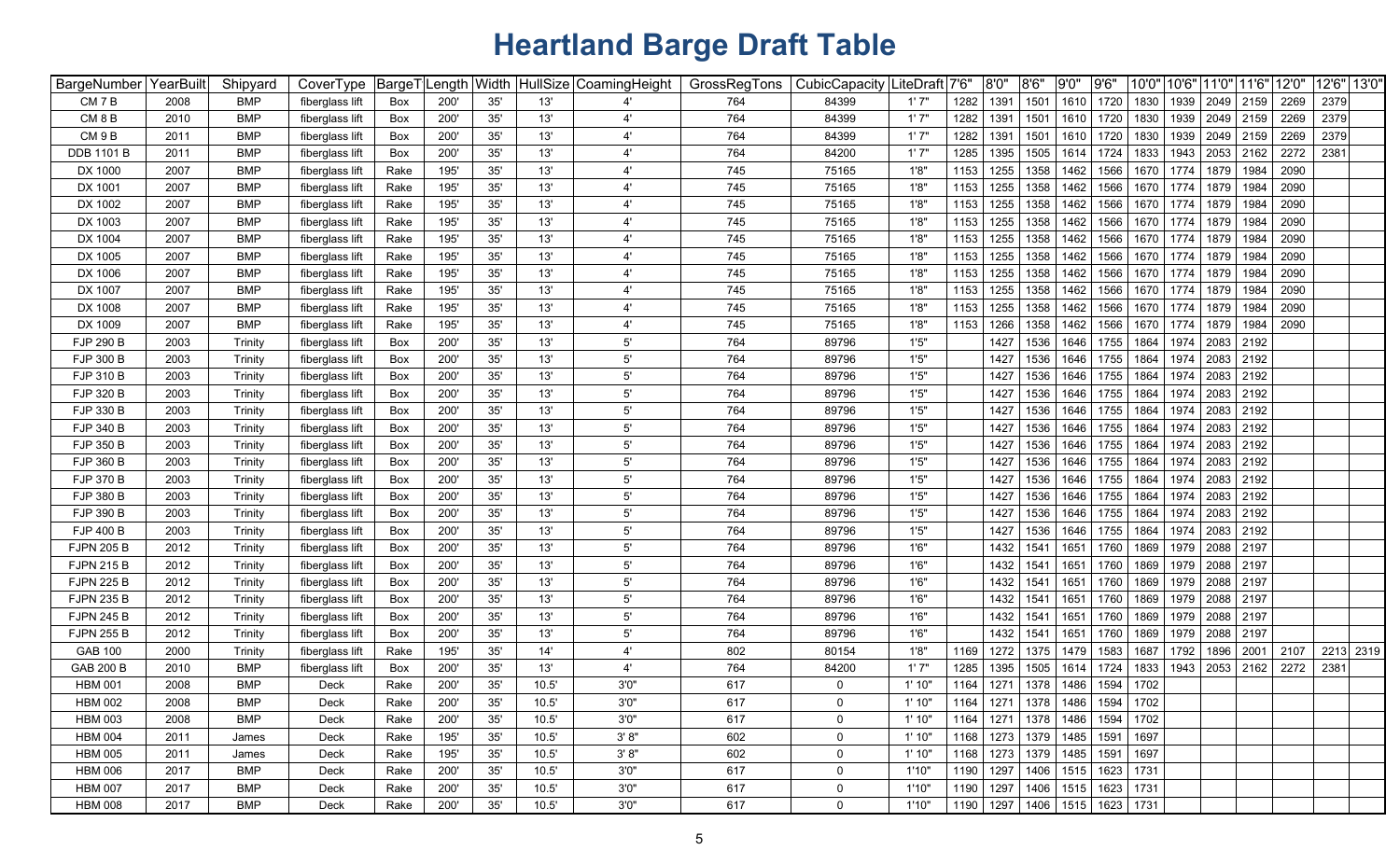| BargeNumber   YearBuilt |      | Shipyard   | CoverType       |      | BargeT Length Width |     |       | HullSize CoamingHeight | GrossRegTons | CubicCapacity | .iteDraft│7'6" |      | 8'0" | 8'6" | 9'0'' | 9'6'' |                                                              |      | 10'0"   10'6"   11'0"   11'6" |      | 12'0" | 12'6" 13'0' |
|-------------------------|------|------------|-----------------|------|---------------------|-----|-------|------------------------|--------------|---------------|----------------|------|------|------|-------|-------|--------------------------------------------------------------|------|-------------------------------|------|-------|-------------|
| <b>HBM 009</b>          | 2017 | <b>BMP</b> | Deck            | Rake | 200'                | 35' | 10.5' | 3'0''                  | 617          | 0             | 1'10"          | 1190 | 1297 | 1406 | 1515  | 1623  | 1731                                                         |      |                               |      |       |             |
| <b>HBM 010</b>          | 2017 | <b>BMP</b> | Deck            | Rake | 200'                | 35' | 10.5' | 3'0''                  | 617          | 0             | 1'10"          | 1190 | 1297 | 1406 | 1515  | 1623  | 1731                                                         |      |                               |      |       |             |
| <b>HBM 2001</b>         | 2006 | <b>BMP</b> | open hopper     | Rake | 195                 | 35' | 12'   | $2^{\prime}$           | 687          | 60826         | 1'8"           | 1168 | 1272 | 1375 | 1480  | 1584  | 1689                                                         | 1795 | 1901                          | 2007 |       |             |
| <b>HBM 3001</b>         | 2006 | <b>BMP</b> | fiberglass lift | Rake | 195                 | 35' | 13'   | $\overline{4}$         | 745          | 75165         | 1'8"           | 1153 | 1255 | 1358 | 1462  | 1566  | 1670                                                         | 1774 | 1879                          | 1984 | 2090  |             |
| <b>HBM 3003</b>         | 2007 | <b>BMP</b> | fiberglass lift | Rake | 195                 | 35' | 13'   | $\overline{4}$         | 745          | 75165         | 1'8"           | 1153 | 1255 | 1358 | 1462  | 1566  | 1670                                                         | 1774 | 1879                          | 1984 | 2090  |             |
| <b>HBM 3004</b>         | 2007 | <b>BMP</b> | fiberglass lift | Rake | 195                 | 35' | 13'   | $4^{\prime}$           | 745          | 75165         | 1'8"           | 1153 | 1255 | 1358 | 1462  | 1566  | 1670                                                         | 1774 | 1879                          | 1984 | 2090  |             |
| <b>HBM 3005</b>         | 2007 | <b>BMP</b> | fiberglass lift | Rake | 195                 | 35' | 13'   | $\overline{4}$         | 745          | 75165         | 1'8"           | 1153 | 1255 | 1358 | 1462  | 1566  | 1670                                                         | 1774 | 1879                          | 1984 | 2090  |             |
| <b>HBM 3006</b>         | 2007 | <b>BMP</b> | fiberglass lift | Rake | 195'                | 35' | 13'   | $\overline{4}$         | 745          | 75165         | 1'8"           | 1153 | 1255 | 1358 | 1462  | 1566  | 1670                                                         | 1774 | 1879                          | 1984 | 2090  |             |
| <b>HBM 3008</b>         | 2007 | <b>BMP</b> | fiberglass lift | Rake | 195                 | 35' | 13'   |                        | 745          | 75165         | 1'8"           | 1153 | 1255 | 1358 | 1462  | 1566  | 1670                                                         | 1774 | 1879                          | 1984 | 2090  |             |
| <b>HBM 3010</b>         | 2007 | <b>BMP</b> | fiberglass lift | Rake | 195                 | 35' | 13'   |                        | 745          | 75165         | 1' 8'          | 1153 | 1255 | 1358 | 1462  | 1566  | 1670                                                         | 1774 | 1879                          | 1984 | 2090  |             |
| <b>HBM 3011</b>         | 2007 | <b>BMP</b> | fiberglass lift | Rake | 195                 | 35' | 13'   |                        | 745          | 75165         | 1'8'           | 1153 | 1255 | 1358 | 1462  | 1566  | 1670                                                         | 1774 | 1879                          | 1984 | 2090  |             |
| <b>HBM 3012</b>         | 2007 | <b>BMP</b> | fiberglass lift | Rake | 195                 | 35' | 13'   |                        | 745          | 75165         | 1'8"           | 1153 | 1255 | 1358 | 1462  | 1566  | 1670                                                         | 1774 | 1879                          | 1984 | 2090  |             |
| <b>HBM 3013</b>         | 2007 | <b>BMP</b> | fiberglass lift | Rake | 195                 | 35' | 13'   |                        | 745          | 75165         | 1'8"           | 1153 | 1255 | 1358 | 1462  | 1566  | 1670                                                         | 1774 | 1879                          | 1984 | 2090  |             |
| <b>HBM 3015</b>         | 2007 | <b>BMP</b> | fiberglass lift | Rake | 195                 | 35' | 13'   |                        | 745          | 75165         | 1'8'           | 1153 | 1255 | 1358 | 1462  | 1566  | 1670                                                         | 1774 | 1879                          | 1984 | 2090  |             |
| <b>HBM 3016</b>         | 2007 | <b>BMP</b> | fiberglass lift | Rake | 195                 | 35' | 13'   | $\overline{4}$         | 745          | 75165         | 1'8"           | 1153 | 1255 | 1358 | 1462  | 1566  | 1670                                                         | 1774 | 1879                          | 1984 | 2090  |             |
| <b>HBM 3018</b>         | 2007 | <b>BMP</b> | fiberglass lift | Rake | 195                 | 35' | 13'   | $\overline{4}$         | 745          | 75165         | 1'8"           | 1153 | 1255 | 1358 | 1462  | 1566  | 1670                                                         | 1774 | 1879                          | 1984 | 2090  |             |
| <b>HBM 3019</b>         | 2007 | <b>BMP</b> | fiberglass lift | Rake | 195                 | 35' | 13'   | $\mathbf{4}^{\prime}$  | 745          | 75165         | 1' 8'          | 1153 | 1255 | 1358 | 1462  | 1566  | 1670                                                         | 1774 | 1879                          | 1984 | 2090  |             |
| <b>HBM 3020</b>         | 2007 | <b>BMP</b> | fiberglass lift | Rake | 195                 | 35' | 13'   | $\overline{4}$         | 745          | 75165         | 1'8"           | 1153 | 1255 | 1358 | 1462  | 1566  | 1670                                                         | 1774 | 1879                          | 1984 | 2090  |             |
| <b>HBM 3022</b>         | 2008 | <b>BMP</b> | fiberglass lift | Rake | 200                 | 35' | 13'   | $\overline{4}$         | 764          | 77166         | 1'8"           | 1187 | 1292 | 1398 | 1504  | 1611  | 1718                                                         | 1825 | 1933                          | 2040 | 2149  | 2257        |
| <b>HBM 3023</b>         | 2008 | <b>BMP</b> | fiberglass lift | Rake | 200                 | 35' | 13'   | $4^{\prime}$           | 764          | 77166         | 1'8"           | 1187 | 1292 | 1398 | 1504  | 1611  | 1718                                                         | 1825 | 1933                          | 2040 | 2149  | 2257        |
| <b>HBM 3024</b>         | 2009 | <b>BMP</b> | open hopper     | Rake | 200                 | 35' | 13'   | 3'                     | 764          | 72142         | 1'7''          | 1194 | 1299 | 1403 | 1509  | 1614  | 1720                                                         | 1827 | 1934                          | 2041 | 2148  |             |
| <b>HBM 3025</b>         | 2009 | <b>BMP</b> | open hopper     | Rake | 200                 | 35' | 13'   | 3'                     | 764          | 72142         | 1'7"           | 1194 | 1299 | 1403 | 1509  | 1614  | 1720                                                         | 1827 | 1934                          | 2041 | 2148  |             |
| <b>HBM 3026</b>         | 2009 | <b>BMP</b> | open hopper     | Rake | 200                 | 35' | 13'   | 3'                     | 764          | 72142         | 1'7"           | 1194 | 1299 | 1403 | 1509  | 1614  | 1720                                                         | 1827 | 1934                          | 2041 | 2148  |             |
| <b>HBM 3027</b>         | 2009 | <b>BMP</b> | open hopper     | Rake | 200                 | 35' | 13'   | 3'                     | 764          | 72142         | 1'7''          | 1194 | 1299 | 1403 | 1509  | 1614  | 1720                                                         | 1827 | 1934                          | 2041 | 2148  |             |
| <b>HBM 3028</b>         | 2009 | <b>BMP</b> | open hopper     | Rake | 200'                | 35' | 13'   | 3'                     | 764          | 72142         | 1'7"           | 1194 | 1299 | 1403 | 1509  | 1614  | 1720                                                         | 1827 | 1934                          | 2041 | 2148  |             |
| <b>HBM 3029</b>         | 2009 | <b>BMP</b> | open hopper     | Rake | 200                 | 35' | 13'   | 3'                     | 764          | 72142         | 1'7''          | 1194 | 1299 | 1403 | 1509  | 1614  | 1720                                                         | 1827 | 1934                          | 2041 | 2148  |             |
| <b>HBM 3030</b>         | 2009 | <b>BMP</b> | open hopper     | Rake | 200                 | 35' | 13'   | 3'                     | 764          | 72142         | 1'7''          | 1194 | 1299 | 1403 | 1509  | 1614  | 1720                                                         | 1827 | 1934                          | 2041 | 2148  |             |
| <b>HBM 3031</b>         | 2009 | <b>BMP</b> | open hopper     | Rake | 200                 | 35' | 13'   | 3'                     | 764          | 72142         | 1'7''          | 1194 | 1299 | 1403 | 1509  | 1614  | 1720                                                         | 1827 | 1934                          | 2041 | 2148  |             |
| <b>HBM 3032</b>         | 2009 | <b>BMP</b> | open hopper     | Rake | 200                 | 35' | 13'   | 3'                     | 764          | 72142         | 1'7''          | 1194 | 1299 | 1403 | 1509  | 1614  | 1720                                                         | 1827 | 1934                          | 2041 | 2148  |             |
| <b>HBM 3033</b>         | 2009 | <b>BMP</b> | open hopper     | Rake | 200'                | 35' | 13'   | 3'                     | 764          | 72142         | 1'7''          | 1194 | 1299 | 1403 | 1509  | 1614  | 1720                                                         | 1827 | 1934                          | 2041 | 2148  |             |
| <b>HBM 3034</b>         | 2009 | <b>BMP</b> | open hopper     | Rake | 200                 | 35' | 13'   | 3'                     | 764          | 72142         | 1'7"           | 1194 | 1299 | 1403 | 1509  | 1614  | 1720                                                         | 1827 | 1934                          | 2041 | 2148  |             |
| <b>HBM 3035</b>         | 2009 | <b>BMP</b> | open hopper     | Rake | 200                 | 35' | 13'   | 3'                     | 764          | 72142         | 1'7''          | 1194 | 1299 | 1403 | 1509  | 1614  | 1720                                                         | 1827 | 1934                          | 2041 | 2148  |             |
| <b>HBM 3036</b>         | 2009 | <b>BMP</b> | open hopper     | Rake | 200                 | 35' | 13'   | 3'                     | 764          | 72142         | 1'7'           | 1194 | 1299 | 1403 | 1509  | 1614  | 1720                                                         | 1827 | 1934                          | 2041 | 2148  |             |
| <b>HBM 3037</b>         | 2009 | <b>BMP</b> | open hopper     | Rake | 200                 | 35' | 13'   | $3^{\prime}$           | 764          | 72142         | 1'7''          | 1194 | 1299 | 1403 | 1509  | 1614  | 1720                                                         | 1827 | 1934                          | 2041 | 2148  |             |
| <b>HBM 3038</b>         | 2009 | <b>BMP</b> | open hopper     | Rake | 200                 | 35' | 13'   | 3'                     | 764          | 72142         | 1'7''          | 1194 | 1299 | 1403 | 1509  | 1614  | 1720                                                         | 1827 | 1934                          | 2041 | 2148  |             |
| <b>HBM 3039</b>         | 2009 | <b>BMP</b> | open hopper     | Rake | 200                 | 35' | 13'   | 3'                     | 764          | 72142         | 1'7''          | 1194 |      |      |       |       | 1299   1403   1509   1614   1720   1827   1934   2041        |      |                               |      | 2148  |             |
| <b>HBM 3040</b>         | 2009 | <b>BMP</b> | open hopper     | Rake | 200'                | 35' | 13'   | 3'                     | 764          | 72142         | 1'7"           | 1194 | 1299 | 1403 | 1509  |       | 1614 1720 1827                                               |      | 1934 2041                     |      | 2148  |             |
| <b>HBM 3041</b>         | 2009 | <b>BMP</b> | open hopper     | Rake | 200'                | 35' | 13'   | 3'                     | 764          | 72142         | 1'7"           | 1194 | 1299 | 1403 | 1509  |       | 1614 1720 1827                                               |      | 1934 2041                     |      | 2148  |             |
| <b>HBM 3042</b>         | 2009 | <b>BMP</b> | open hopper     | Rake | 200'                | 35' | 13'   | 3'                     | 764          | 72142         | 1'7"           | 1194 | 1299 | 1403 | 1509  |       | 1614 1720 1827                                               |      | 1934                          | 2041 | 2148  |             |
| <b>HBM 3043</b>         | 2009 | <b>BMP</b> | open hopper     | Rake | 200'                | 35' | 13'   | 3'                     | 764          | 72142         | 1'7"           | 1194 | 1299 | 1403 | 1509  |       | 1614 1720 1827                                               |      | 1934                          | 2041 | 2148  |             |
| <b>HBM 3044</b>         | 2009 | <b>BMP</b> | open hopper     | Rake | 200'                | 35' | 13'   | $3^{\circ}$            | 764          | 72142         | 1'7"           | 1194 | 1299 | 1403 | 1509  |       | 1614 1720 1827                                               |      | 1934                          | 2041 | 2148  |             |
| HBM 3045                | 2009 | <b>BMP</b> | open hopper     | Rake | 200'                | 35' | 13'   | 3'                     | 764          | 72142         | 1'7"           | 1194 |      |      |       |       | 1299   1403   1509   1614   1720   1827   1934   2041   2148 |      |                               |      |       |             |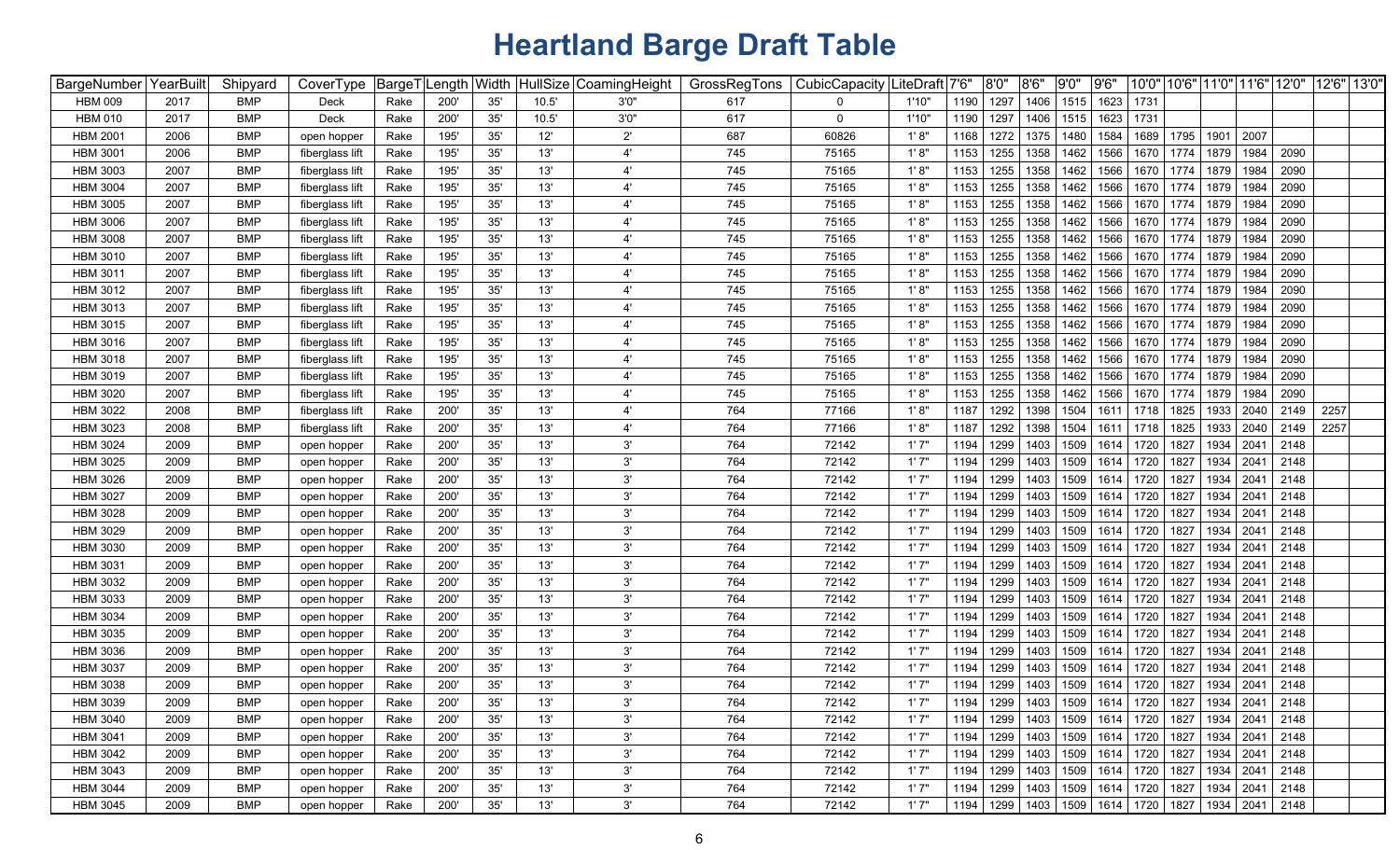| BargeNumber       | YearBuilt | Shipyard   | CoverType       | BargeT <u>ˈ</u> | Length Width |     |     | HullSize CoamingHeight | GrossRegTons | CubicCapacity | ∣LiteDraft | 7'6' | 8'0'' | 8'6"               | 9'0" | 9'6'      | 10'0" | 10'6" | 11'0"                            | 11'6"   | 12'0"                                          | 12'6" 13'0" |           |
|-------------------|-----------|------------|-----------------|-----------------|--------------|-----|-----|------------------------|--------------|---------------|------------|------|-------|--------------------|------|-----------|-------|-------|----------------------------------|---------|------------------------------------------------|-------------|-----------|
| <b>HBM 3046</b>   | 2009      | <b>BMP</b> | open hopper     | Rake            | 200'         | 35' | 13' | 3'                     | 764          | 72142         | 1'7''      | 1194 | 1299  | 1403               | 1509 | 1614      | 1720  | 1827  | 1934                             | 2041    | 2148                                           |             |           |
| <b>HBM 3047</b>   | 2009      | <b>BMP</b> | open hopper     | Rake            | 200'         | 35' | 13' | 3'                     | 764          | 72142         | 1'7"       | 1194 | 1299  | 1403               | 1509 | 1614      | 1720  | 1827  | 1934                             | 2041    | 2148                                           |             |           |
| <b>HBM 3048</b>   | 2009      | <b>BMP</b> | open hopper     | Rake            | 200          | 35' | 13' | 3'                     | 764          | 72142         | 1'7"       | 1194 | 1299  | 1403               | 1509 | 1614      | 1720  | 1827  | 1934                             | 2041    | 2148                                           |             |           |
| <b>HBM 3049</b>   | 2009      | <b>BMP</b> | open hopper     | Rake            | 200          | 35' | 13' | 3'                     | 764          | 72142         | 1'7"       | 1194 | 1299  | 1403               | 1509 | 1614      | 1720  | 1827  | 1934                             | 2041    | 2148                                           |             |           |
| <b>HBM 3050</b>   | 2009      | <b>BMP</b> | open hopper     | Rake            | 200          | 35' | 13' | 3'                     | 764          | 72142         | 1'7"       | 1194 | 1299  | 1403               | 1509 | 1614      | 1720  | 1827  | 1934                             | $204 -$ | 2148                                           |             |           |
| <b>HBM 3051</b>   | 2009      | <b>BMP</b> | open hopper     | Rake            | 200          | 35' | 13' | 3'                     | 764          | 72142         | 1'7"       | 1194 | 1299  | 1403               | 1509 | 1614      | 1720  | 1827  | 1934                             | 2041    | 2148                                           |             |           |
| <b>HBM 3052</b>   | 2009      | <b>BMP</b> | open hopper     | Rake            | 200          | 35' | 13' | 3'                     | 764          | 72142         | 1'7"       | 1194 | 1299  | 1403               | 1509 | 1614      | 1720  | 1827  | 1934                             | 2041    | 2148                                           |             |           |
| <b>HBM 3053</b>   | 2009      | <b>BMP</b> | open hopper     | Rake            | 200          | 35' | 13' | 3'                     | 764          | 72142         | 1'7"       | 1194 | 1299  | 1403               | 1509 | 1614      | 1720  | 1827  | 1934                             | 2041    | 2148                                           |             |           |
| <b>HBM 3054</b>   | 2009      | <b>BMP</b> | open hopper     | Rake            | 200          | 35' | 13' | 3'                     | 764          | 72142         | 1'7''      | 1194 | 1299  | 1403               | 1509 | 1614      | 1720  | 1827  | 1934                             | 2041    | 2148                                           |             |           |
| <b>HBM 3055</b>   | 2014      | <b>BMP</b> | fiberglass lift | Rake            | 200'         | 35' | 13' | $\mathbf{4}^{\prime}$  | 764          | 77166         | 1' 8"      | 1187 | 1292  | 1398               | 1504 | 1611      | 1718  | 1825  | 1933                             | 2040    | 2149                                           | 2257        |           |
| <b>HBM 3056</b>   | 2014      | <b>BMP</b> | fiberglass lift | Rake            | 200          | 35' | 13' | $\mathbf{4}^{\prime}$  | 764          | 77166         | 1'8"       | 1187 | 1292  | 1398               | 1504 | 1611      | 1718  | 1825  | 1933                             | 2040    | 2149                                           | 2257        |           |
| <b>HBM 3057</b>   | 2014      | <b>BMP</b> | fiberglass lift | Rake            | 200          | 35' | 13' | $\mathbf{4}^{\prime}$  | 764          | 77166         | 1'8"       | 1187 | 1292  | 1398               | 1504 | 1611      | 1718  | 1825  | 1933                             | 2040    | 2149                                           | 2257        |           |
| <b>HBM 3058</b>   | 2014      | <b>BMP</b> | fiberglass lift | Rake            | 200          | 35' | 13' | $\mathbf{4}^{\prime}$  | 764          | 77166         | 1'8''      | 1187 | 1292  | 1398               | 1504 | 1611      | 1718  | 1825  | 1933                             | 2040    | 2149                                           | 2257        |           |
| <b>HBM 3501 B</b> | 2008      | <b>BMP</b> | fiberglass lift | Box             | 200          | 35' | 13' | $4^{\circ}$            | 764          | 84200         | 1'7''      | 1285 | 1395  | 1505               | 1614 | 1724      | 1833  | 1943  | 2053                             | 2162    | 2272                                           | 2381        |           |
| <b>HBM 3502 B</b> | 2008      | <b>BMP</b> | fiberglass lift | Box             | 200          | 35' | 13' | $\mathbf{4}^{\prime}$  | 764          | 84200         | 1'7''      | 1285 | 1395  | 1505               | 1614 | 1724      | 1833  | 1943  | 2053                             | 2162    | 2272                                           | 2381        |           |
| <b>HBM 3503 B</b> | 2008      | <b>BMP</b> | fiberglass lift | Box             | 200          | 35' | 13' | 4'                     | 764          | 84200         | 1'7''      | 1285 | 1395  | 1505               | 1614 | 1724      | 1833  | 1943  | 2053                             | 2162    | 2272                                           | 2381        |           |
| <b>HBM 3504 B</b> | 2008      | <b>BMP</b> | fiberglass lift | Box             | 200          | 35' | 13' | 4'                     | 764          | 84200         | 1'7"       | 1285 | 1395  | 1505               | 1614 | 1724      | 1833  | 1943  | 2053                             | 2162    | 2272                                           | 2381        |           |
| <b>HBM 3505 B</b> | 2008      | <b>BMP</b> | fiberglass lift | Box             | 200'         | 35' | 13' | 4'                     | 764          | 84200         | 1'7"       | 1285 | 1395  | 1505               | 1614 | 1724      | 1833  | 1943  | 2053                             | 2162    | 2272                                           | 2381        |           |
| <b>HBM 3506 B</b> | 2008      | <b>BMP</b> | fiberglass lift | Box             | 200          | 35' | 13' | 4'                     | 764          | 84200         | 1'7"       | 1285 | 1395  | 1505               | 1614 | 1724      | 1833  | 1943  | 2053                             | 2162    | 2272                                           | 2381        |           |
| <b>HBM 3507 B</b> | 2008      | <b>BMP</b> | fiberglass lift | Box             | 200          | 35' | 13' | 4'                     | 764          | 84200         | 1'7"       | 1285 | 1395  | 1505               | 1614 | 1724      | 1833  | 1943  | 2053                             | 2162    | 2272                                           | 2381        |           |
| <b>HBM 3508 B</b> | 2012      | <b>BMP</b> | fiberglass lift | Box             | 200          | 35' | 13' | 4'                     | 764          | 84200         | 1'7"       | 1285 | 1395  | 1505               | 1614 | 1724      | 1833  | 1943  | 2053                             | 2162    | 2272                                           | 2381        |           |
| <b>HBM 3509 B</b> | 2012      | <b>BMP</b> | fiberglass lift | Box             | 200          | 35' | 13' | $4^{\circ}$            | 764          | 84200         | 1'7"       | 1285 | 1395  | 1505               | 1614 | 1724      | 1833  | 1943  | 2053                             | 2162    | 2272                                           | 2381        |           |
| <b>HBM 3511 B</b> | 2012      | <b>BMP</b> | fiberglass lift | Box             | 200          | 35' | 13' | $\mathbf{4}^{\prime}$  | 764          | 84200         | 1'7"       | 1285 | 1395  | 1505               | 1614 | 1724      | 1833  | 1943  | 2053                             | 2162    | 2272                                           | 2381        |           |
| <b>HBM 3511B</b>  | 2012      | <b>BMP</b> | fiberglass lift | Box             | 200          | 35' | 13' | 4'                     | 764          | 84200         | 1'7"       | 1285 | 1395  | 1505               | 1614 | 1724      | 1833  | 1943  | 2053                             | 2162    | 2272                                           | 2381        |           |
| <b>HBM 3512 B</b> | 2012      | <b>BMP</b> | fiberglass lift | Box             | 200          | 35' | 13' | 4'                     | 764          | 84200         | 1'7"       | 1285 | 1395  | 1505               | 1614 | 1724      | 1833  | 1943  | 2053                             | 2162    | 2272                                           | 2381        |           |
| <b>HBM 3513 B</b> | 2012      | <b>BMP</b> | fiberglass lift | Box             | 200'         | 35' | 13' | $\mathbf{4}^{\prime}$  | 764          | 84200         | 1'7"       | 1285 | 1395  | 1505               | 1614 | 1724      | 1833  | 1943  | 2053                             | 2162    | 2272                                           | 2381        |           |
| <b>HBM 3514 B</b> | 2012      | <b>BMP</b> | fiberglass lift | Box             | 200'         | 35' | 13' | $\mathbf{4}^{\prime}$  | 764          | 84200         | 1'7"       | 1285 | 1395  | 1505               | 1614 | 1724      | 1833  | 1943  | 2053                             | 2162    | 2272                                           | 2381        |           |
| <b>HBM 3515 B</b> | 2012      | <b>BMP</b> | fiberglass lift | Box             | 200'         | 35' | 13' | $\mathbf{4}^{\prime}$  | 764          | 84200         | 1'7''      | 1285 | 1395  | 1505               | 1614 | 1724      | 1833  | 1943  | 2053                             | 2162    | 2272                                           | 2381        |           |
| <b>HBM 3516 B</b> | 2012      | <b>BMP</b> | fiberglass lift | Box             | 200          | 35' | 13' | $\mathbf{4}^{\prime}$  | 764          | 84200         | 1'7''      | 1285 | 1395  | 1505               | 1614 | 1724      | 1833  | 1943  | 2053                             | 2162    | 2272                                           | 2381        |           |
| <b>HBM 3517 B</b> | 2012      | <b>BMP</b> | fiberglass lift | Box             | 200          | 35' | 13' | $4^{\circ}$            | 764          | 84200         | 1'7"       | 1285 | 1395  | 1505               | 1614 | 1724      | 1833  | 1943  | 2053                             | 2162    | 2272                                           | 2381        |           |
| <b>HBM 3518 B</b> | 2012      | <b>BMP</b> | fiberglass lift | Box             | 200          | 35' | 13' | 4'                     | 764          | 84200         | 1'7''      | 1285 | 1395  | 1505               | 1614 | 1724      | 1833  | 1943  | 2053                             | 2162    | 2272                                           | 2381        |           |
| <b>HBM 3519 B</b> | 2012      | <b>BMP</b> | fiberglass lift | Box             | 200          | 35' | 13' | 4'                     | 764          | 84200         | 1'7''      | 1285 | 1395  | 1505               | 1614 | 1724      | 1833  | 1943  | 2053                             | 2162    | 2272                                           | 2381        |           |
| <b>HBM 3520 B</b> | 2012      | <b>BMP</b> | fiberglass lift | Box             | 200          | 35' | 13' | 4'                     | 764          | 84200         | 1'7''      | 1285 | 1395  | 1505               | 1614 | 1724      | 1833  | 1943  | 2053                             | 2162    | 2272                                           | 2381        |           |
| <b>HBM 3521 B</b> | 2012      | <b>BMP</b> | fiberglass lift | Box             | 200          | 35' | 13' | 4'                     | 764          | 84200         | 1'7''      | 1285 | 1395  | 1505               | 1614 | 1724      | 1833  | 1943  | 2053                             | 2162    | 2272                                           | 2381        |           |
| <b>HBM 3522 B</b> | 2012      | <b>BMP</b> | fiberglass lift | Box             | 200          | 35' | 13' | $\mathbf{4}^{\prime}$  | 764          | 84200         | 1'7"       | 1285 | 1395  | 1505               | 1614 | 1724      | 1833  | 1943  | 2053                             | 2162    | 2272                                           | 2381        |           |
| HBM 3523 B        | 2012      | <b>BMP</b> | fiberglass lift | Box             | 200'         | 35' | 13' | 4'                     | 764          | 84200         | 1'7"       | 1285 | 1395  | 1505               |      | 1614 1724 |       |       | 1833   1943   2053   2162   2272 |         |                                                | 2381        |           |
| <b>HBM 3524 B</b> | 2012      | <b>BMP</b> | fiberglass lift | Box             | 200'         | 35' | 13' | 4'                     | 764          | 84200         | 1'7"       | 1285 | 1395  | 1505               |      | 1614 1724 | 1833  |       | 1943 2053 2162 2272              |         |                                                | 2381        |           |
| <b>HBM 3525 B</b> | 2012      | <b>BMP</b> | fiberglass lift | Box             | 200'         | 35' | 13' | 4'                     | 764          | 84200         | 1'7''      | 1285 | 1395  | 1505               |      | 1614 1724 | 1833  |       | 1943 2053 2162 2272              |         |                                                | 2381        |           |
| <b>HBM 3526 B</b> | 2012      | <b>BMP</b> | fiberglass lift | Box             | 200'         | 35' | 13' | 4'                     | 764          | 84200         | 1'7"       | 1285 | 1395  | 1505               |      | 1614 1724 | 1833  |       | 1943 2053 2162 2272              |         |                                                | 2381        |           |
| <b>HBM 3527 B</b> | 2012      | <b>BMP</b> | fiberglass lift | Box             | 200'         | 35' | 13' | 4'                     | 764          | 84200         | 1'7"       | 1285 | 1395  | 1505               |      | 1614 1724 | 1833  |       | 1943 2053 2162 2272              |         |                                                | 2381        |           |
| <b>HBM 4001</b>   | 2012      | <b>BMP</b> | fiberglass lift | Rake            | 200'         | 35' | 14' | 4'                     | 823          | 82042         | 1'8"       | 1188 | 1294  | 1400               |      | 1506 1613 | 1720  |       | 1827   1935   2043   2152        |         |                                                |             | 2261 2371 |
| <b>HBM 4002</b>   | 2012      | <b>BMP</b> | fiberglass lift | Rake            | 200'         | 35' | 14' | 4'                     | 823          | 82042         | 1'8"       |      |       | 1188   1294   1400 |      |           |       |       |                                  |         | 1506   1613   1720   1827   1935   2043   2152 |             | 2261 2371 |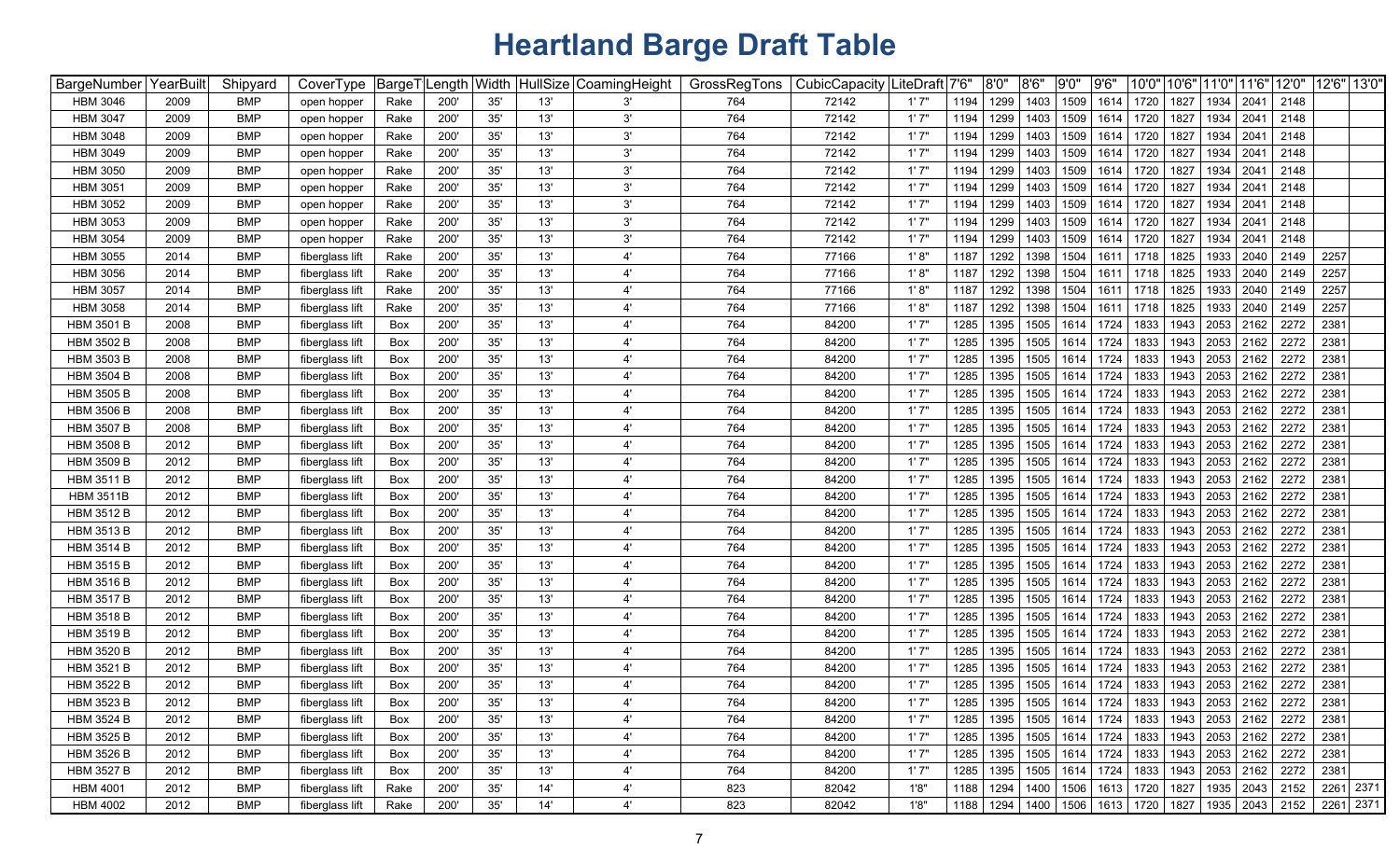| BargeNumber     | YearBuilt | Shipyard   | CoverType       | BargeT | ength Width |     |     | HullSize CoamingHeight | GrossRegTons | CubicCapacity | LiteDraft | 7'6" | 8'0'' | 8'6''              | 9'0" | 9'6' | 10'0"     | 10'6" | 11'0" | 11'6" | 12'0'                                          |      | 12'6" 13'0" |
|-----------------|-----------|------------|-----------------|--------|-------------|-----|-----|------------------------|--------------|---------------|-----------|------|-------|--------------------|------|------|-----------|-------|-------|-------|------------------------------------------------|------|-------------|
| <b>HBM 4003</b> | 2012      | <b>BMP</b> | fiberglass lift | Rake   | 200'        | 35' | 14' |                        | 823          | 82042         | 1'8"      | 1188 | 1294  | 1400               | 1506 | 1613 | 1720      | 1827  | 1935  | 2043  | 2152                                           | 2261 | 2371        |
| <b>HBM 4004</b> | 2012      | <b>BMP</b> | fiberglass lift | Rake   | 200'        | 35' | 14' | 4'                     | 823          | 82042         | 1'8'      | 1188 | 1294  | 1400               | 1506 | 1613 | 1720      | 1827  | 1935  | 2043  | 2152                                           | 2261 | 2371        |
| <b>HBM 4005</b> | 2012      | <b>BMP</b> | fiberglass lift | Rake   | 200         | 35' | 14' | $4^{\circ}$            | 823          | 82042         | 1'8'      | 1188 | 1294  | 1400               | 1506 | 1613 | 1720      | 1827  | 1935  | 2043  | 2152                                           | 2261 | 2371        |
| <b>HBM 4006</b> | 2015      | Trinity    | fiberglass lift | Rake   | 200         | 35' | 14' | $5^{\prime}$           | 823          | 87306         | 1'9"      | 1186 | 1292  | 1398               | 1504 | 1611 | 1718      | 1825  | 1932  | 2040  | 2148                                           |      | 2257 2365   |
| <b>HBM 4007</b> | 2015      | Trinity    | fiberglass lift | Rake   | 200         | 35' | 14' | $5^{\prime}$           | 823          | 87306         | 1'9'      | 1186 | 1292  | 1398               | 1504 | 1611 | 1718      | 1825  | 1932  | 2040  | 2148                                           |      | 2257 2365   |
| <b>HBM 4008</b> | 2015      | Trinity    | fiberglass lift | Rake   | 200         | 35' | 14' | $5^{\prime}$           | 823          | 87306         | 1'9"      | 1186 | 1292  | 1398               | 1504 | 1611 | 1718      | 1825  | 1932  | 2040  | 2148                                           | 2257 | 2365        |
| <b>HBM 4009</b> | 2015      | Trinity    | fiberglass lift | Rake   | 200         | 35' | 14' | $5^{\prime}$           | 823          | 87306         | 1'9"      | 1186 | 1292  | 1398               | 1504 | 1611 | 1718      | 1825  | 1932  | 2040  | 2148                                           | 2257 | 2365        |
| <b>HBM 4010</b> | 2015      | Trinity    | fiberglass lift | Rake   | 200         | 35' | 14' | $5^{\prime}$           | 823          | 87306         | 1'9"      | 1186 | 1292  | 1398               | 1504 | 1611 | 1718      | 1825  | 1932  | 2040  | 2148                                           |      | 2257 2365   |
| <b>HBM 4011</b> | 2015      | Trinity    | fiberglass lift | Rake   | 200         | 35' | 14' | 5'                     | 823          | 87306         | 1'9"      | 1186 | 1292  | 1398               | 1504 | 1611 | 1718      | 1825  | 1932  | 2040  | 2148                                           |      | 2257 2365   |
| <b>HBM 4012</b> | 2015      | Trinity    | fiberglass lift | Rake   | 200'        | 35' | 14' | $5^{\prime}$           | 823          | 87306         | 1'9'      | 1186 | 1292  | 1398               | 1504 | 1611 | 1718      | 1825  | 1932  | 2040  | 2148                                           |      | 2257 2365   |
| <b>HBM 4013</b> | 2015      | Trinity    | fiberglass lift | Rake   | 200'        | 35' | 14' | $5^{\prime}$           | 823          | 87306         | 1'9'      | 1186 | 1292  | 1398               | 1504 | 1611 | 1718      | 1825  | 1932  | 2040  | 2148                                           |      | 2257 2365   |
| <b>HBM 4014</b> | 2015      | Trinity    | fiberglass lift | Rake   | 200         | 35' | 14' | $5^{\circ}$            | 823          | 87306         | 1'9'      | 1186 | 1292  | 1398               | 1504 | 1611 | 1718      | 1825  | 1932  | 2040  | 2148                                           |      | 2257 2365   |
| <b>HBM 4015</b> | 2015      | Trinity    | fiberglass lift | Rake   | 200         | 35' | 14' | $5^{\prime}$           | 823          | 87306         | 1'9'      | 1186 | 1292  | 1398               | 1504 | 161' | 1718      | 1825  | 1932  | 2040  | 2148                                           |      | 2257 2365   |
| <b>HBM 4016</b> | 2015      | Trinity    | fiberglass lift | Rake   | 200         | 35' | 14' | $5^{\prime}$           | 823          | 87306         | 1'9'      | 1186 | 1292  | 1398               | 1504 | 1611 | 1718      | 1825  | 1932  | 2040  | 2148                                           | 2257 | 2365        |
| <b>HBM 4017</b> | 2015      | Trinity    | fiberglass lift | Rake   | 200'        | 35' | 14' | $5^{\prime}$           | 823          | 87306         | 1'9'      | 1186 | 1292  | 1398               | 1504 | 1611 | 1718      | 1825  | 1932  | 2040  | 2148                                           | 2257 | 2365        |
| HBM 4018        | 2015      | Trinity    | fiberglass lift | Rake   | 200'        | 35' | 14' | $5^{\prime}$           | 823          | 87306         | 1'9"      | 1186 | 1292  | 1398               | 1504 | 1611 | 1718      | 1825  | 1932  | 2040  | 2148                                           | 2257 | 2365        |
| HBM 4019        | 2015      | Trinity    | fiberglass lift | Rake   | 200'        | 35' | 14' | $5^{\prime}$           | 823          | 87306         | 1'9'      | 1186 | 1292  | 1398               | 1504 | 1611 | 1718      | 1825  | 1932  | 2040  | 2148                                           | 2257 | 2365        |
| <b>HBM 4020</b> | 2015      | Trinity    | fiberglass lift | Rake   | 200'        | 35' | 14' | $5^{\prime}$           | 823          | 87306         | 1'9'      | 1186 | 1292  | 1398               | 1504 | 1611 | 1718      | 1825  | 1932  | 2040  | 2148                                           | 2257 | 2365        |
| <b>HBM 4021</b> | 2015      | Trinity    | fiberglass lift | Rake   | 200         | 35' | 14' | $5^{\prime}$           | 823          | 87306         | 1'9'      | 1186 | 1292  | 1398               | 1504 | 1611 | 1718      | 1825  | 1932  | 2040  | 2148                                           |      | 2257 2365   |
| <b>HBM 4022</b> | 2015      | Trinity    | fiberglass lift | Rake   | 200         | 35' | 14' | $5^{\prime}$           | 823          | 87306         | 1'9'      | 1186 | 1292  | 1398               | 1504 | 1611 | 1718      | 1825  | 1932  | 2040  | 2148                                           |      | 2257 2365   |
| <b>HBM 4023</b> | 2015      | Trinity    | fiberglass lift | Rake   | 200         | 35' | 14' | $5^{\prime}$           | 823          | 87306         | 1'9'      | 1186 | 1292  | 1398               | 1504 | 1611 | 1718      | 1825  | 1932  | 2040  | 2148                                           |      | 2257 2365   |
| <b>HBM 4024</b> | 2015      | Trinity    | fiberglass lift | Rake   | 200         | 35' | 14' | 5'                     | 823          | 87306         | 1'9'      | 1186 | 1292  | 1398               | 1504 | 1611 | 1718      | 1825  | 1932  | 2040  | 2148                                           |      | 2257 2365   |
| <b>HBM 4025</b> | 2015      | Trinity    | fiberglass lift | Rake   | 200'        | 35' | 14' | $5^{\prime}$           | 823          | 87306         | 1'9"      | 1186 | 1292  | 1398               | 1504 | 1611 | 1718      | 1825  | 1932  | 2040  | 2148                                           |      | 2257 2365   |
| <b>HBM 4026</b> | 2015      | Trinity    | fiberglass lift | Rake   | 200         | 35' | 14' | $5^{\prime}$           | 823          | 87306         | 1'9"      | 1186 | 1292  | 1398               | 1504 | 1611 | 1718      | 1825  | 1932  | 2040  | 2148                                           |      | 2257 2365   |
| <b>HBM 4027</b> | 2015      | Trinity    | fiberglass lift | Rake   | 200         | 35' | 14' | $5^{\circ}$            | 823          | 87306         | 1'9"      | 1186 | 1292  | 1398               | 1504 | 1611 | 1718      | 1825  | 1932  | 2040  | 2148                                           |      | 2257 2365   |
| <b>HBM 4028</b> | 2015      | Trinity    | fiberglass lift | Rake   | 200'        | 35' | 14' | $5^{\prime}$           | 823          | 87306         | 1'9"      | 1186 | 1292  | 1398               | 1504 | 1611 | 1718      | 1825  | 1932  | 2040  | 2148                                           |      | 2257 2365   |
| <b>HBM 4029</b> | 2015      | Trinity    | fiberglass lift | Rake   | 200'        | 35' | 14' | $5^{\prime}$           | 823          | 87306         | 1'9"      | 1186 | 1292  | 1398               | 1504 | 1611 | 1718      | 1825  | 1932  | 2040  | 2148                                           |      | 2257 2365   |
| <b>HBM 4030</b> | 2015      | Trinity    | fiberglass lift | Rake   | 200'        | 35' | 14' | $5^{\prime}$           | 823          | 87306         | 1'9'      | 1186 | 1292  | 1398               | 1504 | 1611 | 1718      | 1825  | 1932  | 2040  | 2148                                           |      | 2257 2365   |
| <b>HBM 4031</b> | 2015      | Trinity    | fiberglass lift | Rake   | 200'        | 35' | 14' | 5'                     | 823          | 87306         | 1'9'      | 1186 | 1292  | 1398               | 1504 | 1611 | 1718      | 1825  | 1932  | 2040  | 2148                                           |      | 2257 2365   |
| <b>HBM 4032</b> | 2015      | Trinity    | fiberglass lift | Rake   | 200'        | 35' | 14' | 5'                     | 823          | 87306         | 1'9'      | 1186 | 1292  | 1398               | 1504 | 1611 | 1718      | 1825  | 1932  | 2040  | 2148                                           |      | 2257 2365   |
| <b>HBM 4033</b> | 2015      | Trinity    | fiberglass lift | Rake   | 200         | 35' | 14' | $5^{\circ}$            | 823          | 87306         | 1'9'      | 1186 | 1292  | 1398               | 1504 | 161' | 1718      | 1825  | 1932  | 2040  | 2148                                           | 2257 | 2365        |
| <b>HBM 4034</b> | 2015      | Trinity    | fiberglass lift | Rake   | 200'        | 35' | 14' | $5^{\prime}$           | 823          | 87306         | 1'9'      | 1186 | 1292  | 1398               | 1504 | 1611 | 1718      | 1825  | 1932  | 2040  | 2148                                           | 2257 | 2365        |
| <b>HBM 4035</b> | 2015      | Trinity    | fiberglass lift | Rake   | 200'        | 35' | 14' | $5^{\prime}$           | 823          | 87306         | 1'9'      | 1186 | 1292  | 1398               | 1504 | 1611 | 1718      | 1825  | 1932  | 2040  | 2148                                           | 2257 | 2365        |
| <b>HBM 4036</b> | 2015      | Trinity    | fiberglass lift | Rake   | 200'        | 35' | 14' | $5^{\circ}$            | 823          | 87306         | 1'9'      | 1186 | 1292  | 1398               | 1504 | 1611 | 1718      | 1825  | 1932  | 2040  | 2148                                           | 2257 | 2365        |
| <b>HBM 4037</b> | 2015      | Trinity    | fiberglass lift | Rake   | 200'        | 35' | 14' | $5^{\circ}$            | 823          | 87306         | 1'9'      | 1186 | 1292  | 1398               | 1504 | 1611 | 1718      | 1825  | 1932  | 2040  | 2148                                           |      | 2257 2365   |
| <b>HBM 4038</b> | 2015      | Trinity    | fiberglass lift | Rake   | 200'        | 35' | 14' | $5^{\prime}$           | 823          | 87306         | 1'9"      | 1186 | 1292  | 1398               |      |      |           |       |       |       | 1504   1611   1718   1825   1932   2040   2148 |      | 2257 2365   |
| <b>HBM 4039</b> | 2015      | Trinity    | fiberglass lift | Rake   | 200'        | 35' | 14' | $5^{\prime}$           | 823          | 87306         | 1'9"      | 1186 | 1292  | 1398               | 1504 |      | 1611 1718 |       |       |       | 1825   1932   2040   2148                      |      | 2257 2365   |
| <b>HBM 4040</b> | 2015      | Trinity    | fiberglass lift | Rake   | 200'        | 35' | 14' | $5^{\prime}$           | 823          | 87306         | 1'9''     | 1186 | 1292  | 1398               | 1504 | 1611 | 1718      |       |       |       | 1825   1932   2040   2148                      |      | 2257 2365   |
| <b>HBM 4041</b> | 2015      | Trinity    | fiberglass lift | Rake   | 200'        | 35' | 14' | $5^{\circ}$            | 823          | 87306         | 1'9"      | 1186 | 1292  | 1398               | 1504 | 1611 | 1718      | 1825  |       |       | 1932 2040 2148                                 |      | 2257 2365   |
| <b>HBM 4042</b> | 2015      | Trinity    | fiberglass lift | Rake   | 200'        | 35' | 14' | $5^{\prime}$           | 823          | 87306         | 1'9"      | 1186 | 1292  | 1398               | 1504 | 1611 | 1718      |       |       |       | 1825   1932   2040   2148                      |      | 2257 2365   |
| <b>HBM 4043</b> | 2015      | Trinity    | fiberglass lift | Rake   | 200'        | 35' | 14' | $5^{\circ}$            | 823          | 87306         | 1'9''     | 1186 | 1292  | 1398               | 1504 | 1611 | 1718      |       |       |       | 1825   1932   2040   2148                      |      | 2257 2365   |
| <b>HBM 4044</b> | 2015      | Trinity    | fiberglass lift | Rake   | 200'        | 35' | 14' | $5^{\prime}$           | 823          | 87306         | 1'9''     |      |       | 1186   1292   1398 |      |      |           |       |       |       | 1504   1611   1718   1825   1932   2040   2148 |      | 2257 2365   |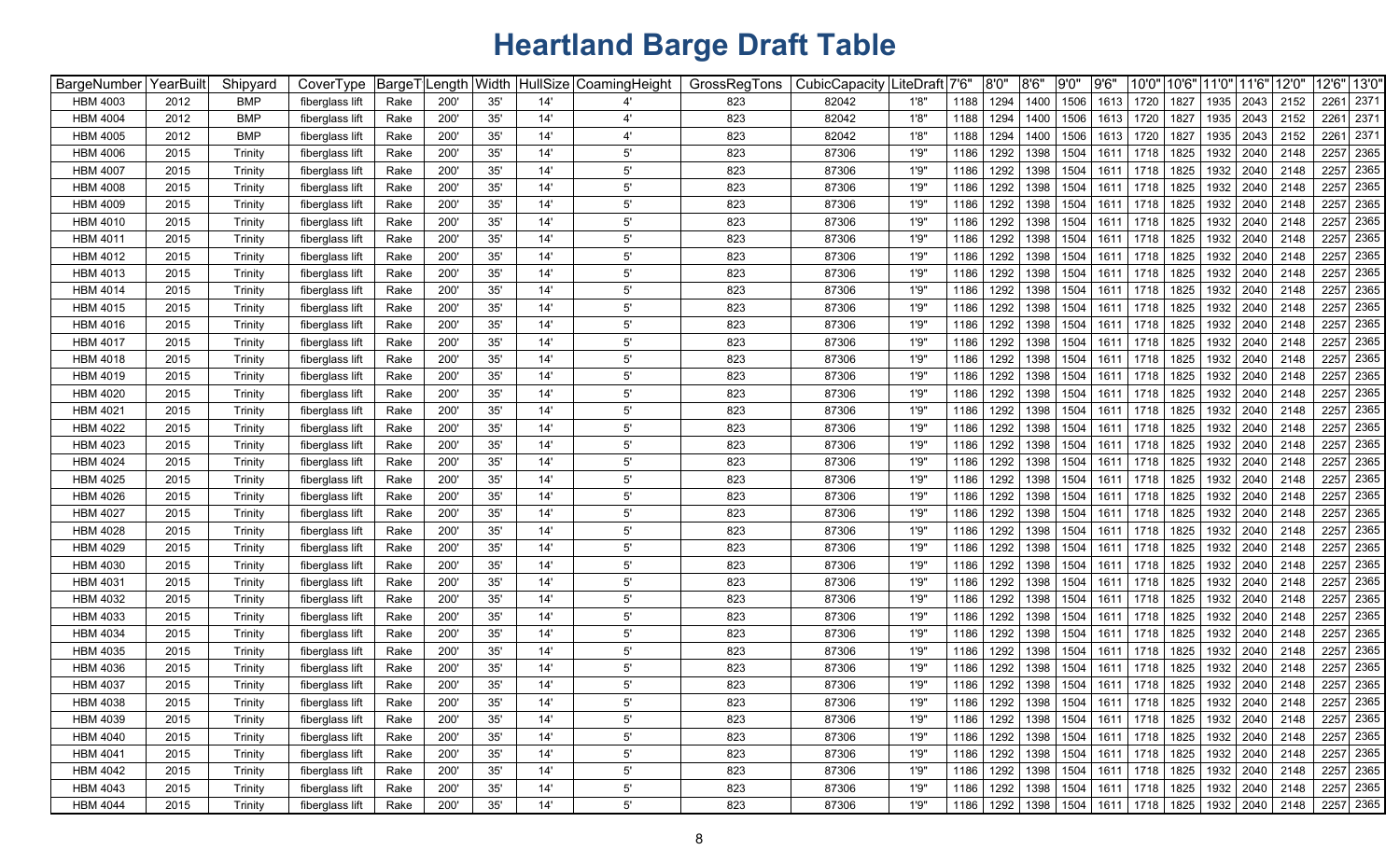| BargeNumber YearBuilt |      | Shipyard   | CoverType       | BargeT <sup>I</sup> | ength_ | Width | HullSize | CoamingHeight | GrossRegTons | CubicCapacity | .iteDraft│7'6" |      | 8'0" | 8'6"      | 9'0'' | 9'6'' | 10'0'                                   | 10'6" | 11'0" 11'6"               |      | 12'0' | 12'6"<br>13'0' |
|-----------------------|------|------------|-----------------|---------------------|--------|-------|----------|---------------|--------------|---------------|----------------|------|------|-----------|-------|-------|-----------------------------------------|-------|---------------------------|------|-------|----------------|
| <b>HBM 4045</b>       | 2015 | Trinity    | fiberglass lift | Rake                | 200'   | 35'   | 14       | 5'            | 823          | 87306         | 1'9''          | 1186 | 1292 | 1398      | 1504  | 1611  | 1718                                    | 1825  | 1932                      | 2040 | 2148  | 2365<br>2257   |
| <b>HBM 4046</b>       | 2015 | Trinity    | fiberglass lift | Rake                | 200'   | 35'   | 14'      | 5'            | 823          | 87306         | 1'9''          | 1186 | 1292 | 1398      | 1504  | 1611  | 1718                                    | 1825  | 1932                      | 2040 | 2148  | 2365<br>2257   |
| <b>HBM 4047</b>       | 2015 | Trinity    | fiberglass lift | Rake                | 200    | 35'   | 14'      | 5'            | 823          | 87306         | 1'9"           | 1186 | 1292 | 1398      | 1504  | 1611  | 1718                                    | 1825  | 1932                      | 2040 | 2148  | 2365<br>2257   |
| <b>HBM 4048</b>       | 2015 | Trinity    | fiberglass lift | Rake                | 200    | 35'   | 14'      | 5'            | 823          | 87306         | 1'9"           | 1186 | 1292 | 1398      | 1504  | 1611  | 1718                                    | 1825  | 1932                      | 2040 | 2148  | 2365<br>2257   |
| <b>HBM 4049</b>       | 2015 | Trinity    | fiberglass lift | Rake                | 200    | 35'   | 14'      | 5'            | 823          | 87306         | 1'9"           | 1186 | 1292 | 1398      | 1504  | 1611  | 1718                                    | 1825  | 1932                      | 2040 | 2148  | 2365<br>2257   |
| <b>HBM 4050</b>       | 2015 | Trinity    | fiberglass lift | Rake                | 200'   | 35'   | 14'      | 5'            | 823          | 87306         | 1'9''          | 1186 | 1292 | 1398      | 1504  | 1611  | 1718                                    | 1825  | 1932                      | 2040 | 2148  | 2365<br>2257   |
| <b>HBM 4051</b>       | 2015 | Trinity    | fiberglass lift | Rake                | 200'   | 35'   | 14'      | 5'            | 823          | 87306         | 1'9"           | 1186 | 1292 | 1398      | 1504  | 1611  | 1718                                    | 1825  | 1932                      | 2040 | 2148  | 2365<br>2257   |
| <b>HBM 4052</b>       | 2015 | Trinity    | fiberglass lift | Rake                | 200    | 35'   | 14'      | $5^{\circ}$   | 823          | 87306         | 1'9"           | 1186 | 1292 | 1398      | 1504  | 1611  | 1718                                    | 1825  | 1932                      | 2040 | 2148  | 2365<br>2257   |
| <b>HBM 4053</b>       | 2015 | Trinity    | fiberglass lift | Rake                | 200'   | 35'   | 14'      | $5^{\circ}$   | 823          | 87306         | 1'9"           | 1186 | 1292 | 1398      | 1504  | 1611  | 1718                                    | 1825  | 1932                      | 2040 | 2148  | 2257 2365      |
| <b>HBM 4054</b>       | 2015 | Trinity    | fiberglass lift | Rake                | 200'   | 35'   | 14'      | 5'            | 823          | 87306         | 1'9"           | 1186 | 1292 | 1398      | 1504  | 1611  | 1718                                    | 1825  | 1932                      | 2040 | 2148  | 2365<br>2257   |
| <b>HBM 4055</b>       | 2015 | Trinity    | fiberglass lift | Rake                | 200'   | 35'   | 14'      | 5'            | 823          | 87306         | 1'9''          | 1186 | 1292 | 1398      | 1504  | 1611  | 1718                                    | 1825  | 1932                      | 2040 | 2148  | 2365<br>2257   |
| <b>HBM 4056</b>       | 2015 | Trinity    | fiberglass lift | Rake                | 200    | 35'   | 14'      | $5^{\circ}$   | 823          | 87306         | 1'9"           | 1186 | 1292 | 1398      | 1504  | 1611  | 1718                                    | 1825  | 1932                      | 2040 | 2148  | 2365<br>2257   |
| <b>HBM 4057</b>       | 2015 | Trinity    | fiberglass lift | Rake                | 200    | 35'   | 14'      | 5'            | 823          | 87306         | 1'9"           | 1186 | 1292 | 1398      | 1504  | 1611  | 1718                                    | 1825  | 1932                      | 2040 | 2148  | 2365<br>2257   |
| <b>HBM 4058</b>       | 2015 | Trinity    | fiberglass lift | Rake                | 200'   | 35'   | 14'      | 5'            | 823          | 87306         | 1'9"           | 1186 | 1292 | 1398      | 1504  | 1611  | 1718                                    | 1825  | 1932                      | 2040 | 2148  | 2365<br>2257   |
| <b>HBM 4059</b>       | 2015 | Trinity    | fiberglass lift | Rake                | 200'   | 35'   | 14'      | 5'            | 823          | 87306         | 1'9"           | 1186 | 1292 | 1398      | 1504  | 1611  | 1718                                    | 1825  | 1932                      | 2040 | 2148  | 2365<br>2257   |
| <b>HBM 4060</b>       | 2015 | Trinity    | fiberglass lift | Rake                | 200'   | 35'   | 14'      | $5^{\circ}$   | 823          | 87306         | 1'9"           | 1186 | 1292 | 1398      | 1504  | 1611  | 1718                                    | 1825  | 1932                      | 2040 | 2148  | 2365<br>2257   |
| <b>HBM 4061</b>       | 2015 | Trinity    | fiberglass lift | Rake                | 200'   | 35'   | 14'      | $5^{\circ}$   | 823          | 87306         | 1'9"           | 1186 | 1292 | 1398      | 1504  | 1611  | 1718                                    | 1825  | 1932                      | 2040 | 2148  | 2365<br>2257   |
| <b>HBM 4062</b>       | 2015 | Trinity    | fiberglass lift | Rake                | 200'   | 35'   | 14'      | 5'            | 823          | 87306         | 1'9''          | 1186 | 1292 | 1398      | 1504  | 1611  | 1718                                    | 1825  | 1932                      | 2040 | 2148  | 2365<br>2257   |
| <b>HBM 4063</b>       | 2016 | <b>BMP</b> | fiberglass lift | Rake                | 200'   | 35'   | 14'      | 5'            | 823          | 87231         | 1'9''          | 1177 | 1282 | 1388      | 1494  | 1601  | 1708                                    | 1815  | 1923                      | 2031 | 2140  | 2249 2359      |
| <b>HBM 4064</b>       | 2016 | BMP        | fiberglass lift | Rake                | 200    | 35'   | 14'      | 5'            | 823          | 87231         | 1'9''          | 1177 | 1282 | 1388      | 1494  | 1601  | 1708                                    | 1815  | 1923                      | 2031 | 2140  | 2249 2359      |
| <b>HBM 4065</b>       | 2016 | <b>BMP</b> | fiberglass lift | Rake                | 200    | 35'   | 14'      | $5^{\circ}$   | 823          | 87231         | 1'9"           | 1177 | 1282 | 1388      | 1494  | 1601  | 1708                                    | 1815  | 1923                      | 2031 | 2140  | 2249 2359      |
| <b>HBM 4066</b>       | 2016 | <b>BMP</b> | fiberglass lift | Rake                | 200'   | 35'   | 14'      | 5'            | 823          | 87231         | 1'9''          | 1177 | 1282 | 1388      | 1494  | 1601  | 1708                                    | 1815  | 1923                      | 2031 | 2140  | 2249 2359      |
| <b>HBM 4067</b>       | 2016 | <b>BMP</b> | fiberglass lift | Rake                | 200'   | 35'   | 14'      | 5'            | 823          | 87231         | 1'9''          | 1177 | 1282 | 1388      | 1494  | 1601  | 1708                                    | 1815  | 1923                      | 2031 | 2140  | 2249 2359      |
| <b>HBM 4068</b>       | 2016 | <b>BMP</b> | fiberglass lift | Rake                | 200'   | 35'   | 14'      | $5^{\circ}$   | 823          | 87231         | 1'9''          | 1177 | 1282 | 1388      | 1494  | 1601  | 1708                                    | 1815  | 1923                      | 2031 | 2140  | 2249 2359      |
| <b>HBM 4069</b>       | 2016 | <b>BMP</b> | fiberglass lift | Rake                | 200'   | 35'   | 14'      | 5'            | 823          | 87231         | 1'9"           | 1177 | 1282 | 1388      | 1494  | 1601  | 1708                                    | 1815  | 1923                      | 2031 | 2140  | 2249 2359      |
| <b>HBM 4070</b>       | 2016 | <b>BMP</b> | fiberglass lift | Rake                | 200'   | 35'   | 14'      | 5'            | 823          | 87231         | 1'9''          | 1177 | 1282 | 1388      | 1494  | 1601  | 1708                                    | 1815  | 1923                      | 2031 | 2140  | 2249 2359      |
| <b>HBM 4071</b>       | 2016 | <b>BMP</b> | fiberglass lift | Rake                | 200'   | 35'   | 14'      | 5'            | 823          | 87231         | 1'9''          | 1177 | 1282 | 1388      | 1494  | 1601  | 1708                                    | 1815  | 1923                      | 2031 | 2140  | 2249 2359      |
| <b>HBM 4072</b>       | 2016 | <b>BMP</b> | fiberglass lift | Rake                | 200'   | 35'   | 14'      | 5'            | 823          | 87231         | 1'9''          | 1177 | 1282 | 1388      | 1494  | 1601  | 1708                                    | 1815  | 1923                      | 2031 | 2140  | 2249 2359      |
| <b>HBM 4073</b>       | 2016 | <b>BMP</b> | fiberglass lift | Rake                | 200    | 35'   | 14'      | $5^{\circ}$   | 823          | 87231         | 1'9''          | 1177 | 1282 | 1388      | 1494  | 1601  | 1708                                    | 1815  | 1923                      | 2031 | 2140  | 2249 2359      |
| <b>HBM 4074</b>       | 2016 | <b>BMP</b> | fiberglass lift | Rake                | 200'   | 35'   | 14'      | 5'            | 823          | 87231         | 1'9"           | 1177 | 1282 | 1388      | 1494  | 1601  | 1708                                    | 1815  | 1923                      | 2031 | 2140  | 2249 2359      |
| <b>HBM 4075</b>       | 2016 | <b>BMP</b> | fiberglass lift | Rake                | 200'   | 35'   | 14'      | $5^{\prime}$  | 823          | 87231         | 1'9''          | 1177 | 1282 | 1388      | 1494  | 1601  | 1708                                    | 1815  | 1923                      | 2031 | 2140  | 2249 2359      |
| <b>HBM 4076</b>       | 2016 | <b>BMP</b> | fiberglass lift | Rake                | 200'   | 35'   | 14'      | $5^{\prime}$  | 823          | 87231         | 1'9"           | 1177 | 1282 | 1388      | 1494  | 1601  | 1708                                    | 1815  | 1923                      | 2031 | 2140  | 2249 2359      |
| <b>HBM 4077</b>       | 2016 | BMP        | fiberglass lift | Rake                | 200'   | 35'   | 14'      | $5^{\prime}$  | 823          | 87231         | 1'9"           | 1177 | 1282 | 1388      | 1494  | 1601  | 1708                                    | 1815  | 1923                      | 2031 | 2140  | 2249 2359      |
| <b>HBM 4078</b>       | 2016 | <b>BMP</b> | fiberglass lift | Rake                | 200'   | 35'   | 14'      | $5^{\prime}$  | 823          | 87231         | 1'9''          | 1177 | 1282 | 1388      | 1494  | 1601  | 1708                                    | 1815  | 1923                      | 2031 | 2140  | 2249 2359      |
| <b>HBM 4079</b>       | 2016 | <b>BMP</b> | fiberglass lift | Rake                | 200'   | 35'   | 14'      | $5^{\circ}$   | 823          | 87231         | 1'9"           | 1177 | 1282 | 1388      | 1494  | 1601  | 1708                                    | 1815  | 1923                      | 2031 | 2140  | 2249 2359      |
| <b>HBM 4080</b>       | 2016 | <b>BMP</b> | fiberglass lift | Rake                | 200'   | 35'   | 14'      | 5'            | 823          | 87231         | 1'9''          | 1177 | 1282 | 1388 1494 |       |       | 1601   1708   1815   1923   2031   2140 |       |                           |      |       | 2249 2359      |
| <b>HBM 4081</b>       | 2016 | <b>BMP</b> | fiberglass lift | Rake                | 200'   | 35'   | 14'      | $5^{\prime}$  | 823          | 87231         | 1'9''          | 1177 | 1282 | 1388      | 1494  | 1601  |                                         |       | 1708   1815   1923   2031 |      | 2140  | 2249 2359      |
| <b>HBM 4082</b>       | 2016 | <b>BMP</b> | fiberglass lift | Rake                | 200'   | 35'   | 14'      | $5^{\prime}$  | 823          | 87231         | 1'9"           | 1177 | 1282 | 1388      | 1494  | 1601  |                                         |       | 1708 1815 1923 2031       |      | 2140  | 2249 2359      |
| <b>HBM 4083</b>       | 2016 | <b>BMP</b> | fiberglass lift | Rake                | 200'   | 35'   | 14'      | $5^{\prime}$  | 823          | 87231         | 1'9''          | 1177 | 1282 | 1388      | 1494  | 1601  | 1708 1815                               |       | 1923 2031                 |      | 2140  | 2249 2359      |
| <b>HBM 4084</b>       | 2016 | <b>BMP</b> | fiberglass lift | Rake                | 200'   | 35'   | 14'      | $5^{\prime}$  | 823          | 87231         | 1'9"           | 1177 | 1282 | 1388 1494 |       | 1601  |                                         |       | 1708   1815   1923   2031 |      | 2140  | 2249 2359      |
| <b>HBM 4085</b>       | 2016 | <b>BMP</b> | fiberglass lift | Rake                | 200'   | $35'$ | 14'      | $5^{\circ}$   | 823          | 87231         | 1'9''          | 1177 | 1282 | 1388 1494 |       | 1601  | 1708 1815                               |       | 1923 2031                 |      | 2140  | 2249 2359      |
| <b>HBM 4086</b>       | 2016 | <b>BMP</b> | fiberglass lift | Rake                | 200'   | 35'   | 14'      | $5^{\prime}$  | 823          | 87231         | 1'9''          | 1177 | 1282 | 1388 1494 |       |       | 1601   1708   1815   1923   2031   2140 |       |                           |      |       | 2249 2359      |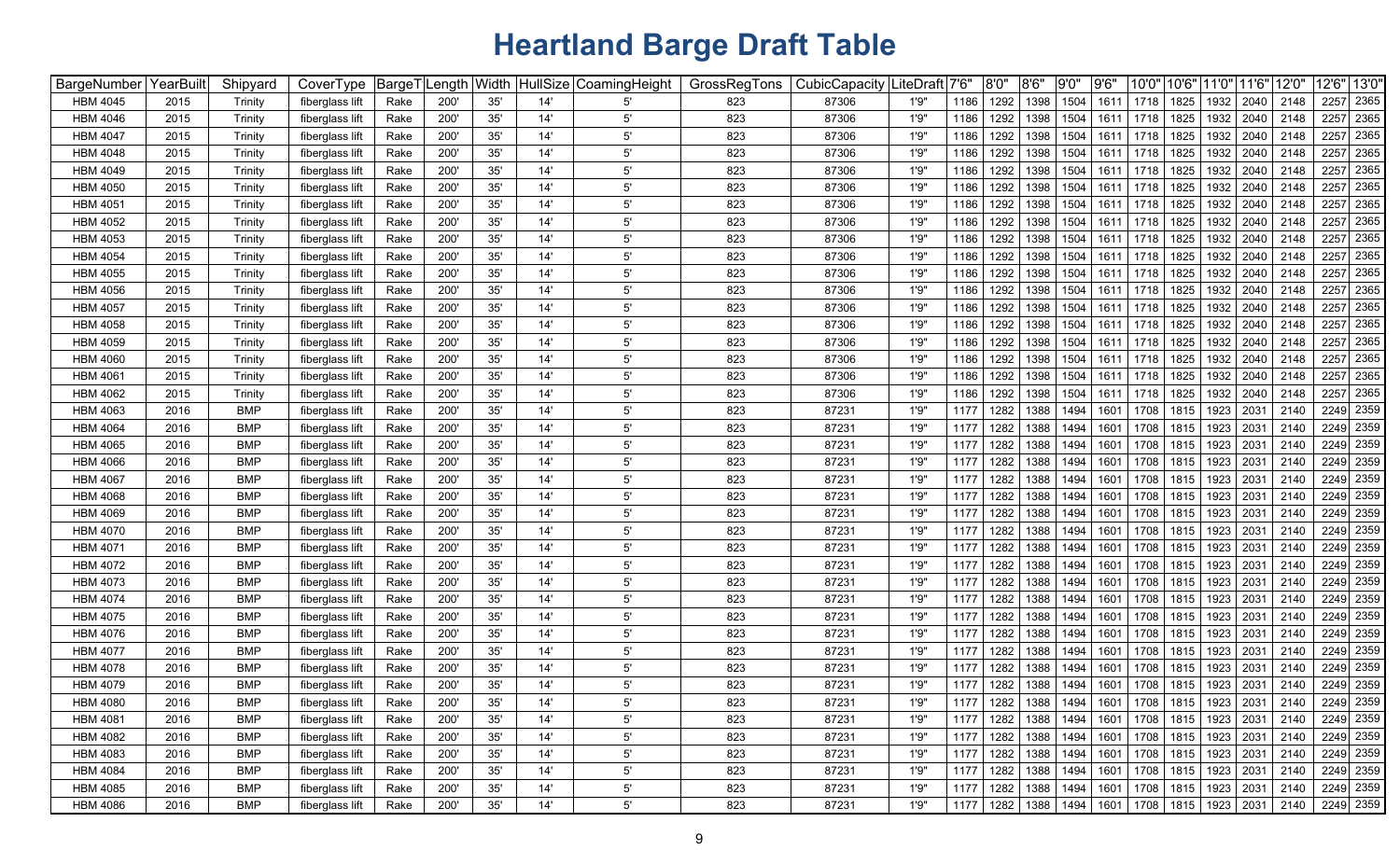| BargeNumber YearBuilt |      | Shipyard   | CoverType       | BargeT <sup>I</sup> | ength_ | Width | HullSize | CoamingHeight | GrossRegTons | CubicCapacity | .iteDraft│7'6" |      | 8'0" | 8'6"                                                         | 9'0'' | 9'6'' | 10'0'                                   | 10'6" | 11'0" 11'6"               |      | 12'0' | 12'6" 13'0' |
|-----------------------|------|------------|-----------------|---------------------|--------|-------|----------|---------------|--------------|---------------|----------------|------|------|--------------------------------------------------------------|-------|-------|-----------------------------------------|-------|---------------------------|------|-------|-------------|
| <b>HBM 4087</b>       | 2016 | <b>BMP</b> | fiberglass lift | Rake                | 200'   | 35'   | 14       | 5'            | 823          | 87231         | 1'9''          | 1177 | 1282 | 1388                                                         | 1494  | 1601  | 1708                                    | 1815  | 1923                      | 2031 | 2140  | 2249 2359   |
| <b>HBM 4088</b>       | 2017 | <b>BMP</b> | fiberglass lift | Rake                | 200'   | 35'   | 14'      | 5'            | 823          | 87231         | 1'9"           | 1177 | 1282 | 1388                                                         | 1494  | 1601  | 1708                                    | 1815  | 1923                      | 2031 | 2140  | 2249 2359   |
| <b>HBM 4089</b>       | 2017 | <b>BMP</b> | fiberglass lift | Rake                | 200    | 35'   | 14'      | 5'            | 823          | 87231         | 1'9''          | 1177 | 1282 | 1388                                                         | 1494  | 1601  | 1708                                    | 1815  | 1923                      | 2031 | 2140  | 2249 2359   |
| <b>HBM 4090</b>       | 2017 | BMP        | fiberglass lift | Rake                | 200    | 35'   | 14'      | 5'            | 823          | 87231         | 1'9''          | 1177 | 1282 | 1388                                                         | 1494  | 1601  | 1708                                    | 1815  | 1923                      | 2031 | 2140  | 2249 2359   |
| <b>HBM 4091</b>       | 2017 | <b>BMP</b> | fiberglass lift | Rake                | 200'   | 35'   | 14'      | 5'            | 823          | 87231         | 1'9"           | 1177 | 1282 | 1388                                                         | 1494  | 1601  | 1708                                    | 1815  | 1923                      | 2031 | 2140  | 2249 2359   |
| <b>HBM 4092</b>       | 2017 | <b>BMP</b> | fiberglass lift | Rake                | 200'   | 35'   | 14'      | 5'            | 823          | 87231         | 1'9''          | 1177 | 1282 | 1388                                                         | 1494  | 1601  | 1708                                    | 1815  | 1923                      | 2031 | 2140  | 2249 2359   |
| <b>HBM 4093</b>       | 2017 | <b>BMP</b> | fiberglass lift | Rake                | 200'   | 35'   | 14'      | 5'            | 823          | 87231         | 1'9"           | 1177 | 1282 | 1388                                                         | 1494  | 1601  | 1708                                    | 1815  | 1923                      | 2031 | 2140  | 2249 2359   |
| <b>HBM 4094</b>       | 2017 | <b>BMP</b> | fiberglass lift | Rake                | 200'   | 35'   | 14'      | $5^{\circ}$   | 823          | 87231         | 1'9"           | 1177 | 1282 | 1388                                                         | 1494  | 1601  | 1708                                    | 1815  | 1923                      | 2031 | 2140  | 2249 2359   |
| <b>HBM 4095</b>       | 2017 | <b>BMP</b> | fiberglass lift | Rake                | 200'   | 35'   | 14'      | $5^{\circ}$   | 823          | 87231         | 1'9''          | 1177 | 1282 | 1388                                                         | 1494  | 1601  | 1708                                    | 1815  | 1923                      | 2031 | 2140  | 2249 2359   |
| <b>HBM 4096</b>       | 2017 | <b>BMP</b> | fiberglass lift | Rake                | 200'   | 35'   | 14'      | 5'            | 823          | 87231         | 1'9''          | 1177 | 1282 | 1388                                                         | 1494  | 1601  | 1708                                    | 1815  | 1923                      | 2031 | 2140  | 2249 2359   |
| <b>HBM 4097</b>       | 2017 | <b>BMP</b> | fiberglass lift | Rake                | 200'   | 35'   | 14'      | 5'            | 823          | 87231         | 1'9''          | 1177 | 1282 | 1388                                                         | 1494  | 1601  | 1708                                    | 1815  | 1923                      | 2031 | 2140  | 2249 2359   |
| <b>HBM 4098</b>       | 2017 | <b>BMP</b> | fiberglass lift | Rake                | 200    | 35'   | 14'      | $5^{\circ}$   | 823          | 87231         | 1'9"           | 1177 | 1282 | 1388                                                         | 1494  | 1601  | 1708                                    | 1815  | 1923                      | 2031 | 2140  | 2249 2359   |
| <b>HBM 4099</b>       | 2017 | <b>BMP</b> | fiberglass lift | Rake                | 200    | 35'   | 14'      | 5'            | 823          | 87231         | 1'9"           | 1177 | 1282 | 1388                                                         | 1494  | 1601  | 1708                                    | 1815  | 1923                      | 2031 | 2140  | 2249 2359   |
| <b>HBM 4100</b>       | 2017 | <b>BMP</b> | fiberglass lift | Rake                | 200'   | 35'   | 14'      | 5'            | 823          | 87231         | 1'9"           | 1177 | 1282 | 1388                                                         | 1494  | 1601  | 1708                                    | 1815  | 1923                      | 2031 | 2140  | 2249 2359   |
| <b>HBM 4101</b>       | 2017 | <b>BMP</b> | fiberglass lift | Rake                | 200'   | 35'   | 14'      | 5'            | 823          | 87231         | 1'9"           | 1177 | 1282 | 1388                                                         | 1494  | 1601  | 1708                                    | 1815  | 1923                      | 2031 | 2140  | 2249 2359   |
| <b>HBM 4102</b>       | 2017 | <b>BMP</b> | fiberglass lift | Rake                | 200'   | 35'   | 14'      | $5^{\circ}$   | 823          | 87231         | 1'9"           | 1177 | 1282 | 1388                                                         | 1494  | 1601  | 1708                                    | 1815  | 1923                      | 2031 | 2140  | 2249 2359   |
| <b>HBM 4103</b>       | 2017 | <b>BMP</b> | fiberglass lift | Rake                | 200'   | 35'   | 14'      | $5^{\circ}$   | 823          | 87231         | 1'9"           | 1177 | 1282 | 1388                                                         | 1494  | 1601  | 1708                                    | 1815  | 1923                      | 2031 | 2140  | 2249 2359   |
| <b>HBM 4104</b>       | 2017 | <b>BMP</b> | fiberglass lift | Rake                | 200'   | 35'   | 14'      | 5'            | 823          | 87231         | 1'9''          | 1177 | 1282 | 1388                                                         | 1494  | 1601  | 1708                                    | 1815  | 1923                      | 2031 | 2140  | 2249 2359   |
| <b>HBM 4105</b>       | 2017 | <b>BMP</b> | fiberglass lift | Rake                | 200'   | 35'   | 14'      | 5'            | 823          | 87231         | 1'9''          | 1177 | 1282 | 1388                                                         | 1494  | 1601  | 1708                                    | 1815  | 1923                      | 2031 | 2140  | 2249 2359   |
| <b>HBM 4106</b>       | 2017 | BMP        | fiberglass lift | Rake                | 200    | 35'   | 14'      | 5'            | 823          | 87231         | 1'9''          | 1177 | 1282 | 1388                                                         | 1494  | 1601  | 1708                                    | 1815  | 1923                      | 2031 | 2140  | 2249 2359   |
| <b>HBM 4107</b>       | 2017 | <b>BMP</b> | fiberglass lift | Rake                | 200    | 35'   | 14'      | 5'            | 823          | 87231         | 1'9"           | 1177 | 1282 | 1388                                                         | 1494  | 1601  | 1708                                    | 1815  | 1923                      | 2031 | 2140  | 2249 2359   |
| <b>HBM 4108</b>       | 2017 | <b>BMP</b> | fiberglass lift | Rake                | 200'   | 35'   | 14'      | 5'            | 823          | 87231         | 1'9''          | 1177 | 1282 | 1388                                                         | 1494  | 1601  | 1708                                    | 1815  | 1923                      | 2031 | 2140  | 2249 2359   |
| <b>HBM 4109</b>       | 2017 | <b>BMP</b> | fiberglass lift | Rake                | 200'   | 35'   | 14'      | 5'            | 823          | 87231         | 1'9''          | 1177 | 1282 | 1388                                                         | 1494  | 1601  | 1708                                    | 1815  | 1923                      | 2031 | 2140  | 2249 2359   |
| <b>HBM 4110</b>       | 2017 | <b>BMP</b> | fiberglass lift | Rake                | 200'   | 35'   | 14'      | $5^{\circ}$   | 823          | 87231         | 1'9''          | 1177 | 1282 | 1388                                                         | 1494  | 1601  | 1708                                    | 1815  | 1923                      | 2031 | 2140  | 2249 2359   |
| <b>HBM 4111</b>       | 2017 | <b>BMP</b> | fiberglass lift | Rake                | 200'   | 35'   | 14'      | 5'            | 823          | 87231         | 1'9"           | 1177 | 1282 | 1388                                                         | 1494  | 1601  | 1708                                    | 1815  | 1923                      | 2031 | 2140  | 2249 2359   |
| <b>HBM 4112</b>       | 2017 | <b>BMP</b> | fiberglass lift | Rake                | 200'   | 35'   | 14'      | 5'            | 823          | 87231         | 1'9''          | 1177 | 1282 | 1388                                                         | 1494  | 1601  | 1708                                    | 1815  | 1923                      | 2031 | 2140  | 2249 2359   |
| <b>HBM 4113</b>       | 2017 | <b>BMP</b> | fiberglass lift | Rake                | 200'   | 35'   | 14'      | 5'            | 823          | 87231         | 1'9''          | 1177 | 1282 | 1388                                                         | 1494  | 1601  | 1708                                    | 1815  | 1923                      | 2031 | 2140  | 2249 2359   |
| <b>HBM 4114</b>       | 2017 | <b>BMP</b> | fiberglass lift | Rake                | 200'   | 35'   | 14'      | 5'            | 823          | 87231         | 1'9''          | 1177 | 1282 | 1388                                                         | 1494  | 1601  | 1708                                    | 1815  | 1923                      | 2031 | 2140  | 2249 2359   |
| <b>HBM 4115</b>       | 2017 | <b>BMP</b> | fiberglass lift | Rake                | 200    | 35'   | 14'      | $5^{\circ}$   | 823          | 87231         | 1'9''          | 1177 | 1282 | 1388                                                         | 1494  | 1601  | 1708                                    | 1815  | 1923                      | 2031 | 2140  | 2249 2359   |
| <b>HBM 4116</b>       | 2017 | <b>BMP</b> | fiberglass lift | Rake                | 200'   | 35'   | 14'      | 5'            | 823          | 87231         | 1'9"           | 1177 | 1282 | 1388                                                         | 1494  | 1601  | 1708                                    | 1815  | 1923                      | 2031 | 2140  | 2249 2359   |
| <b>HBM 4117</b>       | 2017 | <b>BMP</b> | fiberglass lift | Rake                | 200'   | 35'   | 14'      | $5^{\prime}$  | 823          | 87231         | 1'9''          | 1177 | 1282 | 1388                                                         | 1494  | 1601  | 1708                                    | 1815  | 1923                      | 2031 | 2140  | 2249 2359   |
| <b>HBM 4118</b>       | 2017 | <b>BMP</b> | fiberglass lift | Rake                | 200'   | 35'   | 14'      | $5^{\prime}$  | 823          | 87231         | 1'9"           | 1177 | 1282 | 1388                                                         | 1494  | 1601  | 1708                                    | 1815  | 1923                      | 2031 | 2140  | 2249 2359   |
| <b>HBM 4119</b>       | 2018 | BMP        | fiberglass lift | Rake                | 200'   | 35'   | 14'      | $5^{\prime}$  | 823          | 87231         | 1'9"           | 1177 | 1282 | 1388                                                         | 1494  | 1601  | 1708                                    | 1815  | 1923                      | 2031 | 2140  | 2249 2359   |
| <b>HBM 4120</b>       | 2018 | <b>BMP</b> | fiberglass lift | Rake                | 200'   | 35'   | 14'      | $5^{\prime}$  | 823          | 87231         | 1'9''          | 1177 | 1282 | 1388                                                         | 1494  | 1601  | 1708                                    | 1815  | 1923                      | 2031 | 2140  | 2249 2359   |
| <b>HBM 4121</b>       | 2018 | <b>BMP</b> | fiberglass lift | Rake                | 200'   | 35'   | 14'      | $5^{\circ}$   | 823          | 87231         | 1'9"           | 1177 | 1282 | 1388                                                         | 1494  | 1601  | 1708                                    | 1815  | 1923                      | 2031 | 2140  | 2249 2359   |
| <b>HBM 4122</b>       | 2018 | <b>BMP</b> | fiberglass lift | Rake                | 200'   | 35'   | 14'      | $5^{\prime}$  | 823          | 87231         | 1'9''          | 1177 | 1282 | 1388 1494                                                    |       |       | 1601   1708   1815   1923   2031   2140 |       |                           |      |       | 2249 2359   |
| <b>HBM 4123</b>       | 2018 | <b>BMP</b> | fiberglass lift | Rake                | 200'   | 35'   | 14'      | $5^{\prime}$  | 823          | 87231         | 1'9''          | 1177 | 1282 | 1388                                                         | 1494  | 1601  |                                         |       | 1708   1815   1923   2031 |      | 2140  | 2249 2359   |
| <b>HBM 4124</b>       | 2018 | <b>BMP</b> | fiberglass lift | Rake                | 200'   | 35'   | 14'      | $5^{\prime}$  | 823          | 87231         | 1'9"           | 1177 | 1282 | 1388                                                         | 1494  | 1601  |                                         |       | 1708 1815 1923 2031       |      | 2140  | 2249 2359   |
| <b>HBM 4125</b>       | 2018 | <b>BMP</b> | fiberglass lift | Rake                | 200'   | 35'   | 14'      | $5^{\prime}$  | 823          | 87231         | 1'9''          | 1177 | 1282 | 1388                                                         | 1494  | 1601  |                                         |       | 1708 1815 1923 2031       |      | 2140  | 2249 2359   |
| <b>HBM 4126</b>       | 2018 | <b>BMP</b> | fiberglass lift | Rake                | 200'   | 35'   | 14'      | $5^{\prime}$  | 823          | 87231         | 1'9"           | 1177 | 1282 | 1388 1494                                                    |       | 1601  |                                         |       | 1708   1815   1923   2031 |      | 2140  | 2249 2359   |
| <b>HBM 4127</b>       | 2018 | <b>BMP</b> | fiberglass lift | Rake                | 200'   | $35'$ | 14'      | $5^{\circ}$   | 823          | 87231         | 1'9''          | 1177 | 1282 | 1388 1494                                                    |       | 1601  |                                         |       | 1708 1815 1923 2031       |      | 2140  | 2249 2359   |
| <b>HBM 4128</b>       | 2018 | <b>BMP</b> | fiberglass lift | Rake                | 200'   | 35'   | 14'      | $5^{\prime}$  | 823          | 87231         | 1'9''          | 1177 |      | 1282   1388   1494   1601   1708   1815   1923   2031   2140 |       |       |                                         |       |                           |      |       | 2249 2359   |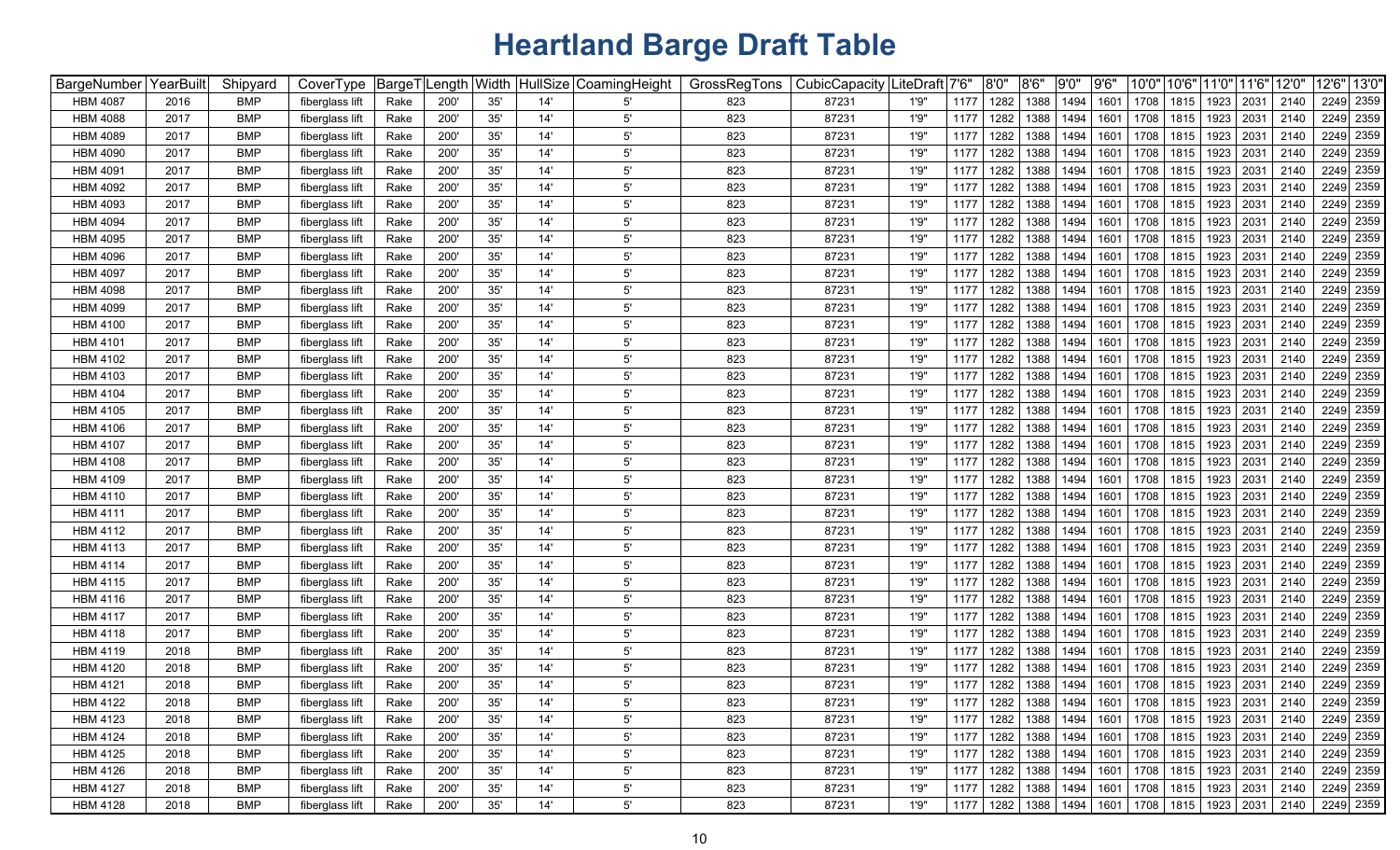| BargeNumber       | YearBuilt | Shipyard   | CoverType       | <sup>⊦</sup> BargeT | Length Width |     |     | HullSize CoamingHeight | GrossRegTons | CubicCapacity LiteDraft |       | 7'6" | 8'0" | 8'6' | 9'0'' | 9'6'      | 10'0"     | 10'6' | 11'0"                                                 | 11'6" | 12'0"                                                 | 12'6" | 13'0"     |
|-------------------|-----------|------------|-----------------|---------------------|--------------|-----|-----|------------------------|--------------|-------------------------|-------|------|------|------|-------|-----------|-----------|-------|-------------------------------------------------------|-------|-------------------------------------------------------|-------|-----------|
| <b>HBM 4129</b>   | 2018      | <b>BMP</b> | fiberglass lift | Rake                | 200'         | 35' | 14' | 5                      | 823          | 87231                   | 1'9"  | 1177 | 1282 | 1388 | 1494  | 1601      | 1708      | 1815  | 1923                                                  | 2031  | 2140                                                  | 2249  | 2359      |
| <b>HBM 4130</b>   | 2018      | <b>BMP</b> | fiberglass lift | Rake                | 200'         | 35' | 14' | $5^{\prime}$           | 823          | 87231                   | 1'9"  | 1177 | 1282 | 1388 | 1494  | 1601      | 1708      | 1815  | 1923                                                  | 2031  | 2140                                                  |       | 2249 2359 |
| <b>HBM 4131</b>   | 2018      | <b>BMP</b> | fiberglass lift | Rake                | 200          | 35' | 14' | $5^{\prime}$           | 823          | 87231                   | 1'9"  | 1177 | 1282 | 1388 | 1494  | 1601      | 1708      | 1815  | 1923                                                  | 2031  | 2140                                                  |       | 2249 2359 |
| <b>HBM 4132</b>   | 2018      | <b>BMP</b> | fiberglass lift | Rake                | 200          | 35' | 14' | $5^{\prime}$           | 823          | 87231                   | 1'9"  | 1177 | 1282 | 1388 | 1494  | 1601      | 1708      | 1815  | 1923                                                  | 2031  | 2140                                                  |       | 2249 2359 |
| <b>HBM 4133</b>   | 2018      | <b>BMP</b> | fiberglass lift | Rake                | 200          | 35' | 14' | $5^{\prime}$           | 823          | 87231                   | 1'9"  | 1177 | 1282 | 1388 | 1494  | 1601      | 1708      | 1815  | 1923                                                  | 2031  | 2140                                                  |       | 2249 2359 |
| <b>HBM 4501 B</b> | 2014      | Trinity    | fiberglass lift | Box                 | 200          | 35' | 14' | $5^{\prime}$           | 823          | 95177                   | 1'6'' | 1303 | 1412 | 1521 | 1631  | 1740      | 1850      | 1959  | 2068                                                  | 2178  | 2287                                                  |       | 2396 2506 |
| <b>HBM 4502 B</b> | 2014      | Trinity    | fiberglass lift | Box                 | 200          | 35' | 14' | $5^{\prime}$           | 823          | 95177                   | 1'6'' | 1303 | 1412 | 1521 | 1631  | 1740      | 1850      | 1959  | 2068                                                  | 2178  | 2287                                                  |       | 2396 2506 |
| <b>HBM 4503 B</b> | 2014      | Trinity    | fiberglass lift | Box                 | 200          | 35' | 14' | $5^{\prime}$           | 823          | 95177                   | 1'6'' | 1303 | 1412 | 1521 | 1631  | 1740      | 1850      | 1959  | 2068                                                  | 2178  | 2287                                                  |       | 2396 2506 |
| <b>HBM 4504 B</b> | 2014      | Trinity    | fiberglass lift | Box                 | 200          | 35' | 14' | 5'                     | 823          | 95177                   | 1'6'' | 1303 | 1412 | 1521 | 1631  | 1740      | 1850      | 1959  | 2068                                                  | 2178  | 2287                                                  |       | 2396 2506 |
| <b>HBM 4505 B</b> | 2014      | Trinity    | fiberglass lift | Box                 | 200          | 35' | 14' | $5^{\prime}$           | 823          | 95177                   | 1'6'' | 1303 | 1412 | 1521 | 1631  | 1740      | 1850      | 1959  | 2068                                                  | 2178  | 2287                                                  |       | 2396 2506 |
| <b>HBM 4506 B</b> | 2014      | Trinity    | fiberglass lift | Box                 | 200          | 35' | 14' | $5^{\prime}$           | 823          | 95177                   | 1'6'  | 1303 | 1412 | 1521 | 1631  | 1740      | 1850      | 1959  | 2068                                                  | 2178  | 2287                                                  |       | 2396 2506 |
| <b>HBM 4507 B</b> | 2014      | Trinity    | fiberglass lift | Box                 | 200          | 35' | 14' | $5^{\prime}$           | 823          | 95177                   | 1'6'' | 1303 | 1412 | 1521 | 1631  | 1740      | 1850      | 1959  | 2068                                                  | 2178  | 2287                                                  |       | 2396 2506 |
| <b>HBM 4508 B</b> | 2014      | Trinity    | fiberglass lift | Box                 | 200          | 35' | 14' | $5^{\prime}$           | 823          | 95177                   | 1'6'' | 1303 | 1412 | 1521 | 1631  | 1740      | 1850      | 1959  | 2068                                                  | 2178  | 2287                                                  |       | 2396 2506 |
| <b>HBM 4509 B</b> | 2014      | Trinity    | fiberglass lift | Box                 | 200'         | 35' | 14' | $5^{\prime}$           | 823          | 95177                   | 1'6'' | 1303 | 1412 | 1521 | 1631  | 1740      | 1850      | 1959  | 2068                                                  | 2178  | 2287                                                  |       | 2396 2506 |
| <b>HBM 4510 B</b> | 2014      | Trinity    | fiberglass lift | Box                 | 200          | 35' | 14' | $5^{\prime}$           | 823          | 95177                   | 1'6'' | 1303 | 1412 | 1521 | 1631  | 1740      | 1850      | 1959  | 2068                                                  | 2178  | 2287                                                  |       | 2396 2506 |
| <b>HBM 4511 B</b> | 2014      | Trinity    | fiberglass lift | Box                 | 200          | 35' | 14' | $5^{\prime}$           | 823          | 95177                   | 1'6'' | 1303 | 1412 | 1521 | 1631  | 1740      | 1850      | 1959  | 2068                                                  | 2178  | 2287                                                  |       | 2396 2506 |
| <b>HBM 4512 B</b> | 2014      | Trinity    | fiberglass lift | Box                 | 200'         | 35' | 14' | $5^{\prime}$           | 823          | 95177                   | 1'6'' | 1303 | 1412 | 1521 | 1631  | 1740      | 1850      | 1959  | 2068                                                  | 2178  | 2287                                                  |       | 2396 2506 |
| <b>HBM 4513 B</b> | 2014      | Trinity    | fiberglass lift | Box                 | 200          | 35' | 14' | $5^{\circ}$            | 823          | 95177                   | 1'6'' | 1303 | 1412 | 1521 | 1631  | 1740      | 1850      | 1959  | 2068                                                  | 2178  | 2287                                                  |       | 2396 2506 |
| <b>HBM 4514 B</b> | 2014      | Trinity    | fiberglass lift | Box                 | 200          | 35' | 14' | $5^{\circ}$            | 823          | 95177                   | 1'6'' | 1303 | 1412 | 1521 | 1631  | 1740      | 1850      | 1959  | 2068                                                  | 2178  | 2287                                                  |       | 2396 2506 |
| <b>HBM 4515 B</b> | 2014      | Trinity    | fiberglass lift | Box                 | 200          | 35' | 14' | $5^{\prime}$           | 823          | 95177                   | 1'6'' | 1303 | 1412 | 1521 | 1631  | 1740      | 1850      | 1959  | 2068                                                  | 2178  | 2287                                                  |       | 2396 2506 |
| <b>HBM 4516 B</b> | 2014      | Trinity    | fiberglass lift | Box                 | 200          | 35' | 14' | $5^{\prime}$           | 823          | 95177                   | 1'6'  | 1303 | 1412 | 1521 | 1631  | 1740      | 1850      | 1959  | 2068                                                  | 2178  | 228                                                   |       | 2396 2506 |
| <b>HBM 4517 B</b> | 2014      | Trinity    | fiberglass lift | Box                 | 200'         | 35' | 14' | $5^{\prime}$           | 823          | 95177                   | 1'6'' | 1303 | 1412 | 1521 | 1631  | 1740      | 1850      | 1959  | 2068                                                  | 2178  | 2287                                                  |       | 2396 2506 |
| <b>HBM 4518 B</b> | 2014      | Trinity    | fiberglass lift | Box                 | 200          | 35' | 14' | $5^{\prime}$           | 823          | 95177                   | 1'6'' | 1303 | 1412 | 1521 | 1631  | 1740      | 1850      | 1959  | 2068                                                  | 2178  | 2287                                                  |       | 2396 2506 |
| <b>HBM 4519 B</b> | 2014      | Trinity    | fiberglass lift | Box                 | 200          | 35' | 14' | 5'                     | 823          | 95177                   | 1'6'' | 1303 | 1412 | 1521 | 1631  | 1740      | 1850      | 1959  | 2068                                                  | 2178  | 2287                                                  |       | 2396 2506 |
| <b>HBM 4520 B</b> | 2014      | Trinity    | fiberglass lift | Box                 | 200'         | 35' | 14' | $5^{\prime}$           | 823          | 95177                   | 1'6'' | 1303 | 1412 | 1521 | 1631  | 1740      | 1850      | 1959  | 2068                                                  | 2178  | 2287                                                  |       | 2396 2506 |
| <b>HBM 4521 B</b> | 2015      | Trinity    | fiberglass lift | Box                 | 200          | 35' | 14' | 5'                     | 823          | 95177                   | 1'6'' | 1307 | 1416 | 1525 | 1635  | 1744      | 1854      | 1963  | 2072                                                  | 2182  | 2291                                                  | 2400  |           |
| <b>HBM 4522 B</b> | 2015      | Trinity    | fiberglass lift | Box                 | 200          | 35' | 14' | 5'                     | 823          | 95177                   | 1'6'' | 1307 | 1416 | 1525 | 1635  | 1744      | 1854      | 1963  | 2072                                                  | 2182  | 2291                                                  | 2400  |           |
| <b>HBM 4523 B</b> | 2015      | Trinity    | fiberglass lift | Box                 | 200          | 35' | 14' | $5^{\prime}$           | 823          | 95177                   | 1'6'' | 1307 | 1416 | 1525 | 1635  | 1744      | 1854      | 1963  | 2072                                                  | 2182  | 2291                                                  | 2400  |           |
| <b>HBM 4524 B</b> | 2015      | Trinity    | fiberglass lift | Box                 | 200          | 35' | 14' | $5^{\prime}$           | 823          | 95177                   | 1'6'' | 1307 | 1416 | 1525 | 1635  | 1744      | 1854      | 1963  | 2072                                                  | 2182  | 2291                                                  | 2400  |           |
| <b>HBM 4525 B</b> | 2015      | Trinity    | fiberglass lift | Box                 | 200          | 35' | 14' | 5'                     | 823          | 95177                   | 1'6'' | 1307 | 1416 | 1525 | 1635  | 1744      | 1854      | 1963  | 2072                                                  | 2182  | 2291                                                  | 2400  |           |
| <b>HBM 4526 B</b> | 2015      | Trinity    | fiberglass lift | Box                 | 200          | 35' | 14' | $5^{\circ}$            | 823          | 95177                   | 1'6'' | 1307 | 1416 | 1525 | 1635  | 1744      | 1854      | 1963  | 2072                                                  | 2182  | 2291                                                  | 2400  |           |
| <b>HBM 4527 B</b> | 2015      | Trinity    | fiberglass lift | Box                 | 200          | 35' | 14' | $5^{\prime}$           | 823          | 95177                   | 1'6'' | 1307 | 1416 | 1525 | 1635  | 1744      | 1854      | 1963  | 2072                                                  | 2182  | 2291                                                  | 2400  |           |
| <b>HBM 4528 B</b> | 2016      | BMP        | fiberglass lift | Box                 | 200'         | 35' | 14' | $5^{\prime}$           | 823          | 94926                   | 1'8"  | 1271 | 1381 | 1490 | 1599  | 1709      | 1818      | 1928  | 2037                                                  | 2146  | 2256                                                  |       | 2365 2475 |
| <b>HBM 4529 B</b> | 2016      | <b>BMP</b> | fiberglass lift | Box                 | 200          | 35' | 14' | $5^{\prime}$           | 823          | 94926                   | 1'8"  | 1271 | 1381 | 1490 | 1599  | 1709      | 1818      | 1928  | 2037                                                  | 2146  | 2256                                                  |       | 2365 2475 |
| <b>HBM 4530 B</b> | 2016      | <b>BMP</b> | fiberglass lift | Box                 | 200          | 35' | 14' | $5^{\prime}$           | 823          | 94926                   | 1'8"  | 1271 | 1381 | 1490 | 1599  | 1709      | 1818      | 1928  | 2037                                                  | 2146  | 2256                                                  |       | 2365 2475 |
| <b>HBM 4531 B</b> | 2016      | <b>BMP</b> | fiberglass lift | Box                 | 200'         | 35' | 14' | $5^{\prime}$           | 823          | 94926                   | 1'8"  | 1271 | 1381 |      |       |           |           |       | 1490   1599   1709   1818   1928   2037   2146   2256 |       |                                                       |       | 2365 2475 |
| <b>HBM 4532 B</b> | 2016      | <b>BMP</b> | fiberglass lift | Box                 | 200'         | 35' | 14' | $5^{\prime}$           | 823          | 94926                   | 1'8"  | 1271 | 1381 | 1490 |       |           |           |       | 1599   1709   1818   1928   2037   2146   2256        |       |                                                       |       | 2365 2475 |
| <b>HBM 4533 B</b> | 2016      | <b>BMP</b> | fiberglass lift | Box                 | 200'         | 35' | 14' | $5^{\prime}$           | 823          | 94926                   | 1'8"  | 1271 | 1381 | 1490 |       |           |           |       | 1599   1709   1818   1928   2037   2146   2256        |       |                                                       |       | 2365 2475 |
| <b>HBM 4534 B</b> | 2016      | <b>BMP</b> | fiberglass lift | Box                 | 200'         | 35' | 14' | $5^{\prime}$           | 823          | 94926                   | 1'8"  | 1271 | 1381 | 1490 | 1599  | 1709      | 1818 1928 |       | 2037 2146 2256                                        |       |                                                       |       | 2365 2475 |
| <b>HBM 4535 B</b> | 2016      | <b>BMP</b> | fiberglass lift | Box                 | 200'         | 35' | 14' | $5^{\prime}$           | 823          | 94926                   | 1'8"  | 1271 | 1381 | 1490 |       | 1599 1709 |           |       | 1818   1928   2037   2146   2256                      |       |                                                       |       | 2365 2475 |
| <b>HBM 4536 B</b> | 2016      | <b>BMP</b> | fiberglass lift | Box                 | 200'         | 35' | 14' | $5^{\circ}$            | 823          | 94926                   | 1'8"  | 1271 | 1381 | 1490 |       |           |           |       | 1599   1709   1818   1928   2037   2146   2256        |       |                                                       |       | 2365 2475 |
| HBM 4537 B        | 2016      | <b>BMP</b> | fiberglass lift | Box                 | 200'         | 35' | 14' | $5^{\prime}$           | 823          | 94926                   | 1'8"  | 1271 | 1381 |      |       |           |           |       |                                                       |       | 1490   1599   1709   1818   1928   2037   2146   2256 |       | 2365 2475 |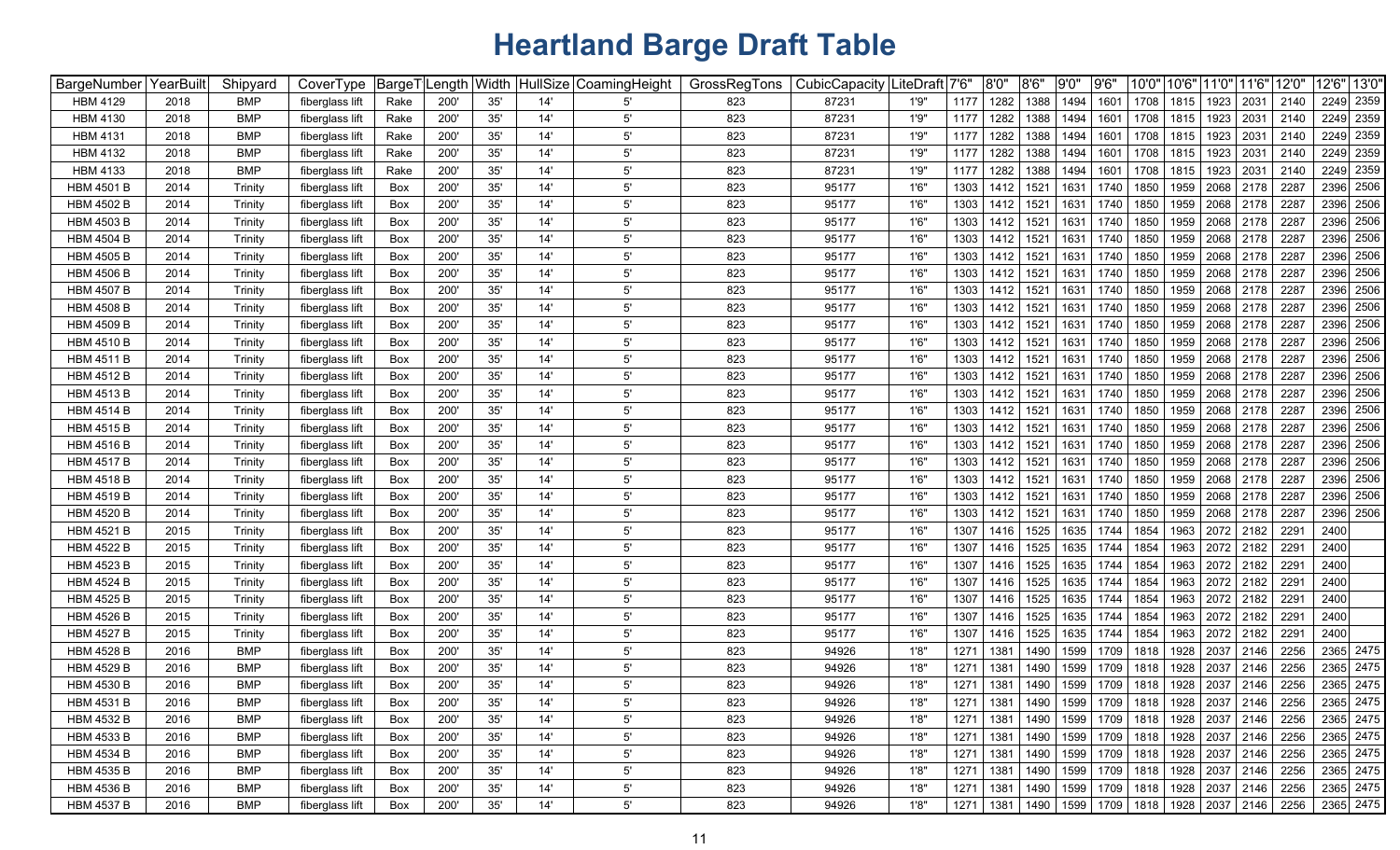| BargeNumber       | YearBuilt | Shipyard   | CoverType       | BargeT | .ength | Width | <b>HullSize</b> | CoamingHeight | GrossRegTons | CubicCapacity | .iteDraft│7'6" |      | 8'0" | 8'6''     | 9'0'' | 9'6' | 10'0" | 10'6" | 11'0"                            | 11'6' | 12'0'                                                 |      | 12'6" 13'0" |
|-------------------|-----------|------------|-----------------|--------|--------|-------|-----------------|---------------|--------------|---------------|----------------|------|------|-----------|-------|------|-------|-------|----------------------------------|-------|-------------------------------------------------------|------|-------------|
| HBM 4538 B        | 2016      | <b>BMP</b> | fiberglass lift | Box    | 200    | 35'   | 14'             | 5'            | 823          | 94926         | 1'8'           | 1271 | 1381 | 1490      | 1599  | 1709 | 1818  | 1928  | 2037                             | 2146  | 2256                                                  | 2365 | 2475        |
| <b>HBM 4539 B</b> | 2016      | BMP        | fiberglass lift | Box    | 200'   | 35'   | 14'             | 5'            | 823          | 94926         | 1'8'           | 1271 | 1381 | 1490      | 1599  | 1709 | 1818  | 1928  | 2037                             | 2146  | 2256                                                  | 2365 | 2475        |
| <b>HBM 4540 B</b> | 2016      | BMP        | fiberglass lift | Box    | 200    | 35'   | 14'             | $5^{\circ}$   | 823          | 94926         | 1'8'           | 1271 | 1381 | 1490      | 1599  | 1709 | 1818  | 1928  | 2037                             | 2146  | 2256                                                  |      | 2365 2475   |
| <b>HBM 4541 B</b> | 2016      | <b>BMP</b> | fiberglass lift | Box    | 200    | 35'   | 14'             | $5^{\circ}$   | 823          | 94926         | 1'8'           | 1271 | 1381 | 1490      | 1599  | 1709 | 1818  | 1928  | 2037                             | 2146  | 2256                                                  |      | 2365 2475   |
| <b>HBM 4542 B</b> | 2016      | <b>BMP</b> | fiberglass lift | Box    | 200    | 35'   | 14'             | 5'            | 823          | 94926         | 1'8'           | 1271 | 1381 | 1490      | 1599  | 1709 | 1818  | 1928  | 2037                             | 2146  | 2256                                                  |      | 2365 2475   |
| <b>HBM 4543 B</b> | 2016      | <b>BMP</b> | fiberglass lift | Box    | 200    | 35'   | 14'             | $5^{\circ}$   | 823          | 94926         | 1'8'           | 1271 | 1381 | 1490      | 1599  | 1709 | 1818  | 1928  | 2037                             | 2146  | 2256                                                  |      | 2365 2475   |
| <b>HBM 4544 B</b> | 2016      | <b>BMP</b> | fiberglass lift | Box    | 200    | 35'   | 14'             | $5^{\circ}$   | 823          | 94926         | 1'8'           | 1271 | 1381 | 1490      | 1599  | 1709 | 1818  | 1928  | 2037                             | 2146  | 2256                                                  |      | 2365 2475   |
| <b>HBM 4545 B</b> | 2016      | <b>BMP</b> | fiberglass lift | Box    | 200    | 35'   | 14'             | $5^{\circ}$   | 823          | 94926         | 1'8'           | 1271 | 1381 | 1490      | 1599  | 1709 | 1818  | 1928  | 2037                             | 2146  | 2256                                                  |      | 2365 2475   |
| <b>HBM 4546 B</b> | 2016      | <b>BMP</b> | fiberglass lift | Box    | 200    | 35'   | 14'             | $5^{\circ}$   | 823          | 94926         | 1'8'           | 1271 | 1381 | 1490      | 1599  | 1709 | 1818  | 1928  | 2037                             | 2146  | 2256                                                  |      | 2365 2475   |
| <b>HBM 4547 B</b> | 2016      | <b>BMP</b> | fiberglass lift | Box    | 200    | 35'   | 14'             | $5^{\circ}$   | 823          | 94926         | 1'8'           | 1271 | 1381 | 1490      | 1599  | 1709 | 1818  | 1928  | 2037                             | 2146  | 2256                                                  |      | 2365 2475   |
| <b>HBM 4548 B</b> | 2016      | BMP        | fiberglass lift | Box    | 200    | 35'   | 14'             | $5^{\circ}$   | 823          | 94926         | 1'8'           | 1271 | 1381 | 1490      | 1599  | 1709 | 1818  | 1928  | 2037                             | 2146  | 2256                                                  |      | 2365 2475   |
| <b>HBM 4549 B</b> | 2016      | <b>BMP</b> | fiberglass lift | Box    | 200    | 35'   | 14'             | $5^{\circ}$   | 823          | 94926         | 1'8'           | 1271 | 1381 | 1490      | 1599  | 1709 | 1818  | 1928  | 2037                             | 2146  | 2256                                                  |      | 2365 2475   |
| <b>HBM 4550 B</b> | 2016      | <b>BMP</b> | fiberglass lift | Box    | 200    | 35'   | 14'             | $5^{\circ}$   | 823          | 94926         | 1'8'           | 1271 | 1381 | 1490      | 1599  | 1709 | 1818  | 1928  | 2037                             | 2146  | 2256                                                  |      | 2365 2475   |
| <b>HBM 4551 B</b> | 2016      | <b>BMP</b> | fiberglass lift | Box    | 200    | 35'   | 14'             | $5^{\circ}$   | 823          | 94926         | 1'8'           | 1271 | 1381 | 1490      | 1599  | 1709 | 1818  | 1928  | 2037                             | 2146  | 2256                                                  |      | 2365 2475   |
| <b>HBM 4552 B</b> | 2016      | <b>BMP</b> | fiberglass lift | Box    | 200    | 35'   | 14'             | $5^{\circ}$   | 823          | 94926         | 1'8'           | 1271 | 1381 | 1490      | 1599  | 1709 | 1818  | 1928  | 2037                             | 2146  | 2256                                                  |      | 2365 2475   |
| HBM 4553 B        | 2016      | <b>BMP</b> | fiberglass lift | Box    | 200'   | 35'   | 14'             | $5^{\circ}$   | 823          | 94926         | 1'8'           | 1271 | 1381 | 1490      | 1599  | 1709 | 1818  | 1928  | 2037                             | 2146  | 2256                                                  |      | 2365 2475   |
| HBM 4554 B        | 2016      | <b>BMP</b> | fiberglass lift | Box    | 200'   | 35'   | 14'             | $5^{\circ}$   | 823          | 94926         | 1'8'           | 1271 | 1381 | 1490      | 1599  | 1709 | 1818  | 1928  | 2037                             | 2146  | 2256                                                  |      | 2365 2475   |
| HBM 4555 B        | 2016      | <b>BMP</b> | fiberglass lift | Box    | 200    | 35'   | 14'             | $5^{\circ}$   | 823          | 94926         | 1'8'           | 1271 | 1381 | 1490      | 1599  | 1709 | 1818  | 1928  | 2037                             | 2146  | 2256                                                  | 2365 | 2475        |
| <b>HBM 4556 B</b> | 2016      | <b>BMP</b> | fiberglass lift | Box    | 200    | 35'   | 14'             | $5^{\circ}$   | 823          | 94926         | 1'8'           | 1271 | 1381 | 1490      | 1599  | 1709 | 1818  | 1928  | 2037                             | 2146  | 2256                                                  |      | 2365 2475   |
| <b>HBM 4557 B</b> | 2016      | <b>BMP</b> | fiberglass lift | Box    | 200    | 35'   | 14'             | $5^{\circ}$   | 823          | 94926         | 1'8'           | 1271 | 1381 | 1490      | 1599  | 1709 | 1818  | 1928  | 2037                             | 2146  | 2256                                                  |      | 2365 2475   |
| HBM 4558 B        | 2016      | <b>BMP</b> | fiberglass lift | Box    | 200    | 35'   | 14'             | $5^{\circ}$   | 823          | 94926         | 1'8'           | 1271 | 1381 | 1490      | 1599  | 1709 | 1818  | 1928  | 2037                             | 2146  | 2256                                                  |      | 2365 2475   |
| <b>HBM 4559 B</b> | 2016      | <b>BMP</b> | fiberglass lift | Box    | 200    | 35'   | 14'             | $5^{\circ}$   | 823          | 94926         | 1'8'           | 1271 | 1381 | 1490      | 1599  | 1709 | 1818  | 1928  | 2037                             | 2146  | 2256                                                  |      | 2365 2475   |
| <b>HBM 4560 B</b> | 2016      | <b>BMP</b> | fiberglass lift | Box    | 200    | 35'   | 14'             | $5^{\circ}$   | 823          | 94926         | 1'8'           | 1271 | 1381 | 1490      | 1599  | 1709 | 1818  | 1928  | 2037                             | 2146  | 2256                                                  |      | 2365 2475   |
| <b>HBM 4561 B</b> | 2016      | <b>BMP</b> | fiberglass lift | Box    | 200    | 35'   | 14'             | $5^{\circ}$   | 823          | 94926         | 1'8'           | 1271 | 1381 | 1490      | 1599  | 1709 | 1818  | 1928  | 2037                             | 2146  | 2256                                                  |      | 2365 2475   |
| <b>HBM 4562 B</b> | 2016      | <b>BMP</b> | fiberglass lift | Box    | 200    | 35'   | 14'             | $5^{\circ}$   | 823          | 94926         | 1'8'           | 1271 | 1381 | 1490      | 1599  | 1709 | 1818  | 1928  | 2037                             | 2146  | 2256                                                  |      | 2365 2475   |
| <b>HBM 4563 B</b> | 2016      | <b>BMP</b> | fiberglass lift | Box    | 200    | 35'   | 14'             | $5^{\circ}$   | 823          | 94926         | 1'8'           | 1271 | 1381 | 1490      | 1599  | 1709 | 1818  | 1928  | 2037                             | 2146  | 2256                                                  |      | 2365 2475   |
| <b>HBM 4564 B</b> | 2016      | <b>BMP</b> | fiberglass lift | Box    | 200    | 35'   | 14'             | $5^{\circ}$   | 823          | 94926         | 1'8'           | 1271 | 1381 | 1490      | 1599  | 1709 | 1818  | 1928  | 2037                             | 2146  | 2256                                                  |      | 2365 2475   |
| <b>HBM 4565 B</b> | 2016      | <b>BMP</b> | fiberglass lift | Box    | 200    | 35'   | 14'             | $5^{\circ}$   | 823          | 94926         | 1'8'           | 1271 | 1381 | 1490      | 1599  | 1709 | 1818  | 1928  | 2037                             | 2146  | 2256                                                  |      | 2365 2475   |
| <b>HBM 4566 B</b> | 2016      | <b>BMP</b> | fiberglass lift | Box    | 200    | 35'   | 14'             | $5^{\circ}$   | 823          | 94926         | 1'8'           | 1271 | 1381 | 1490      | 1599  | 1709 | 1818  | 1928  | 2037                             | 2146  | 2256                                                  |      | 2365 2475   |
| <b>HBM 4567 B</b> | 2016      | <b>BMP</b> | fiberglass lift | Box    | 200'   | 35'   | 14'             | $5^{\circ}$   | 823          | 94926         | 1'8'           | 1271 | 1381 | 1490      | 1599  | 1709 | 1818  | 1928  | 2037                             | 2146  | 2256                                                  |      | 2365 2475   |
| <b>HBM 4568 B</b> | 2016      | BMP        | fiberglass lift | Box    | 200    | 35'   | 14'             | $5^{\circ}$   | 823          | 94926         | 1'8'           | 1271 | 1381 | 1490      | 1599  | 1709 | 1818  | 1928  | 2037                             | 2146  | 2256                                                  |      | 2365 2475   |
| <b>HBM 4569 B</b> | 2016      | <b>BMP</b> | fiberglass lift | Box    | 200    | 35'   | 14'             | 5'            | 823          | 94926         | 1'8'           | 1271 | 1381 | 1490      | 1599  | 1709 | 1818  | 1928  | 2037                             | 2146  | 2256                                                  |      | 2365 2475   |
| <b>HBM 4570 B</b> | 2016      | BMP        | fiberglass lift | Box    | 200'   | 35'   | 14'             | $5^{\circ}$   | 823          | 94926         | 1'8'           | 1271 | 1381 | 1490      | 1599  | 1709 | 1818  | 1928  | 2037                             | 2146  | 2256                                                  |      | 2365 2475   |
| <b>HBM 4571 B</b> | 2016      | BMP        | fiberglass lift | Box    | 200    | 35'   | 14'             | $5^{\circ}$   | 823          | 94926         | 1'8'           | 1271 | 1381 | 1490      | 1599  | 1709 | 1818  | 1928  | 2037                             | 2146  | 2256                                                  | 2365 | 2475        |
| <b>HBM 4572 B</b> | 2016      | BMP        | fiberglass lift | Box    | 200    | 35'   | 14'             | 5'            | 823          | 94926         | 1'8'           | 1271 | 1381 | 1490      | 1599  | 1709 | 1818  | 1928  | 2037                             | 2146  | 2256                                                  |      | 2365 2475   |
| <b>HBM 4573 B</b> | 2016      | <b>BMP</b> | fiberglass lift | Box    | 200'   | 35'   | 14'             | $5^{\circ}$   | 823          | 94926         | 1'8'           | 1271 | 1381 | 1490 1599 |       |      |       |       | 1709   1818   1928   2037   2146 |       | 2256                                                  |      | 2365 2475   |
| <b>HBM 4574 B</b> | 2016      | <b>BMP</b> | fiberglass lift | Box    | 200'   | 35'   | 14'             | 5'            | 823          | 94926         | 1'8"           | 1271 | 1381 | 1490      | 1599  |      |       |       |                                  |       | 1709 1818 1928 2037 2146 2256                         |      | 2365 2475   |
| <b>HBM 4575 B</b> | 2016      | <b>BMP</b> | fiberglass lift | Box    | 200'   | 35'   | 14'             | $5^{\prime}$  | 823          | 94926         | 1'8"           | 1271 | 1381 | 1490      | 1599  |      |       |       | 1709 1818 1928 2037 2146 2256    |       |                                                       |      | 2365 2475   |
| <b>HBM 4576 B</b> | 2016      | <b>BMP</b> | fiberglass lift | Box    | 200'   | 35'   | 14'             | $5^{\prime}$  | 823          | 94926         | 1'8"           | 1271 | 1381 | 1490      | 1599  | 1709 |       |       | 1818   1928   2037   2146        |       | 2256                                                  |      | 2365 2475   |
| <b>HBM 4577 B</b> | 2016      | <b>BMP</b> | fiberglass lift | Box    | 200'   | 35'   | 14'             | $5^{\prime}$  | 823          | 94926         | 1'8"           | 1271 | 1381 | 1490      | 1599  | 1709 |       |       | 1818   1928   2037   2146        |       | 2256                                                  |      | 2365 2475   |
| <b>HBM 4578 B</b> | 2016      | <b>BMP</b> | fiberglass lift | Box    | 200'   | $35'$ | 14'             | $5^{\circ}$   | 823          | 94926         | 1'8"           | 1271 | 1381 | 1490      | 1599  | 1709 | 1818  |       | 1928 2037 2146                   |       | 2256                                                  |      | 2365 2475   |
| HBM 4579 B        | 2016      | <b>BMP</b> | fiberglass lift | Box    | 200'   | 35'   | 14'             | $5^{\prime}$  | 823          | 94926         | 1'8"           | 1271 | 1381 |           |       |      |       |       |                                  |       | 1490   1599   1709   1818   1928   2037   2146   2256 |      | 2365 2475   |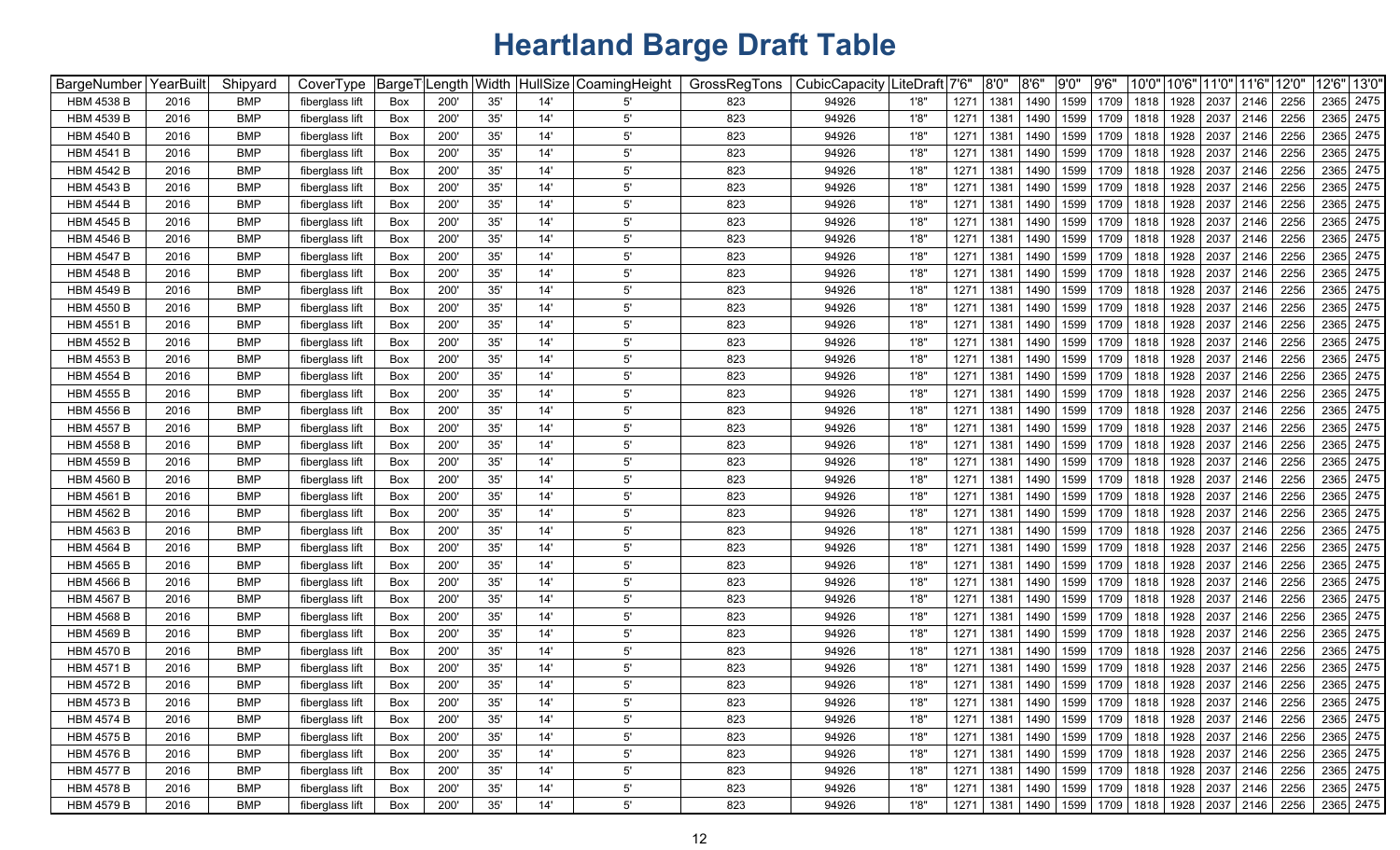| <b>BargeNumber</b> | YearBuilt | Shipyard   | CoverType       | BargeT | .ength | Width | HullSize | CoamingHeight | GrossRegTons | CubicCapacity | .iteDraft│7'6" |      | 8'0" | 8'6'' | 9'0'' | 9'6' | 10'0" | 10'6" | 11'0"                            | 11'6' | 12'0'                                                 |      | 12'6" 13'0" |
|--------------------|-----------|------------|-----------------|--------|--------|-------|----------|---------------|--------------|---------------|----------------|------|------|-------|-------|------|-------|-------|----------------------------------|-------|-------------------------------------------------------|------|-------------|
| HBM 4580 B         | 2016      | BMP        | fiberglass lift | Box    | 200    | 35'   | 14'      | 5'            | 823          | 94926         | 1'8'           | 1271 | 1381 | 1490  | 1599  | 1709 | 1818  | 1928  | 2037                             | 2146  | 2256                                                  | 2365 | 2475        |
| <b>HBM 4581 B</b>  | 2016      | BMP        | fiberglass lift | Box    | 200'   | 35'   | 14'      | 5'            | 823          | 94926         | 1'8'           | 1271 | 1381 | 1490  | 1599  | 1709 | 1818  | 1928  | 2037                             | 2146  | 2256                                                  | 2365 | 2475        |
| <b>HBM 4582 B</b>  | 2016      | BMP        | fiberglass lift | Box    | 200    | 35'   | 14'      | $5^{\circ}$   | 823          | 94926         | 1'8'           | 1271 | 1381 | 1490  | 1599  | 1709 | 1818  | 1928  | 2037                             | 2146  | 2256                                                  |      | 2365 2475   |
| <b>HBM 4583 B</b>  | 2016      | <b>BMP</b> | fiberglass lift | Box    | 200    | 35'   | 14'      | $5^{\circ}$   | 823          | 94926         | 1'8'           | 1271 | 1381 | 1490  | 1599  | 1709 | 1818  | 1928  | 2037                             | 2146  | 2256                                                  |      | 2365 2475   |
| <b>HBM 4584 B</b>  | 2016      | <b>BMP</b> | fiberglass lift | Box    | 200    | 35'   | 14'      | 5'            | 823          | 94926         | 1'8'           | 1271 | 1381 | 1490  | 1599  | 1709 | 1818  | 1928  | 2037                             | 2146  | 2256                                                  |      | 2365 2475   |
| <b>HBM 4585 B</b>  | 2016      | <b>BMP</b> | fiberglass lift | Box    | 200    | 35'   | 14'      | $5^{\circ}$   | 823          | 94926         | 1'8'           | 1271 | 1381 | 1490  | 1599  | 1709 | 1818  | 1928  | 2037                             | 2146  | 2256                                                  |      | 2365 2475   |
| <b>HBM 4586 B</b>  | 2016      | <b>BMP</b> | fiberglass lift | Box    | 200    | 35'   | 14'      | $5^{\circ}$   | 823          | 94926         | 1'8'           | 1271 | 1381 | 1490  | 1599  | 1709 | 1818  | 1928  | 2037                             | 2146  | 2256                                                  |      | 2365 2475   |
| <b>HBM 4587 B</b>  | 2016      | <b>BMP</b> | fiberglass lift | Box    | 200    | 35'   | 14'      | $5^{\circ}$   | 823          | 94926         | 1'8'           | 1271 | 1381 | 1490  | 1599  | 1709 | 1818  | 1928  | 2037                             | 2146  | 2256                                                  |      | 2365 2475   |
| <b>HBM 4588 B</b>  | 2016      | <b>BMP</b> | fiberglass lift | Box    | 200    | 35'   | 14'      | $5^{\circ}$   | 823          | 94926         | 1'8'           | 1271 | 1381 | 1490  | 1599  | 1709 | 1818  | 1928  | 2037                             | 2146  | 2256                                                  |      | 2365 2475   |
| <b>HBM 4589 B</b>  | 2016      | <b>BMP</b> | fiberglass lift | Box    | 200    | 35'   | 14'      | $5^{\circ}$   | 823          | 94926         | 1'8'           | 1271 | 1381 | 1490  | 1599  | 1709 | 1818  | 1928  | 2037                             | 2146  | 2256                                                  |      | 2365 2475   |
| <b>HBM 4590 B</b>  | 2016      | BMP        | fiberglass lift | Box    | 200    | 35'   | 14'      | $5^{\circ}$   | 823          | 94926         | 1'8'           | 1271 | 1381 | 1490  | 1599  | 1709 | 1818  | 1928  | 2037                             | 2146  | 2256                                                  |      | 2365 2475   |
| <b>HBM 4591 B</b>  | 2016      | <b>BMP</b> | fiberglass lift | Box    | 200    | 35'   | 14'      | $5^{\circ}$   | 823          | 94926         | 1'8'           | 1271 | 1381 | 1490  | 1599  | 1709 | 1818  | 1928  | 2037                             | 2146  | 2256                                                  |      | 2365 2475   |
| <b>HBM 4592 B</b>  | 2016      | <b>BMP</b> | fiberglass lift | Box    | 200    | 35'   | 14'      | $5^{\circ}$   | 823          | 94926         | 1'8'           | 1271 | 1381 | 1490  | 1599  | 1709 | 1818  | 1928  | 2037                             | 2146  | 2256                                                  |      | 2365 2475   |
| <b>HBM 4593 B</b>  | 2016      | <b>BMP</b> | fiberglass lift | Box    | 200    | 35'   | 14'      | $5^{\circ}$   | 823          | 94926         | 1'8'           | 1271 | 1381 | 1490  | 1599  | 1709 | 1818  | 1928  | 2037                             | 2146  | 2256                                                  |      | 2365 2475   |
| <b>HBM 4594 B</b>  | 2016      | <b>BMP</b> | fiberglass lift | Box    | 200    | 35'   | 14'      | $5^{\circ}$   | 823          | 94926         | 1'8'           | 1271 | 1381 | 1490  | 1599  | 1709 | 1818  | 1928  | 2037                             | 2146  | 2256                                                  |      | 2365 2475   |
| HBM 4595 B         | 2016      | <b>BMP</b> | fiberglass lift | Box    | 200'   | 35'   | 14'      | $5^{\circ}$   | 823          | 94926         | 1'8'           | 1271 | 1381 | 1490  | 1599  | 1709 | 1818  | 1928  | 2037                             | 2146  | 2256                                                  |      | 2365 2475   |
| HBM 4596 B         | 2016      | <b>BMP</b> | fiberglass lift | Box    | 200'   | 35'   | 14'      | $5^{\circ}$   | 823          | 94926         | 1'8'           | 1271 | 1381 | 1490  | 1599  | 1709 | 1818  | 1928  | 2037                             | 2146  | 2256                                                  |      | 2365 2475   |
| HBM 4597 B         | 2016      | <b>BMP</b> | fiberglass lift | Box    | 200    | 35'   | 14'      | $5^{\circ}$   | 823          | 94926         | 1'8'           | 1271 | 1381 | 1490  | 1599  | 1709 | 1818  | 1928  | 2037                             | 2146  | 2256                                                  | 2365 | 2475        |
| <b>HBM 4598 B</b>  | 2016      | <b>BMP</b> | fiberglass lift | Box    | 200    | 35'   | 14'      | $5^{\circ}$   | 823          | 94926         | 1'8'           | 1271 | 1381 | 1490  | 1599  | 1709 | 1818  | 1928  | 2037                             | 2146  | 2256                                                  |      | 2365 2475   |
| <b>HBM 4599 B</b>  | 2017      | <b>BMP</b> | fiberglass lift | Box    | 200    | 35'   | 14'      | $5^{\circ}$   | 823          | 94926         | 1'8'           | 1271 | 1381 | 1490  | 1599  | 1709 | 1818  | 1928  | 2037                             | 2146  | 2256                                                  |      | 2365 2475   |
| HBM 4600 B         | 2017      | <b>BMP</b> | fiberglass lift | Box    | 200    | 35'   | 14'      | $5^{\circ}$   | 823          | 94926         | 1'8'           | 1271 | 1381 | 1490  | 1599  | 1709 | 1818  | 1928  | 2037                             | 2146  | 2256                                                  |      | 2365 2475   |
| <b>HBM 4601 B</b>  | 2017      | <b>BMP</b> | fiberglass lift | Box    | 200    | 35'   | 14'      | $5^{\circ}$   | 823          | 94926         | 1'8'           | 1271 | 1381 | 1490  | 1599  | 1709 | 1818  | 1928  | 2037                             | 2146  | 2256                                                  |      | 2365 2475   |
| <b>HBM 4602 B</b>  | 2017      | <b>BMP</b> | fiberglass lift | Box    | 200    | 35'   | 14'      | $5^{\circ}$   | 823          | 94926         | 1'8'           | 1271 | 1381 | 1490  | 1599  | 1709 | 1818  | 1928  | 2037                             | 2146  | 2256                                                  |      | 2365 2475   |
| <b>HBM 4603 B</b>  | 2017      | <b>BMP</b> | fiberglass lift | Box    | 200    | 35'   | 14'      | $5^{\circ}$   | 823          | 94926         | 1'8'           | 1271 | 1381 | 1490  | 1599  | 1709 | 1818  | 1928  | 2037                             | 2146  | 2256                                                  |      | 2365 2475   |
| <b>HBM 4604 B</b>  | 2017      | <b>BMP</b> | fiberglass lift | Box    | 200    | 35'   | 14'      | $5^{\circ}$   | 823          | 94926         | 1'8'           | 1271 | 1381 | 1490  | 1599  | 1709 | 1818  | 1928  | 2037                             | 2146  | 2256                                                  |      | 2365 2475   |
| <b>HBM 4605 B</b>  | 2017      | <b>BMP</b> | fiberglass lift | Box    | 200    | 35'   | 14'      | $5^{\circ}$   | 823          | 94926         | 1'8'           | 1271 | 1381 | 1490  | 1599  | 1709 | 1818  | 1928  | 2037                             | 2146  | 2256                                                  |      | 2365 2475   |
| <b>HBM 4606 B</b>  | 2017      | <b>BMP</b> | fiberglass lift | Box    | 200    | 35'   | 14'      | $5^{\circ}$   | 823          | 94926         | 1'8'           | 1271 | 1381 | 1490  | 1599  | 1709 | 1818  | 1928  | 2037                             | 2146  | 2256                                                  |      | 2365 2475   |
| <b>HBM 4607 B</b>  | 2017      | BMP        | fiberglass lift | Box    | 200    | 35'   | 14'      | $5^{\circ}$   | 823          | 94926         | 1'8'           | 1271 | 1381 | 1490  | 1599  | 1709 | 1818  | 1928  | 2037                             | 2146  | 2256                                                  |      | 2365 2475   |
| <b>HBM 4608 B</b>  | 2017      | <b>BMP</b> | fiberglass lift | Box    | 200    | 35'   | 14'      | $5^{\circ}$   | 823          | 94926         | 1'8'           | 1271 | 1381 | 1490  | 1599  | 1709 | 1818  | 1928  | 2037                             | 2146  | 2256                                                  |      | 2365 2475   |
| <b>HBM 4609 B</b>  | 2017      | <b>BMP</b> | fiberglass lift | Box    | 200'   | 35'   | 14'      | $5^{\circ}$   | 823          | 94926         | 1'8'           | 1271 | 1381 | 1490  | 1599  | 1709 | 1818  | 1928  | 2037                             | 2146  | 2256                                                  |      | 2365 2475   |
| <b>HBM 4610 B</b>  | 2017      | BMP        | fiberglass lift | Box    | 200    | 35'   | 14'      | $5^{\circ}$   | 823          | 94926         | 1'8'           | 1271 | 1381 | 1490  | 1599  | 1709 | 1818  | 1928  | 2037                             | 2146  | 2256                                                  |      | 2365 2475   |
| <b>HBM 4611 B</b>  | 2017      | BMP        | fiberglass lift | Box    | 200    | 35'   | 14'      | 5'            | 823          | 94926         | 1'8'           | 1271 | 1381 | 1490  | 1599  | 1709 | 1818  | 1928  | 2037                             | 2146  | 2256                                                  |      | 2365 2475   |
| <b>HBM 4612 B</b>  | 2017      | BMP        | fiberglass lift | Box    | 200'   | 35'   | 14'      | $5^{\circ}$   | 823          | 94926         | 1'8'           | 1271 | 1381 | 1490  | 1599  | 1709 | 1818  | 1928  | 2037                             | 2146  | 2256                                                  |      | 2365 2475   |
| <b>HBM 4613 B</b>  | 2017      | BMP        | fiberglass lift | Box    | 200    | 35'   | 14'      | $5^{\circ}$   | 823          | 94926         | 1'8'           | 1271 | 1381 | 1490  | 1599  | 1709 | 1818  | 1928  | 2037                             | 2146  | 2256                                                  | 2365 | 2475        |
| <b>HBM 4614 B</b>  | 2017      | BMP        | fiberglass lift | Box    | 200    | 35'   | 14'      | 5'            | 823          | 94926         | 1'8'           | 1271 | 1381 | 1490  | 1599  | 1709 | 1818  | 1928  | 2037                             | 2146  | 2256                                                  |      | 2365 2475   |
| HBM 4615 B         | 2017      | <b>BMP</b> | fiberglass lift | Box    | 200'   | 35'   | 14'      | 5'            | 823          | 94926         | 1'8'           | 1271 | 1381 | 1490  | 1599  |      |       |       | 1709   1818   1928   2037   2146 |       | 2256                                                  |      | 2365 2475   |
| <b>HBM 4616 B</b>  | 2017      | <b>BMP</b> | fiberglass lift | Box    | 200'   | 35'   | 14'      | 5'            | 823          | 94926         | 1'8"           | 1271 | 1381 | 1490  | 1599  |      |       |       |                                  |       | 1709 1818 1928 2037 2146 2256                         |      | 2365 2475   |
| <b>HBM 4617 B</b>  | 2017      | <b>BMP</b> | fiberglass lift | Box    | 200'   | 35'   | 14'      | $5^{\prime}$  | 823          | 94926         | 1'8"           | 1271 | 1381 | 1490  | 1599  |      |       |       | 1709 1818 1928 2037 2146 2256    |       |                                                       |      | 2365 2475   |
| <b>HBM 4618 B</b>  | 2017      | <b>BMP</b> | fiberglass lift | Box    | 200'   | 35'   | 14'      | $5^{\prime}$  | 823          | 94926         | 1'8"           | 1271 | 1381 | 1490  | 1599  | 1709 |       |       | 1818   1928   2037   2146        |       | 2256                                                  |      | 2365 2475   |
| HBM 4619 B         | 2017      | <b>BMP</b> | fiberglass lift | Box    | 200'   | 35'   | 14'      | $5^{\prime}$  | 823          | 94926         | 1'8"           | 1271 | 1381 | 1490  | 1599  | 1709 |       |       | 1818   1928   2037   2146        |       | 2256                                                  |      | 2365 2475   |
| <b>HBM 4620 B</b>  | 2017      | <b>BMP</b> | fiberglass lift | Box    | 200'   | $35'$ | 14'      | $5^{\circ}$   | 823          | 94926         | 1'8"           | 1271 | 1381 | 1490  | 1599  | 1709 | 1818  |       | 1928 2037 2146                   |       | 2256                                                  |      | 2365 2475   |
| HBM 4621 B         | 2018      | <b>BMP</b> | fiberglass lift | Box    | 200'   | 35'   | 14'      | $5^{\prime}$  | 823          | 94926         | 1'8"           | 1271 | 1381 |       |       |      |       |       |                                  |       | 1490   1599   1709   1818   1928   2037   2146   2256 |      | 2365 2475   |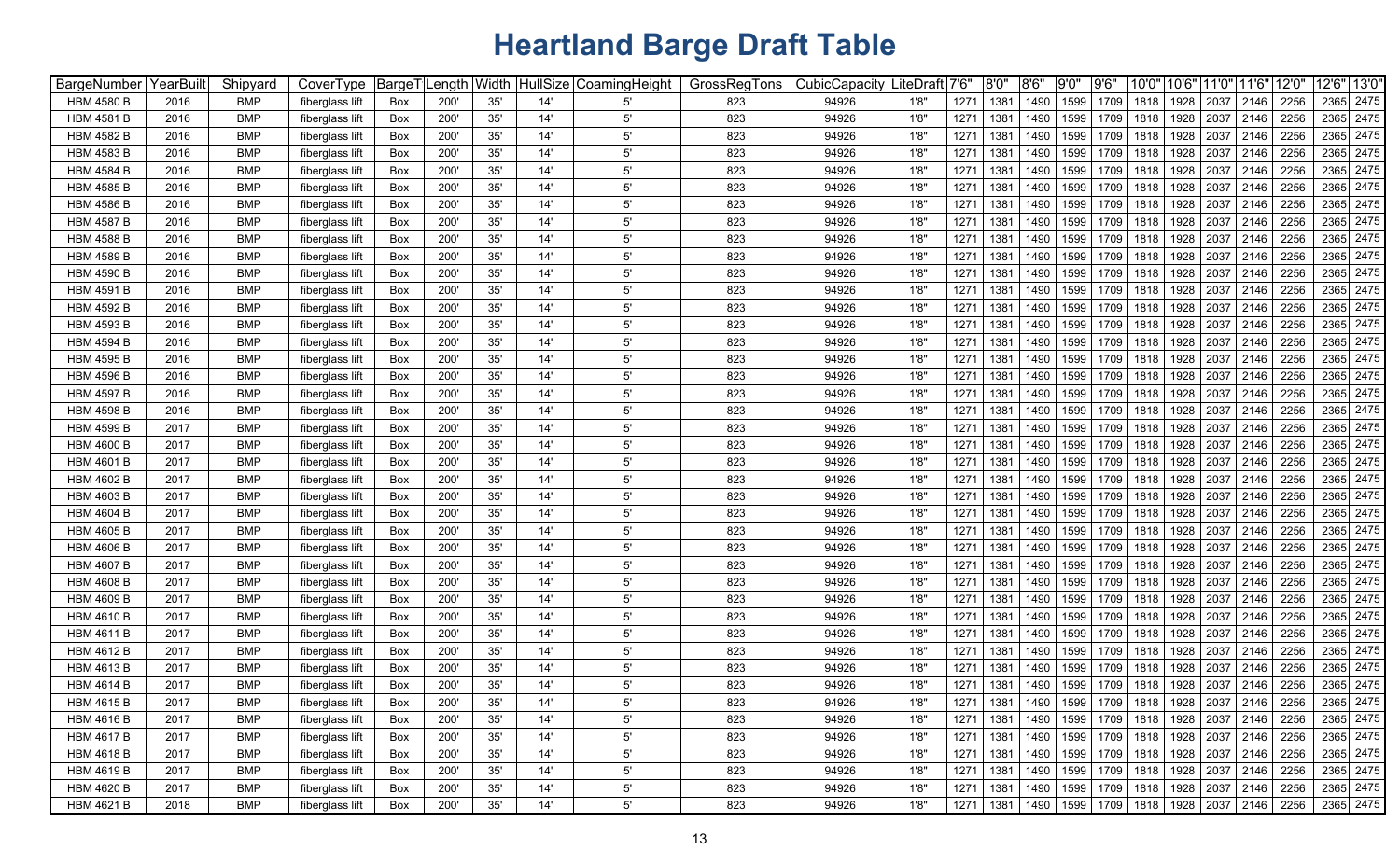| BargeNumber       | YearBuilt | Shipyard   | CoverType       | BargeT     | .ength | Width        |     | HullSize CoamingHeight | GrossRegTons | CubicCapacity | .iteDraft│7'6" |           | 8'0" | 8'6''                     | 9'0'' | 9'6' | 10'0"                                   | 10'6" | 11'0"               | 11'6" | 12'0'                     |      | 12'6" 13'0" |
|-------------------|-----------|------------|-----------------|------------|--------|--------------|-----|------------------------|--------------|---------------|----------------|-----------|------|---------------------------|-------|------|-----------------------------------------|-------|---------------------|-------|---------------------------|------|-------------|
| <b>HBM 4622 B</b> | 2018      | BMP        | fiberglass lift | Box        | 200'   | 35'          | 14' | 5'                     | 823          | 94926         | 1'8"           | 1271      | 1381 | 1490                      | 1599  | 1709 | 1818                                    | 1928  | 2037                | 2146  | 2256                      | 2365 | 2475        |
| <b>HBM 4623 B</b> | 2018      | <b>BMP</b> | fiberglass lift | Box        | 200'   | 35'          | 14' | $5^{\circ}$            | 823          | 94926         | 1'8"           | 1271      | 1381 | 1490                      | 1599  | 1709 | 1818                                    | 1928  | 2037                | 2146  | 2256                      |      | 2365 2475   |
| <b>HBM 4624 B</b> | 2018      | <b>BMP</b> | fiberglass lift | Box        | 200    | 35'          | 14' | $5^{\circ}$            | 823          | 94926         | 1'8'           | 1271      | 1381 | 1490                      | 1599  | 1709 | 1818                                    | 1928  | 2037                | 2146  | 2256                      |      | 2365 2475   |
| <b>HBM 4625 B</b> | 2018      | <b>BMP</b> | fiberglass lift | Box        | 200    | 35'          | 14' | $5^{\circ}$            | 823          | 94926         | 1'8'           | 1271      | 1381 | 1490                      | 1599  | 1709 | 1818                                    | 1928  | 2037                | 2146  | 2256                      |      | 2365 2475   |
| <b>HBM 4626 B</b> | 2018      | <b>BMP</b> | fiberglass lift | Box        | 200    | 35'          | 14' | $5^{\circ}$            | 823          | 94926         | 1'8'           | 1271      | 1381 | 1490                      | 1599  | 1709 | 1818                                    | 1928  | 2037                | 2146  | 2256                      |      | 2365 2475   |
| <b>HBM 4627 B</b> | 2017      | <b>BMP</b> | fiberglass lift | Box        | 200    | 35'          | 14' | $5^{\circ}$            | 823          | 94926         | 1'8'           | 1271      | 1381 | 1490                      | 1599  | 1709 | 1818                                    | 1928  | 2037                | 2146  | 2256                      |      | 2365 2475   |
| <b>HBM 4628 B</b> | 2017      | <b>BMP</b> | fiberglass lift | Box        | 200    | 35'          | 14' | 5'                     | 823          | 94926         | 1'8'           | 1271      | 1381 | 1490                      | 1599  | 1709 | 1818                                    | 1928  | 2037                | 2146  | 2256                      |      | 2365 2475   |
| <b>HBM 4629 B</b> | 2017      | <b>BMP</b> | fiberglass lift | Box        | 200    | 35'          | 14' | $5^{\circ}$            | 823          | 94926         | 1'8'           | 1271      | 1381 | 1490                      | 1599  | 1709 | 1818                                    | 1928  | 2037                | 2146  | 2256                      |      | 2365 2475   |
| <b>HBM 4630 B</b> | 2017      | <b>BMP</b> | fiberglass lift | Box        | 200    | 35'          | 14' | $5^{\circ}$            | 823          | 94926         | 1'8'           | 1271      | 1381 | 1490                      | 1599  | 1709 | 1818                                    | 1928  | 2037                | 2146  | 2256                      |      | 2365 2475   |
| JH 9425           | 1994      | Trinity    | open hopper     | Box        | 200    | 35'          | 13' | $5^{\circ}$            | 764          | 89502         | 1'8"           |           | 1351 | 1461                      | 1570  | 1679 | 1789                                    | 1898  | 2007                | 2117  |                           |      |             |
| <b>JKM 6410 B</b> | 2010      | <b>BMP</b> | fiberglass lift | Box        | 200    | 35'          | 13' |                        | 764          | 84200         | 1'7'           | 1285      | 1395 | 1505                      | 1614  | 1724 | 1833                                    | 1943  | 2053                | 2162  | 2272                      | 2381 |             |
| <b>JKM 6412 B</b> | 2012      | <b>BMP</b> | fiberglass lift | Box        | 200    | 35'          | 14' | $4^{\circ}$            | 823          | 89772         | 1'7'           | 1277      | 1386 | 1495                      | 1605  | 1714 | 1823                                    | 1933  | 2042 2151           |       | 2261                      |      | 2370 2480   |
| KB 1031 B         | 2010      | <b>BMP</b> | fiberglass lift | Box        | 200    | 35'          | 13' |                        | 764          | 84200         | 1'7'           | 1285      | 1395 | 1505                      | 1614  | 1724 | 1833                                    | 1943  | 2053                | 2162  | 2272                      | 2381 |             |
| LAJ 2012 BF       | 2012      | <b>BMP</b> | fiberglass lift | Box        | 200'   | 35'          | 14' |                        | 823          | 89772         | 1'7'           | 1277      | 1386 | 1495                      | 1605  | 1714 | 1823                                    | 1933  | 2042                | 2151  | 226                       |      | 2370 2480   |
| LIV 1201 B        | 2012      | <b>BMP</b> | fiberglass lift | Box        | 200'   | 35'          | 14' | $\mathbf{4}^{\prime}$  | 823          | 89772         | 1'7'           | 1277      | 1386 | 1495                      | 1605  | 1714 | 1823                                    | 1933  | 2042 2151           |       | 2261                      |      | 2370 2480   |
| <b>MDL 400 B</b>  | 1994      | Trinity    | fiberglass lift | Box        | 200'   | 35'          | 14' | $5^{\circ}$            | 823          | 95158         | 1'4"           | 1334      | 1444 | 1553                      | 1662  | 1772 | 1881                                    | 1991  | 2100                | 2209  | 2319                      |      | 2428 2537   |
| <b>MDL 401 B</b>  | 1997      | Galveston  | fiberglass lift | Box        | 200'   | 35'          | 14' | $5^{\circ}$            | 823          | 95158         | 1'7 3/8'       | 1296      | 1406 | 1515                      | 1624  | 1733 | 1842                                    | 1952  | 2061                | 2170  | 2279                      |      | 2388 2498   |
| <b>MDL 402 B</b>  | 1997      | Galveston  | fiberglass lift | Box        | 200'   | 35'          | 14' | $5^{\circ}$            | 823          | 95158         | 1'7 3/8'       | 1296      | 1406 | 1515                      | 1624  | 1733 | 1842                                    | 1952  | 2061                | 2170  | 2279                      |      | 2388 2498   |
| <b>MDL 403 B</b>  | 1995      | Trinity    | fiberglass lift | Box        | 200'   | 35'          | 14' | $5^{\circ}$            | 823          | 95158         | 1'6''          | 1312      | 1422 | 1531                      | 1641  | 1750 | 1859                                    | 1969  | 2078 2187           |       | 2297                      |      | 2406 2515   |
| <b>MDL 500</b>    | 2000      | Trinity    | fiberglass lift | Rake       | 195    | 35'          | 14' | $\mathbf{4}^{\prime}$  | 802          | 80154         | 1'8'           | 1169      | 1272 | 1375                      | 1479  | 1583 | 1687                                    | 1792  | 1896                | 2001  | 2107                      |      | 2213 2319   |
| <b>MEG 1145 B</b> | 2012      | <b>BMP</b> | fiberglass lift | Box        | 200    | 35'          | 14' | $\mathbf{4}^{\prime}$  | 823          | 89772         | 1'7'           | 1277      | 1386 | 1495                      | 1605  | 1714 | 1823                                    | 1933  | 2042                | 2151  | 226                       |      | 2370 2480   |
| MMD 0901          | 2009      | <b>BMP</b> | open hopper     | Rake       | 200'   | 35'          | 12' | $2^{\prime}$           | 705          | 62797         | 1'8"           | 1191      | 1297 | 1403                      | 1510  | 1617 | 1724                                    | 1832  | 1940                | 2049  | 2158                      |      |             |
| <b>MMD 0902</b>   | 2009      | <b>BMP</b> | open hopper     | Rake       | 200'   | 35'          | 12' | $2^{\prime}$           | 705          | 62797         | 1'8"           | 1191      | 1297 | 1403                      | 1510  | 1617 | 1724                                    | 1832  | 1940                | 2049  | 2158                      |      |             |
| MMD 0903          | 2009      | <b>BMP</b> | open hopper     | Rake       | 200    | 35'          | 12' | $2^{\prime}$           | 705          | 62797         | 1'8'           | 1191      | 1297 | 1403                      | 1510  | 1617 | 1724                                    | 1832  | 1940                | 2049  | 2158                      |      |             |
| MMD 0904          | 2009      | <b>BMP</b> | open hopper     | Rake       | 200'   | 35'          | 12' | $2^{\prime}$           | 705          | 62797         | 1'8'           | 1191      | 1297 | 1403                      | 1510  | 1617 | 1724                                    | 1832  | 1940                | 2049  | 2158                      |      |             |
| <b>MMD 0905</b>   | 2009      | <b>BMP</b> | open hopper     | Rake       | 200'   | 35'          | 12' | $2^{\prime}$           | 705          | 62797         | 1'8"           | 1191      | 1297 | 1403                      | 1510  | 1617 | 1724                                    | 1832  | 1940                | 2049  | 2158                      |      |             |
| <b>MMD 0906</b>   | 2009      | <b>BMP</b> | open hopper     | Rake       | 200'   | 35'          | 12' | $2^{\prime}$           | 705          | 62797         | 1'8"           | 1191      | 1297 | 1403                      | 1510  | 1617 | 1724                                    | 1832  | 1940                | 2049  | 2158                      |      |             |
| <b>MTC 0150 B</b> | 2006      | Jeffboat   | fiberglass lift | Box        | 200    | 35'          | 13' | 3'                     | 764          | 78864         | 1'5'           | 1313      | 1422 | 1532                      | 1641  | 1750 | 1860                                    | 1969  | 2078                | 2188  | 2297                      |      |             |
| <b>MTC 322</b>    | 1999      | Trinity    | fiberglass lift | Rake       | 195    | 35'          | 13' | $5^{\circ}$            | 745          | 80621         | 1'7'           | 1184      | 1287 | 1390                      | 1494  | 1598 | 1702                                    | 1807  | 1912                | 2017  | 2123                      |      |             |
| <b>MTC 323</b>    | 1999      | Trinity    | fiberglass lift | Rake       | 195'   | 35'          | 13' | $5^{\circ}$            | 745          | 80621         | 1'7'           | 1184      | 1287 | 1390                      | 1494  | 1598 | 1702                                    | 1807  | 1912                | 2017  | 2123                      |      |             |
| <b>MTC 324</b>    | 1999      | Trinity    | fiberglass lift | Rake       | 195'   | 35'          | 13' | $5^{\prime}$           | 745          | 80621         | 1'7"           | 1184      | 1287 | 1390                      | 1494  | 1598 | 1702                                    | 1807  | 1912                | 2017  | 2123                      |      |             |
| <b>MTC 374 B</b>  | 1999      | Trinity    | fiberglass lift | Box        | 200'   | 35'          | 13' | 5'                     | 764          | 89786         | 1'51/2'        | 1318      | 1427 | 1536                      | 1646  | 1755 | 1864                                    | 1974  | 2083                | 2192  | 2302                      |      |             |
| <b>MTC 375 B</b>  | 1999      | Trinity    | fiberglass lift | Box        | 200'   | 35'          | 13' | $5^{\prime}$           | 764          | 89786         | 1'51/2'        | 1318      | 1427 | 1536                      | 1646  | 1755 | 1864                                    | 1974  | 2083 2192           |       | 2302                      |      |             |
| <b>MTC 376 B</b>  | 1999      | Trinity    | fiberglass lift | Box        | 200'   | 35'          | 13' | $5^{\circ}$            | 764          | 89786         | 1'51/2'        | 1318      | 1427 | 1536                      | 1646  | 1755 | 1864                                    | 1974  | 2083                | 2192  | 2302                      |      |             |
| <b>MTC 377 B</b>  | 1999      | Trinity    | fiberglass lift | <b>Box</b> | 200    | 35'          | 13' | $5^{\circ}$            | 764          | 89786         | 1'51/2'        | 1318      | 1427 | 1536                      | 1646  | 1755 | 1864                                    | 1974  | 2083 2192           |       | 2302                      |      |             |
| <b>MTC 378 B</b>  | 1999      | Trinity    | fiberglass lift | Box        | 200'   | 35'          | 13' | 5'                     | 764          | 89786         | 1'5 1/2"       | 1318 1427 |      | 1536                      |       |      | 1646   1755   1864   1974   2083   2192 |       |                     |       | 2302                      |      |             |
| <b>MTC 379 B</b>  | 1999      | Trinity    | fiberglass lift | Box        | 200'   | 35'          | 13' | 5'                     | 764          | 89786         | 1'51/2"        | 1318      | 1427 | 1536                      | 1646  | 1755 | 1864                                    |       | 1974 2083 2192      |       | 2302                      |      |             |
| <b>MTC 380 B</b>  | 1999      | Trinity    | fiberglass lift | Box        | 200'   | 35'          | 13' | $5^{\prime}$           | 764          | 89786         | 1'51/2"        | 1318      | 1427 | 1536                      | 1646  | 1755 | 1864                                    |       | 1974 2083 2192 2302 |       |                           |      |             |
| <b>MTC 381</b>    | 1999      | Trinity    | fiberglass lift | Rake       | 195'   | 35'          | 13' | $5^{\prime}$           | 745          | 80621         | $1'7$ $1/2"$   | 1179      | 1282 | 1385                      | 1489  | 1593 | 1697                                    |       | 1802 1907 2012      |       | 2118                      |      |             |
| <b>MTC 382</b>    | 1999      | Trinity    | fiberglass lift | Rake       | 195'   | 35'          | 13' | $5^{\prime}$           | 745          | 80621         | $1'7$ $1/2"$   | 1179      | 1282 | 1385                      | 1489  | 1593 | 1697                                    |       |                     |       | 1802   1907   2012   2118 |      |             |
| MTC 383           | 1999      | Trinity    | fiberglass lift | Rake       | 195'   | $35^{\circ}$ | 13' | $5^{\circ}$            | 745          | 80621         | $1'7$ $1/2"$   | 1179      | 1282 | 1385                      | 1489  | 1593 | 1697                                    |       |                     |       | 1802   1907   2012   2118 |      |             |
| MTC 384           | 1999      | Trinity    | fiberglass lift | Rake       | 195'   | 35'          | 13' | $5^{\prime}$           | 745          | 80621         | 1'7 1/2"       |           |      | 1179   1282   1385   1489 |       | 1593 | 1697                                    |       |                     |       | 1802   1907   2012   2118 |      |             |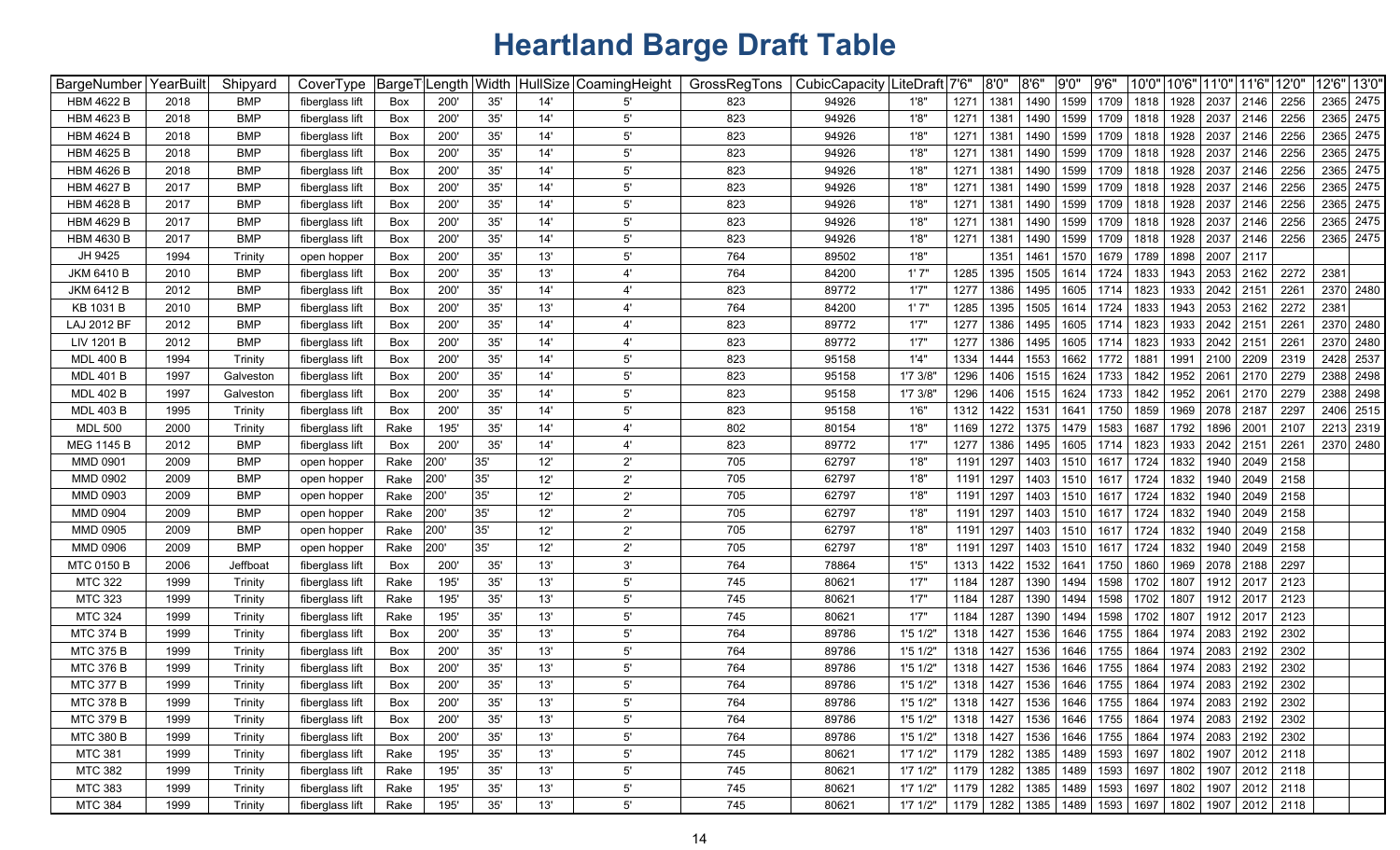| BargeNumber YearBuilt |      | Shipyard   | CoverType       | BargeT <sup> </sup> | Length Width |       | HullSize | CoamingHeight         | GrossRegTons | CubicCapacity | ∣LiteDraft | 7'6' | 8'0'' | 8'6" | 9'0" | 9'6' | 10'0"                                   | 10'6" | 11'0" | 11'6"          | 12'0" | 12'6" 13'0" |  |
|-----------------------|------|------------|-----------------|---------------------|--------------|-------|----------|-----------------------|--------------|---------------|------------|------|-------|------|------|------|-----------------------------------------|-------|-------|----------------|-------|-------------|--|
| <b>MTC 516</b>        | 2004 | Jeffboat   | fiberglass lift | Rake                | <b>200</b>   | 35'   | 13'      | 5                     | 764          | 82439         | 1'7"       | 1233 | 1339  | 1446 | 1553 | 1660 | 1768                                    | 1876  | 1983  | 2093           | 2203  |             |  |
| <b>MTC 517</b>        | 2004 | Jeffboat   | fiberglass lift | Rake                | 200          | 35'   | 13'      | $5^{\prime}$          | 764          | 82439         | 1'7''      | 1233 | 1339  | 1446 | 1553 | 1660 | 1768                                    | 1876  | 1983  | 2093           | 2203  |             |  |
| <b>MTC 518</b>        | 2004 | Jeffboat   | fiberglass lift | Rake                | 200          | 35'   | 13'      | $5^{\prime}$          | 764          | 82439         | 1'7''      | 1233 | 1339  | 1446 | 1553 | 1660 | 1768                                    | 1876  | 1983  | 2093           | 2203  |             |  |
| <b>MTC 519</b>        | 2004 | Jeffboat   | fiberglass lift | Rake                | 200          | 35'   | 13'      | $5^{\prime}$          | 764          | 82439         | 1'7''      | 1233 | 1339  | 1446 | 1553 | 1660 | 1768                                    | 1876  | 1983  | 2093           | 2203  |             |  |
| <b>MTC 520</b>        | 2004 | Jeffboat   | fiberglass lift | Rake                | 200          | 35'   | 13'      | 5'                    | 764          | 82439         | 1'7''      | 1233 | 1339  | 1446 | 1553 | 1660 | 1768                                    | 1876  | 1983  | 2093           | 2203  |             |  |
| <b>MTC 541 B</b>      | 2004 | Jeffboat   | fiberglass lift | Box                 | 200          | 35'   | 13'      | $5^{\prime}$          | 764          | 89557         | 1'6"       | 1313 | 1423  | 1532 | 1642 | 1751 | 1860                                    | 1970  | 2079  | 2188           | 2298  |             |  |
| <b>MTC 542 B</b>      | 2004 | Jeffboat   | fiberglass lift | Box                 | 200          | 35'   | 13'      | $5^{\prime}$          | 764          | 89557         | 1'6''      | 1313 | 1423  | 1532 | 1642 | 1751 | 1860                                    | 1970  | 2079  | 2188           | 2298  |             |  |
| <b>MTC 543 B</b>      | 2004 | Jeffboat   | fiberglass lift | Box                 | 200          | 35'   | 13'      | $5^{\prime}$          | 764          | 89557         | 1'6''      | 1313 | 1423  | 1532 | 1642 | 1751 | 1860                                    | 1970  | 2079  | 2188           | 2298  |             |  |
| <b>MTC 544 B</b>      | 2004 | Jeffboat   | fiberglass lift | Box                 | 200          | 35'   | 13'      | 5'                    | 764          | 89557         | 1'6"       | 1313 | 1423  | 1532 | 1642 | 1751 | 1860                                    | 1970  | 2079  | 2188           | 2298  |             |  |
| <b>MTC 545 B</b>      | 2004 | Jeffboat   | fiberglass lift | Box                 | 200          | 35'   | 13'      | 5'                    | 764          | 89557         | 1'6''      | 1313 | 1423  | 1532 | 1642 | 1751 | 1860                                    | 1970  | 2079  | 2188           | 2298  |             |  |
| <b>MTC 661</b>        | 2006 | Trinity    | fiberglass lift | Rake                | 200          | 35'   | 13'      | 5'                    | 764          | 82624         | 1'7'       | 1216 | 1322  | 1428 | 1534 | 1641 | 1748                                    | 1855  | 1963  | 2071           | 2179  |             |  |
| <b>MTC 662</b>        | 2006 | Trinity    | fiberglass lift | Rake                | 200          | 35'   | 13'      | 5'                    | 764          | 82624         | 1'7'       | 1216 | 1322  | 1428 | 1534 | 1641 | 1748                                    | 1855  | 1963  | 2071           | 2179  |             |  |
| <b>MTC 663</b>        | 2006 | Trinity    | fiberglass lift | Rake                | 200          | 35'   | 13'      | $5^{\circ}$           | 764          | 82624         | 1'7'       | 1216 | 1322  | 1428 | 1534 | 1641 | 1748                                    | 1855  | 1963  | 2071           | 2179  |             |  |
| <b>MTC 664</b>        | 2006 | Trinity    | fiberglass lift | Rake                | 200          | 35'   | 13'      | 5'                    | 764          | 82624         | 1'7''      | 1216 | 1322  | 1428 | 1534 | 1641 | 1748                                    | 1855  | 1963  | 2071           | 2179  |             |  |
| <b>MTC 665</b>        | 2006 | Trinity    | fiberglass lift | Rake                | 200          | 35'   | 13'      | $5^{\prime}$          | 764          | 82624         | 1'7''      | 1216 | 1322  | 1428 | 1534 | 1641 | 1748                                    | 1855  | 1963  | 2071           | 2179  |             |  |
| <b>MTC 686 B</b>      | 2012 | Jeffboat   | fiberglass lift | Box                 | 200          | 35'   | 13'      | $5^{\prime}$          | 764          | 89479         | 1'5''      |      | 1414  | 1523 | 1632 | 1741 | 1851                                    | 1960  | 2069  | 2179           |       |             |  |
| <b>MTC 687 B</b>      | 2012 | Jeffboat   | fiberglass lift | Box                 | 200          | 35'   | 13'      | $5^{\prime}$          | 764          | 89479         | 1'5''      |      | 1414  | 1523 | 1632 | 1741 | 1851                                    | 1960  | 2069  | 2179           |       |             |  |
| <b>MTC 688 B</b>      | 2012 | Jeffboat   | fiberglass lift | Box                 | 200'         | 35'   | 13'      | $5^{\prime}$          | 764          | 89479         | 1'5''      |      | 1414  | 1523 | 1632 | 1741 | 1851                                    | 1960  | 2069  | 2179           |       |             |  |
| <b>MTC 689 B</b>      | 2012 | Jeffboat   | fiberglass lift | Box                 | 200'         | 35'   | 13'      | $5^{\prime}$          | 764          | 89479         | 1'5''      |      | 1414  | 1523 | 1632 | 1741 | 1851                                    | 1960  | 2069  | 2179           |       |             |  |
| <b>MTC 690 B</b>      | 2012 | Jeffboat   | fiberglass lift | Box                 | 200          | 35'   | 13'      | $5^{\prime}$          | 764          | 89479         | 1'5''      |      | 1414  | 1523 | 1632 | 1741 | 1851                                    | 1960  | 2069  | 2179           |       |             |  |
| MTC 691 B             | 2012 | Jeffboat   | fiberglass lift | Box                 | 200          | 35'   | 13'      | $5^{\prime}$          | 764          | 89479         | 1'5''      |      | 1414  | 1523 | 1632 | 1741 | 1851                                    | 1960  | 2069  | 2179           |       |             |  |
| MTC 692 B             | 2012 | Jeffboat   | fiberglass lift | Box                 | 200          | 35'   | 13'      | $5^{\prime}$          | 764          | 89479         | 1'5''      |      | 1414  | 1523 | 1632 | 1741 | 1851                                    | 1960  | 2069  | 2179           |       |             |  |
| <b>MTC 693 B</b>      | 2012 | Jeffboat   | fiberglass lift | Box                 | 200          | 35'   | 13'      | $5^{\prime}$          | 764          | 89479         | 1'5''      |      | 1414  | 1523 | 1632 | 1741 | 1851                                    | 1960  | 2069  | 2179           |       |             |  |
| <b>MTC 694 B</b>      | 2012 | Jeffboat   | fiberglass lift | Box                 | 200          | 35'   | 13'      | $5^{\prime}$          | 764          | 89479         | 1'5''      |      | 1414  | 1523 | 1632 | 1741 | 1851                                    | 1960  | 2069  | 2179           |       |             |  |
| MTC 695 B             | 2012 | Jeffboat   | fiberglass lift | Box                 | 200          | 35'   | 13'      | 5'                    | 764          | 89479         | 1'5''      |      | 1414  | 1523 | 1632 | 1741 | 1851                                    | 1960  | 2069  | 2179           |       |             |  |
| <b>MTC 701</b>        | 2007 | <b>BMP</b> | fiberglass lift | Rake                | 200          | 35'   | 13'      | $\overline{4}$        | 764          | 77166         | 1'8"       | 1189 | 1294  | 1400 | 1506 | 1613 | 1720                                    | 1827  | 1935  | 2043           | 2151  | 2259        |  |
| <b>MTC 702</b>        | 2007 | <b>BMP</b> | fiberglass lift | Rake                | 200          | 35'   | 13'      | $\overline{4}$        | 764          | 77166         | 1'8"       | 1189 | 1294  | 1400 | 1506 | 1613 | 1720                                    | 1827  | 1935  | 2043           | 2151  | 2259        |  |
| <b>MTC 703</b>        | 2007 | <b>BMP</b> | fiberglass lift | Rake                | 200          | 35'   | 13'      | $\overline{4}$        | 764          | 77166         | 1'8'       | 1189 | 1294  | 1400 | 1506 | 1613 | 1720                                    | 1827  | 1935  | 2043           | 2151  | 2259        |  |
| <b>MTC 704</b>        | 2007 | <b>BMP</b> | fiberglass lift | Rake                | 200          | 35'   | 13'      | $\overline{4}$        | 764          | 77166         | 1'8'       | 1189 | 1294  | 1400 | 1506 | 1613 | 1720                                    | 1827  | 1935  | 2043           | 2151  | 2259        |  |
| <b>MTC 705</b>        | 2007 | <b>BMP</b> | fiberglass lift | Rake                | 200          | 35'   | 13'      | 4'                    | 764          | 77166         | 1'8"       | 1189 | 1294  | 1400 | 1506 | 1613 | 1720                                    | 1827  | 1935  | 2043           | 2151  | 2259        |  |
| <b>MTC 706</b>        | 2007 | <b>BMP</b> | fiberglass lift | Rake                | 200'         | 35'   | 13'      | 4'                    | 764          | 77166         | 1'8'       | 1189 | 1294  | 1400 | 1506 | 1613 | 1720                                    | 1827  | 1935  | 2043           | 2151  | 2259        |  |
| <b>MTC 707</b>        | 2007 | <b>BMP</b> | fiberglass lift | Rake                | 200          | 35'   | 13'      | 4'                    | 764          | 77166         | 1'8'       | 1189 | 1294  | 1400 | 1506 | 1613 | 1720                                    | 1827  | 1935  | 2043           | 2151  | 2259        |  |
| <b>MTC 708</b>        | 2007 | <b>BMP</b> | fiberglass lift | Rake                | 200          | 35'   | 13'      | $4^{\prime}$          | 764          | 77166         | 1'8"       | 1189 | 1294  | 1400 | 1506 | 1613 | 1720                                    | 1827  | 1935  | 2043           | 2151  | 2259        |  |
| <b>MTC 709</b>        | 2007 | <b>BMP</b> | fiberglass lift | Rake                | 200          | 35'   | 13'      | $4^{\prime}$          | 764          | 77166         | 1'8'       | 1189 | 1294  | 1400 | 1506 | 1613 | 1720                                    | 1827  | 1935  | 2043           | 2151  | 2259        |  |
| <b>MTC 710</b>        | 2007 | <b>BMP</b> | fiberglass lift | Rake                | 200          | 35'   | 13'      | 4'                    | 764          | 77166         | 1'8"       | 1189 | 1294  | 1400 | 1506 | 1613 | 1720                                    | 1827  | 1935  | 2043           | 2151  | 2259        |  |
| <b>MTC 711</b>        | 2007 | <b>BMP</b> | fiberglass lift | Rake                | 200'         | 35'   | 13'      | $\mathbf{4}^{\prime}$ | 764          | 77166         | 1'8"       | 1189 | 1294  |      |      |      | 1400   1506   1613   1720   1827        |       |       | 1935 2043      | 2151  | 2259        |  |
| <b>MTC 712</b>        | 2007 | <b>BMP</b> | fiberglass lift | Rake                | 200'         | 35'   | 13'      | 4'                    | 764          | 77166         | 1'8"       | 1189 | 1294  | 1400 |      |      | 1506 1613 1720 1827                     |       |       | 1935 2043 2151 |       | 2259        |  |
| <b>MTC 713</b>        | 2007 | <b>BMP</b> | fiberglass lift | Rake                | 200'         | 35'   | 13'      | $4^{\prime}$          | 764          | 77166         | 1'8"       | 1189 | 1294  | 1400 |      |      | 1506 1613 1720 1827                     |       |       | 1935 2043 2151 |       | 2259        |  |
| <b>MTC 714</b>        | 2007 | <b>BMP</b> | fiberglass lift | Rake                | 200'         | 35'   | 13'      | 4'                    | 764          | 77166         | 1'8"       | 1189 | 1294  | 1400 |      |      | 1506   1613   1720   1827               |       | 1935  | 2043           | 2151  | 2259        |  |
| <b>MTC 715</b>        | 2007 | <b>BMP</b> | fiberglass lift | Rake                | 200'         | 35'   | 13'      | 4'                    | 764          | 77166         | 1'8"       | 1189 | 1294  | 1400 |      |      | 1506 1613 1720                          | 1827  | 1935  | 2043           | 2151  | 2259        |  |
| <b>MTC 716</b>        | 2007 | <b>BMP</b> | fiberglass lift | Rake                | 200          | 35'   | 13'      | $4^{\prime}$          | 764          | 77166         | 1'8"       | 1189 | 1294  | 1400 |      |      | 1506 1613 1720                          | 1827  | 1935  | 2043 2151      |       | 2259        |  |
| <b>MTC 717</b>        | 2007 | <b>BMP</b> | fiberglass lift | Rake                | 200'         | $35'$ | 13'      | $4^{\prime}$          | 764          | 77166         | 1'8"       | 1189 |       |      |      |      | 1294   1400   1506   1613   1720   1827 |       |       | 1935 2043      | 2151  | 2259        |  |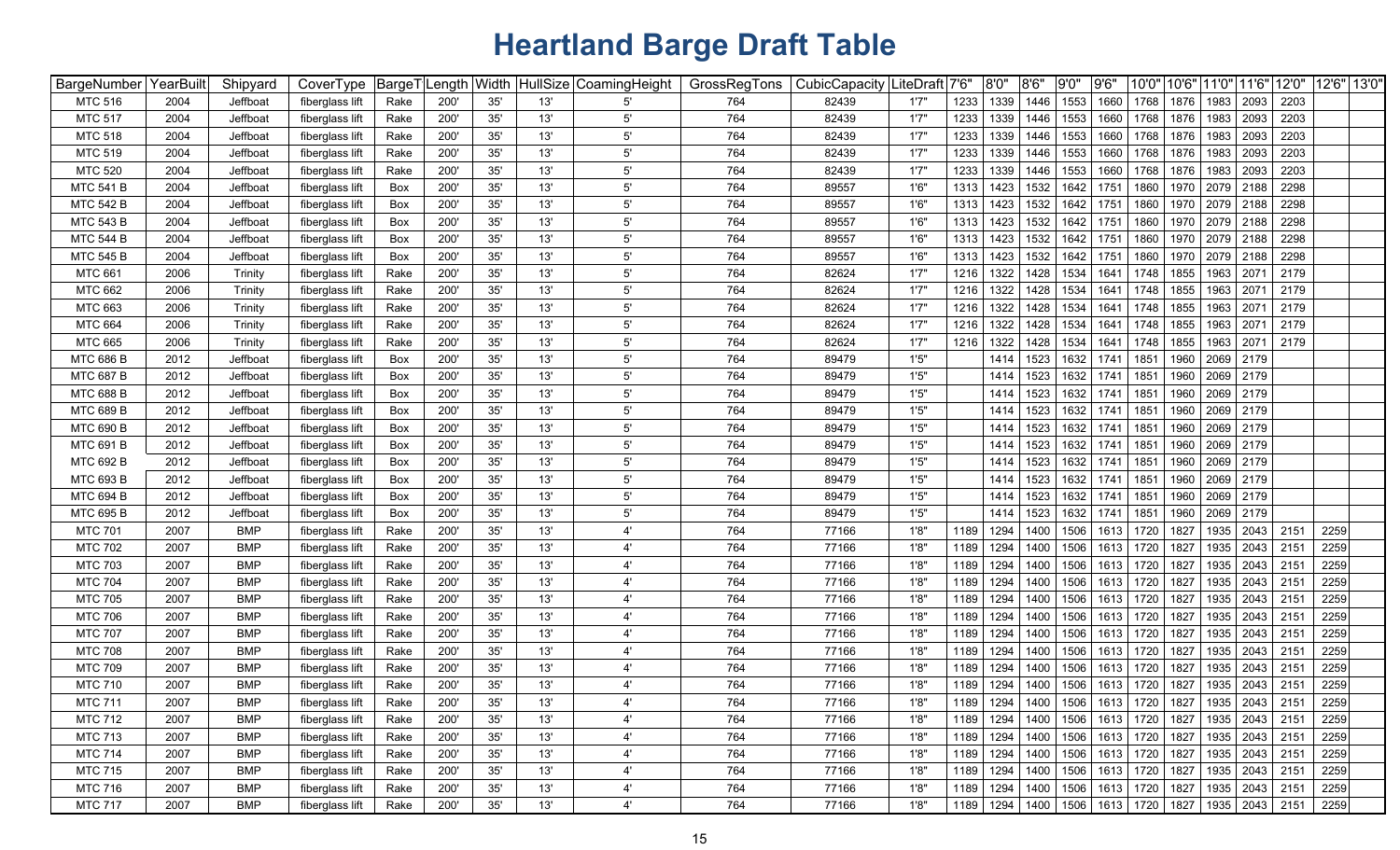| BargeNumber YearBuilt |      | Shipyard       | CoverType       |      | BargeT Length Width |     |     | HullSize CoamingHeight | GrossRegTons | CubicCapacity | ∣LiteDraft | 7'6'<br>8'0''                                                       | 8'6'' | 9'0" | 9'6'      | 10'0" | 10'6" | 11'0"                                          | 11'6"                     | 12'0" | 12'6" 13'0" |           |
|-----------------------|------|----------------|-----------------|------|---------------------|-----|-----|------------------------|--------------|---------------|------------|---------------------------------------------------------------------|-------|------|-----------|-------|-------|------------------------------------------------|---------------------------|-------|-------------|-----------|
| <b>MTC 718</b>        | 2007 | <b>BMP</b>     | fiberglass lift | Rake | 200'                | 35' | 13' |                        | 764          | 77166         | 1'8"       | 1189<br>1294                                                        | 1400  | 1506 | 1613      | 1720  | 1827  | 1935                                           | 2043                      | 2151  | 2259        |           |
| <b>MTC 719</b>        | 2009 | Trinity        | fiberglass lift | Rake | 200'                | 35' | 13' | $5^{\prime}$           | 764          | 82624         | 1'7"       | 1322                                                                | 1428  | 1534 | 1641      | 1748  | 1855  | 1963                                           | 2071                      |       |             |           |
| <b>MTC 720</b>        | 2009 | Trinity        | fiberglass lift | Rake | 200                 | 35' | 13' | $5^{\prime}$           | 764          | 82624         | 1'7''      | 1322                                                                | 1428  | 1534 | 1641      | 1748  | 1855  | 1963                                           | 2071                      |       |             |           |
| <b>MTC 721</b>        | 2009 | Trinity        | fiberglass lift | Rake | 200                 | 35' | 13' | $5^{\prime}$           | 764          | 82624         | 1'7''      | 1322                                                                | 1428  | 1534 | 1641      | 1748  | 1855  | 1963                                           | 2071                      |       |             |           |
| <b>MTC 722</b>        | 2009 | Trinity        | fiberglass lift | Rake | 200                 | 35' | 13' | $5^{\prime}$           | 764          | 82624         | 1'7''      | 1322                                                                | 1428  | 1534 | 1641      | 1748  | 1855  | 1963                                           | 2071                      |       |             |           |
| <b>MTC 723</b>        | 2009 | Trinity        | fiberglass lift | Rake | 200                 | 35' | 13' | $5^{\prime}$           | 764          | 82624         | 1'7''      | 1322                                                                | 1428  | 1534 | 1641      | 1748  | 1855  | 1963                                           | 2071                      |       |             |           |
| <b>MTC 724</b>        | 2009 | Trinity        | fiberglass lift | Rake | 200                 | 35' | 13' | $5^{\prime}$           | 764          | 82624         | 1'7''      | 1322                                                                | 1428  | 1534 | 1641      | 1748  | 1855  | 1963                                           | 2071                      |       |             |           |
| <b>MTC 725</b>        | 2009 | Trinity        | fiberglass lift | Rake | 200                 | 35' | 13' | 5'                     | 764          | 82624         | 1'7''      | 1322                                                                | 1428  | 1534 | 1641      | 1748  | 1855  | 1963                                           | 2071                      |       |             |           |
| <b>MTC 726</b>        | 2009 | Trinity        | fiberglass lift | Rake | 200                 | 35' | 13' | $5^{\prime}$           | 764          | 82624         | 1'7''      | 1322                                                                | 1428  | 1534 | 1641      | 1748  | 1855  | 1963                                           | 2071                      |       |             |           |
| <b>MTC 727</b>        | 2009 | Trinity        | fiberglass lift | Rake | 200                 | 35' | 13' | $5^{\prime}$           | 764          | 82624         | 1'7''      | 1322                                                                | 1428  | 1534 | 1641      | 1748  | 1855  | 1963                                           | 2071                      |       |             |           |
| <b>MTC 728</b>        | 2009 | Trinity        | fiberglass lift | Rake | 200                 | 35' | 13' | 5'                     | 764          | 82624         | 1'7''      | 1322                                                                | 1428  | 1534 | 1641      | 1748  | 1855  | 1963                                           | 2071                      |       |             |           |
| <b>MTC 729</b>        | 2009 | Trinity        | fiberglass lift | Rake | 200                 | 35' | 13' | 5'                     | 764          | 82624         | 1'7''      | 1322                                                                | 1428  | 1534 | 1641      | 1748  | 1855  | 1963                                           | 2071                      |       |             |           |
| <b>MTC 730</b>        | 2009 | Trinity        | fiberglass lift | Rake | 200                 | 35' | 13' | $5^{\prime}$           | 764          | 82624         | 1'7''      | 1322                                                                | 1428  | 1534 | 1641      | 1748  | 1855  | 1963                                           | 2071                      |       |             |           |
| <b>MTC 827 B</b>      | 2015 | <b>BMP</b>     | fiberglass lift | Box  | 200'                | 35' | 13' | $\overline{4}$         | 764          | 84408         | 1'6''      | 1416<br>1306                                                        | 1525  | 1635 | 1745      | 1854  | 1964  | 2074                                           | 2184                      | 2293  |             |           |
| <b>MTC 828 B</b>      | 2015 | <b>BMP</b>     | fiberglass lift | Box  | 200                 | 35' | 13' | 4'                     | 764          | 84408         | 1'6'       | 1416<br>1306                                                        | 1525  | 1635 | 1745      | 1854  | 1964  | 2074                                           | 2184                      | 2293  |             |           |
| <b>MTC 829 B</b>      | 2015 | <b>BMP</b>     | fiberglass lift | Box  | 200                 | 35' | 13' | $4^{\prime}$           | 764          | 84408         | 1'6'       | 1306<br>1416                                                        | 1525  | 1635 | 1745      | 1854  | 1964  | 2074                                           | 2184                      | 2293  |             |           |
| <b>MTC 830 B</b>      | 2015 | <b>BMP</b>     | fiberglass lift | Box  | 200'                | 35' | 13' | 4'                     | 764          | 84408         | 1'6'       | 1306<br>1416                                                        | 1525  | 1635 | 1745      | 1854  | 1964  | 2074                                           | 2184                      | 2293  |             |           |
| <b>MTC 832 B</b>      | 2015 | <b>BMP</b>     | fiberglass lift | Box  | 200                 | 35' | 13' | 4'                     | 764          | 84408         | 1'6'       | 1306<br>1416                                                        | 1525  | 1635 | 1745      | 1854  | 1964  | 2074                                           | 2184                      | 2293  |             |           |
| <b>MTC 833 B</b>      | 2015 | <b>BMP</b>     | fiberglass lift | Box  | 200                 | 35' | 13' | 4'                     | 764          | 84408         | 1'6'       | 1306<br>1416                                                        | 1525  | 1635 | 1745      | 1854  | 1964  | 2074                                           | 2184                      | 2293  |             |           |
| <b>MTC 835 B</b>      | 2015 | <b>BMP</b>     | fiberglass lift | Box  | 200                 | 35' | 13' | $4^{\prime}$           | 764          | 84408         | 1'6'       | 1306<br>1416                                                        | 1525  | 1635 | 1745      | 1854  | 1964  | 2074                                           | 2184                      | 2293  |             |           |
| <b>MTC 837 B</b>      | 2015 | <b>BMP</b>     | fiberglass lift | Box  | 200                 | 35' | 13' | $4^{\prime}$           | 764          | 84408         | 1'6'       | 1306<br>1416                                                        | 1525  | 1635 | 1745      | 1854  | 1964  | 2074                                           | 2184                      | 2293  |             |           |
| <b>MTC 838 B</b>      | 2015 | <b>BMP</b>     | fiberglass lift | Box  | 200                 | 35' | 13' | 4'                     | 764          | 84408         | 1'6'       | 1416<br>1306                                                        | 1525  | 1635 | 1745      | 1854  | 1964  | 2074                                           | 2184                      | 2293  |             |           |
| <b>MTC 840 B</b>      | 2015 | <b>BMP</b>     | fiberglass lift | Box  | 200                 | 35' | 13' | 4'                     | 764          | 84408         | 1'6''      | 1416<br>1306                                                        | 1525  | 1635 | 1745      | 1854  | 1964  | 2074                                           | 2184                      | 2293  |             |           |
| <b>MTC 842 B</b>      | 2015 | <b>BMP</b>     | fiberglass lift | Box  | 200                 | 35' | 13' | 4'                     | 764          | 84408         | 1'6''      | 1306<br>1416                                                        | 1525  | 1635 | 1745      | 1854  | 1964  | 2074                                           | 2184                      | 2293  |             |           |
| <b>MTC 843 B</b>      | 2015 | <b>BMP</b>     | fiberglass lift | Box  | 200'                | 35' | 13' | $\overline{4}$         | 764          | 84408         | 1'6''      | 1306<br>1416                                                        | 1525  | 1635 | 1745      | 1854  | 1964  | 2074                                           | 2184                      | 2293  |             |           |
| <b>MTC 846 B</b>      | 2015 | <b>BMP</b>     | fiberglass lift | Box  | 200                 | 35' | 13' | $\overline{4}$         | 764          | 84408         | 1'6'       | 1306<br>1416                                                        | 1525  | 1635 | 1745      | 1854  | 1964  | 2074                                           | 2184                      | 2293  |             |           |
| <b>MTC 849 B</b>      | 2015 | <b>BMP</b>     | fiberglass lift | Box  | 200                 | 35' | 13' | $\overline{4}$         | 764          | 84408         | 1'6'       | 1306<br>1416                                                        | 1525  | 1635 | 1745      | 1854  | 1964  | 2074                                           | 2184                      | 2293  |             |           |
| <b>MTC852 B</b>       | 2015 | <b>BMP</b>     | fiberglass lift | Box  | 200                 | 35' | 13' | $\overline{4}$         | 764          | 84408         | 1'6'       | 1416<br>1306                                                        | 1525  | 1635 | 1745      | 1854  | 1964  | 2074                                           | 2184                      | 2293  |             |           |
| NEWT 5B               | 2017 | <b>BMP</b>     | fiberglass lift | Box  | 200                 | 35' | 14' | 5'                     | 823          | 94926         | 1'8"       | 1381<br>1271                                                        | 1490  | 1599 | 1709      | 1818  | 1928  | 2037                                           | 2146                      | 2256  |             | 2365 2475 |
| NEWT 6 B              | 2017 | <b>BMP</b>     | fiberglass lift | Box  | 200                 | 35' | 14' | $5^{\prime}$           | 823          | 94926         | 1'8"       | 1271<br>1381                                                        | 1490  | 1599 | 1709      | 1818  | 1928  | 2037                                           | 2146                      | 2256  |             | 2365 2475 |
| NEWT 7B               | 2017 | <b>BMP</b>     | fiberglass lift | Box  | 200                 | 35' | 14' | $5^{\circ}$            | 823          | 94926         | 1'8"       | 1381<br>1271                                                        | 1490  | 1599 | 1709      | 1818  | 1928  | 2037                                           | 2146                      | 2256  |             | 2365 2475 |
| PTT 9035              | 1990 | St. Louis Ship | Deck            | Rake | 195                 | 35' | 10' | $0^{\prime}$           | 602          | 0             |            | 1620<br>1514                                                        | 1725  | 1831 | 1937      |       |       |                                                |                           |       |             |           |
| PTT 9037              | 1990 | St. Louis Ship | Deck            | Rake | 195                 | 35' | 10' | 0'                     | 602          | 0             |            | 1620<br>1514                                                        | 1725  | 1831 | 1937      |       |       |                                                |                           |       |             |           |
| <b>RAM 110 B</b>      | 2010 | <b>BMP</b>     | fiberglass lift | Box  | 200                 | 35' | 13' | $4^{\prime}$           | 764          | 84300         | 1'8"       | 1403                                                                | 1512  | 1622 | 1731      | 1841  | 1950  | 2060                                           | 2169                      |       |             |           |
| <b>RAM 1400 B</b>     | 1996 | Trinity        | fiberglass lift | Box  | 200                 | 35' | 14' | $5^{\prime}$           | 823          | 95158         | 1'4"       | 1421                                                                | 1531  |      | 1640 1748 | 1858  | 1968  | 2070                                           | 2179                      |       |             |           |
| <b>RAM 210 B</b>      | 2010 | <b>BMP</b>     | fiberglass lift | Box  | 200                 | 35' | 13' | $\mathbf{4}^{\prime}$  | 764          | 84300         | 1'8"       | 1403                                                                |       |      |           |       |       | 1512   1622   1731   1841   1950   2060   2169 |                           |       |             |           |
| <b>RCI 401 B</b>      | 1994 | Trinity        | fiberglass lift | Box  | 200'                | 35' | 14' | $5^{\prime}$           | 823          | 95158         | 1'6''      | 1422<br>1312                                                        | 1531  |      | 1641 1750 | 1859  |       |                                                | 1969 2078 2187 2297       |       |             | 2406 2515 |
| <b>RCI 402 B</b>      | 1995 | Trinity        | fiberglass lift | Box  | 200'                | 35' | 14' | $5^{\circ}$            | 823          | 95158         | 1'6''      | 1422<br>1312                                                        | 1531  |      | 1641 1750 | 1859  |       |                                                | 1969 2078 2187            | 2297  |             | 2406 2515 |
| <b>RCK 001 B</b>      | 2013 | <b>BMP</b>     | fiberglass lift | Box  | 200                 | 35' | 14' | $4^{\prime}$           | 823          | 89772         | 1'7"       | 1386<br>1277                                                        | 1495  |      | 1605 1714 | 1823  |       | 1933 2042 2151                                 |                           | 2261  |             | 2370 2480 |
| RPM 9602 B            | 1996 | Galveston      | fiberglass lift | Box  | 200'                | 35' | 14' | $5^{\prime}$           | 823          | 95158         | 1'7 3/8"   | 1296<br>1406                                                        | 1515  |      | 1624 1733 | 1842  |       |                                                | 1952   2061   2170   2279 |       |             | 2388 2498 |
| RPM 9702 B            | 1997 | Trinity        | fiberglass lift | Box  | 200                 | 35' | 14' | $5^{\circ}$            | 823          | 95158         | 1'4"       | 1421<br>1311                                                        | 1531  |      | 1641 1750 | 1860  |       |                                                | 1970 2080 2190            | 2300  |             | 2409 2519 |
| <b>TML 001 B</b>      | 2002 | Trinity        | fiberglass lift | Box  | 200'                | 35' | 13' | $5^{\circ}$            | 764          | 89789         | 1'5''      | 1326   1435   1544   1654   1763   1872   1982   2091   2200   2310 |       |      |           |       |       |                                                |                           |       |             |           |